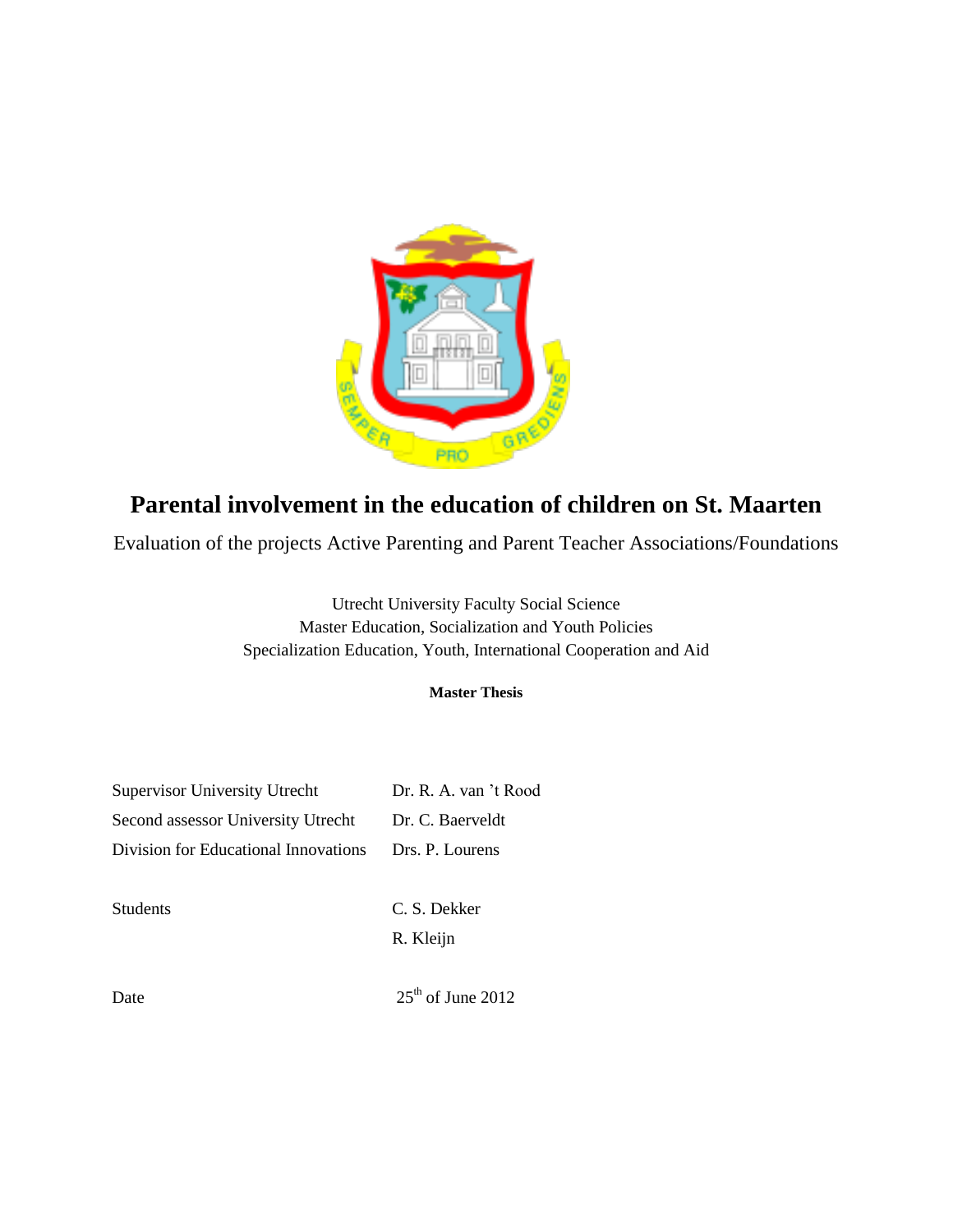# **Parental involvement in the education of children on St. Maarten**

Evaluation of the projects Active Parenting and Parent Teacher Associations/Foundations

C.S Dekker and R. Kleijn

#### **Abstract**

Parental involvement proves to be an important predictor for academic achievement, student attendance and child development in general. The program Active Parenting (AP) and Parent Teacher Associations (PTA's) or Parent Teacher Foundations (PTF's) are implemented by the Division for Educational Innovations (DEI) to foster parental involvement in the education of children on St. Maarten. However, little is known about the impact of these projects within various forms of parental involvement. Therefore this study analyzed by means of the ecological system theory of Bronfenbrenner in which ways these projects influenced various forms of parental involvement. Analyses within the micro level included parenting skills and parental home-based involvement, analyses within the exo level included parental school-based involvement and bonding social capital, analyses within the meso level included bridging social capital and finally, analyses within the macro level included the pedagogic civil society. This study made use of both quantitative as qualitative methods. Results of this study confirm the expectation that AP promotes parental involvement within the micro level of the child in a greater extent than parental involvement within the exo level. However, in contradiction with the expectations, this research found no differences concerning the effects of PTA's/PTF's within the various ecological levels. Perhaps, due to a small sample size, the found differences were not tested as significant. Further research with larger sample size could examine this. Furthermore, no effects were found concerning the influences of AP and PTA's/PTF's on the macro level of the child. Perhaps AP and PTA's/PTF's could only contribute to parental involvement within the macro level of the child when parental involvement is optimal within the preceding ecological levels. Further research can confirm this hypothesis. Finally, various bottlenecks were found concerning AP, PTA's/PTF's and parental involvement in general. These bottlenecks and the exploratory part of this study have led to a number of recommendations for stakeholders to foster parental involvement on St. Maarten.

Keywords: St. Maarten, parental involvement, home-based involvement, school-based involvement, school, parenting style, active parenting, parent committee, ecological level.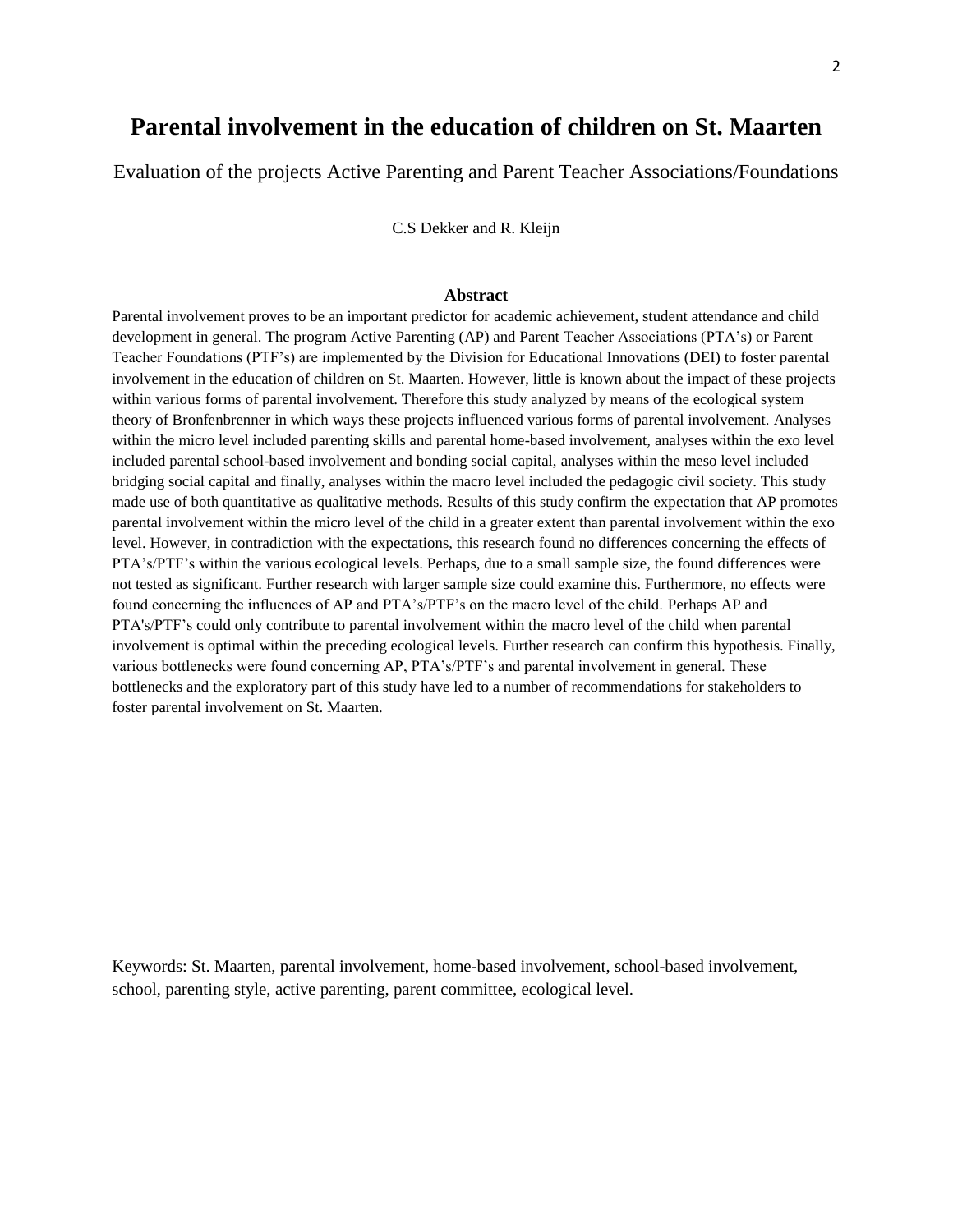# Acknowledgements

In front of you, you find a thesis in which parental involvement in the education of children on St. Maarten is described. With great pleasure we committed us from January 2012 until June 2012 to the realization of this thesis. We hope that this thesis provides a guideline to the further development of parental involvement on St. Maarten.

We owe thanks to several people. First of all we like to thank our supervisor from the University of Utrecht Dr. Rogier van't Rood. Without him, we would not have come into contact with the Division for Educational Innovations (DEI). We also want to thank him for the fact that he gave us the freedom to make discoveries and gain experience and to be there when needed. We are also grateful to our mentors at DEI. They were always open for questions and discussions and they provided us with the necessary information in order to start this research. Our mentors and the rest of the team of DEI have created a very pleasant working environment for three and a half months. We would also like to thank everyone who has provided us with data by filling out questionnaires and made him-herself available for interviews. Finally, we like to thank our family and friends. With their support and encouragement we were able to accomplish this thesis.

That leaves us to wish you lots of pleasure when reading our thesis.

C.S. Dekker R. Kleijn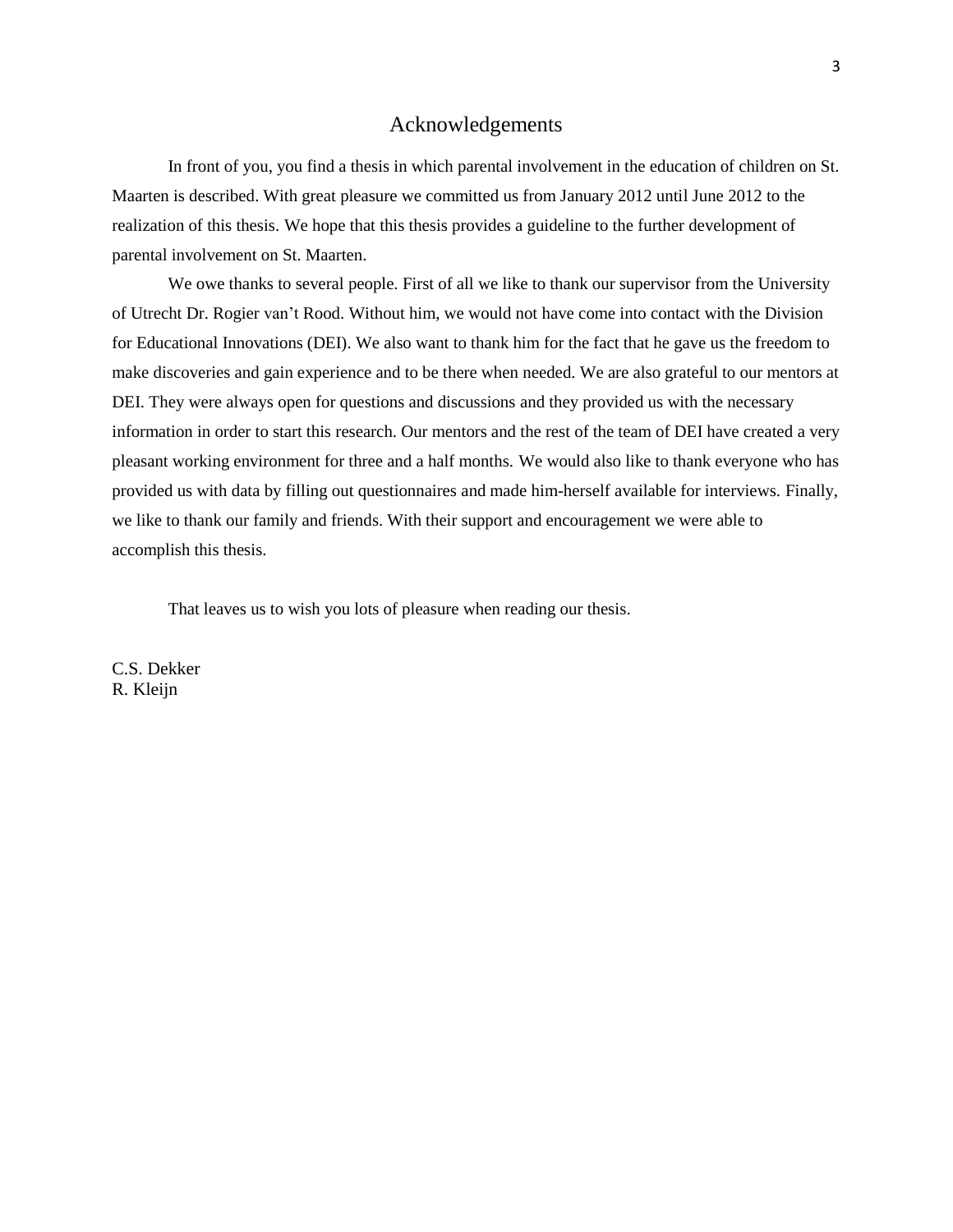# Abbreviations

| AP           | <b>Active Parenting</b>                                            |
|--------------|--------------------------------------------------------------------|
| <b>APN</b>   | Active Parenting Now in 3                                          |
| <b>APT</b>   | <b>Active Parenting of Teens</b>                                   |
| CJG          | Centrum voor Jeugd en Gezin                                        |
| DEI          | Division for Educational Innovations                               |
| <b>FBE</b>   | <b>Foundation Based Education</b>                                  |
| <b>MESCY</b> | Ministry of Education, Sports, Culture and Youth Affairs           |
| <b>PSVE</b>  | Preparatory Secondary Vocational Education                         |
| <b>PTA</b>   | <b>Parent Teacher Association</b>                                  |
| <b>PTF</b>   | <b>Parent Teacher Foundation</b>                                   |
| <b>USONA</b> | Uitvoeringsorganisatie Stichting Ontwikkeling Nederlandse Antillen |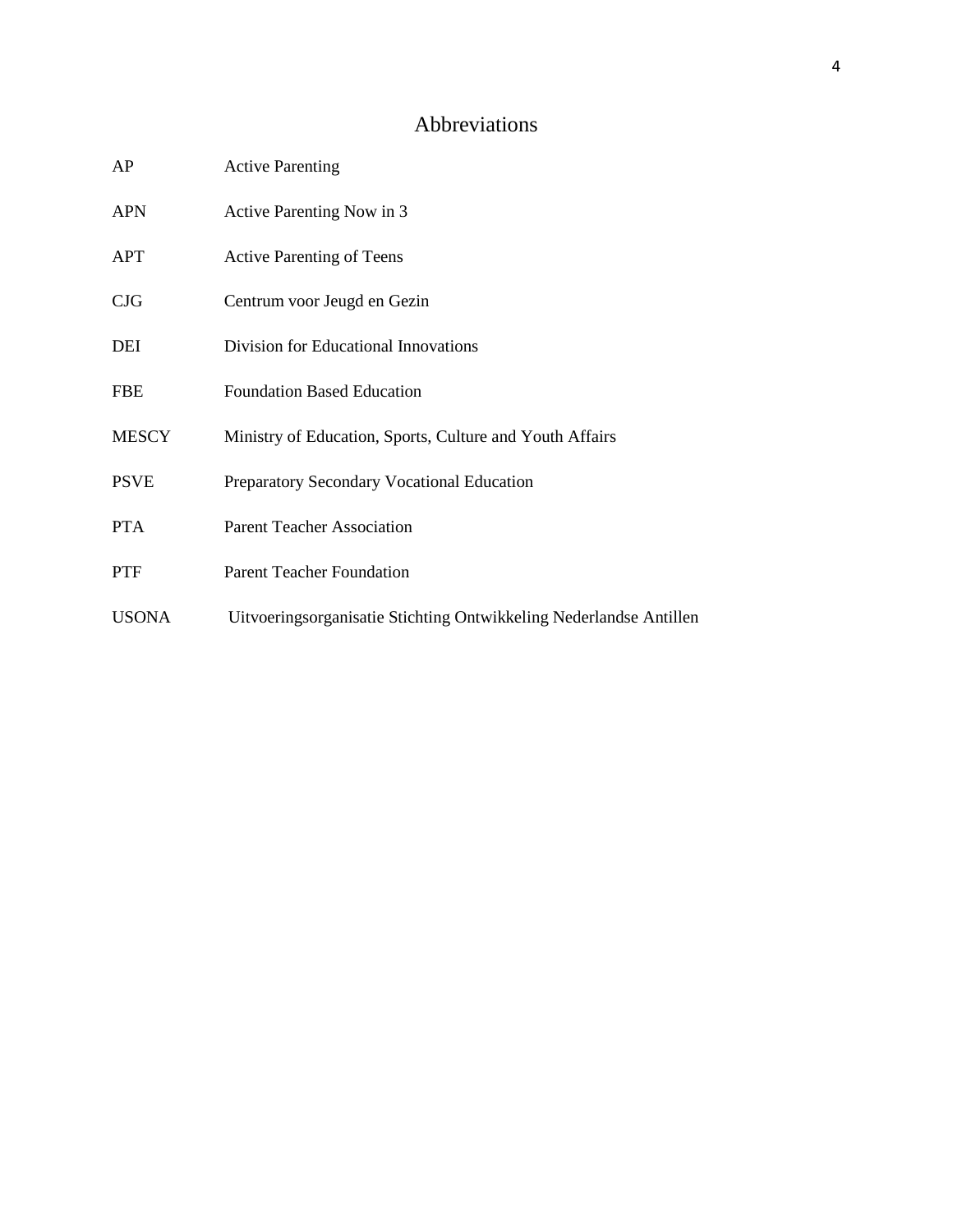# Index

|    |                |                   | 1. Research Background                                                                     | 7              |
|----|----------------|-------------------|--------------------------------------------------------------------------------------------|----------------|
|    |                |                   | 1.1 History of St. Maarten                                                                 | $\overline{7}$ |
|    |                |                   | 1.2 Main Factors of Youth Problems on St. Maarten                                          | $\tau$         |
|    |                |                   | 1.3 Framework of Parental Involvement on St. Maarten                                       | 9              |
|    |                | 1.3.1             | <b>Active Parenting</b>                                                                    | 11             |
|    |                | 1.3.2             | <b>Educational System</b>                                                                  | 11             |
|    |                | 1.3.3             | The Fusion of Active Parenting and the Educational System                                  | 11             |
|    |                | 1.3.4             | Parent Teacher Association, Parent Teacher Foundation, Parent Committees                   | 12             |
| 2. |                |                   | <b>Theoretical Framework</b>                                                               | 13             |
|    |                |                   | 2.1 The Ecological Systems Theory of Bronfenbrenner                                        | 13             |
|    |                | 2.1.1             | Micro system                                                                               | 14             |
|    |                | 2.1.2             | Meso system                                                                                | 15             |
|    |                | 2.1.3             | Exo system                                                                                 | 16             |
|    |                | 2.1.4             | Macro system                                                                               | 16             |
|    |                |                   | 2.2 Main Research Questions                                                                | 17             |
| 3. |                | <b>Methods</b>    |                                                                                            | 18             |
|    |                | 3.1 Design        |                                                                                            | 18             |
|    |                | 3.2 Instruments   |                                                                                            | 19             |
|    |                | 3.2.1             | Quantitative Methods                                                                       | 19             |
|    |                | 3.2.2             | Qualitative Methods                                                                        | 19             |
|    |                |                   | 3.3 Procedure and Participants                                                             | 22             |
|    |                | 3.4 Data Analysis |                                                                                            | 23             |
|    |                | 3.4.1             | Quantitative Analysis                                                                      | 23             |
|    |                | 3.4.2             | Qualitative Analysis                                                                       | 25             |
| 4. | <b>Results</b> |                   |                                                                                            | 27             |
|    |                |                   | 4.1 Quantitative Results                                                                   | 27             |
|    |                | 4.1.1             | Results of AP                                                                              | 27             |
|    |                | 4.1.2             | Results of PTA's/PTF's                                                                     | 29             |
|    |                |                   | 4.2 Qualitative Results                                                                    | 30             |
|    |                | 4.2.1             | Awareness of the Contents of AP and PTA's/PTF's                                            | 30             |
|    |                | 4.2.2             | Results of AP                                                                              | 30             |
|    |                | 4.2.3             | Results of PTA's/PTF's                                                                     | 31             |
| 5. |                |                   | <b>Discussion and Conclusion</b>                                                           | 32             |
|    |                |                   | 5.1 Evaluation AP: In which way contributes AP to an increase of Parental Involvement?     | 32             |
|    |                |                   | 5.1.1 Aware of the Content of AP                                                           | $32\,$         |
|    |                | 5.1.2             | Influence of AP on Parenting Skills                                                        | 32             |
|    |                | 5.1.3             | Influence of AP on Parental Involvement within the various Ecological Levels of a<br>Child | 32             |
|    |                | 5.1.4             | Conclusion                                                                                 | 33             |
|    |                |                   | 5.2 Evaluation PTA's/PTF's: In which way contributes a PTA/PTF to an increase of           | 34             |
|    |                |                   | Parental Involvement?                                                                      |                |
|    |                | 5.2.1             | Aware of the Content of AP                                                                 | 34             |
|    |                | 5.2.2             | Influence of a PTA/PTF on Parental Involvement within the various Ecological               | 34             |
|    |                |                   | Levels of a Child                                                                          |                |
|    |                | 5.2.3             | Conclusion                                                                                 | 35             |
|    |                |                   | 5.3 Evaluation Bottlenecks: Which bottlenecks can be identified concerning Parental        | 35             |
|    |                |                   | Involvement on St. Maarten?                                                                |                |
|    |                | 5.3.1             | Bottlenecks concerning AP                                                                  | 35             |
|    |                | 5.3.2             | Bottlenecks concerning PTA's/PTF's                                                         | 36             |
|    |                |                   |                                                                                            |                |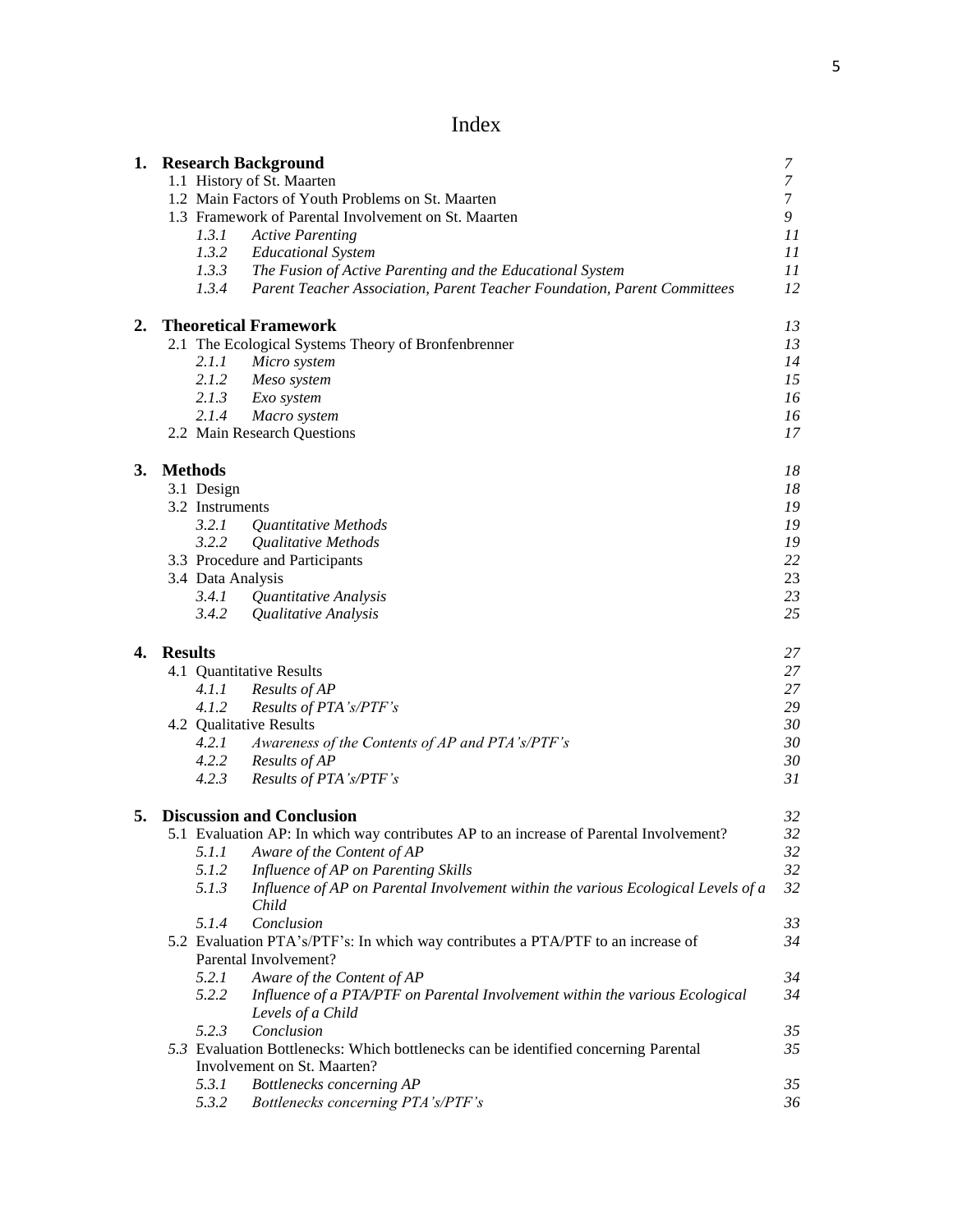|    | 5.3.3<br>5.3.4                          | Bottlenecks concerning Parental Involvement in general<br>Conclusion                                                         | 37<br>38             |
|----|-----------------------------------------|------------------------------------------------------------------------------------------------------------------------------|----------------------|
| 6. | <b>Recommendations</b>                  | 6.1 Recommendations for AP<br>6.2 Recommendations for PTA's/PTF's<br>6.3 Recommendations for Parental Involvement in general | 39<br>39<br>40<br>41 |
|    |                                         | 7. Limitations of the Research                                                                                               | 42                   |
| 8. | <b>References</b>                       |                                                                                                                              | 43                   |
| 9. | <b>Appendixes</b><br>9.1 The program AP |                                                                                                                              | 47<br>47             |
|    | 9.2 Questionnaires                      |                                                                                                                              | 48                   |
|    |                                         | 9.2.1 Questionnaire for parents who have followed AP                                                                         | 48                   |
|    |                                         | 9.2.2 Questionnaire for parents who have not followed AP                                                                     | 55                   |
|    |                                         | 9.3 Interview Questions Trainers and Leaders                                                                                 | 61                   |
|    |                                         | 9.4 Interview Questions School Boards                                                                                        | 61                   |
|    |                                         | 9.5 Interview Questions Telephonic Interviews with Parents                                                                   | 62                   |
|    |                                         | 9.6 Interview questions Secretary General of MESCY                                                                           | 62                   |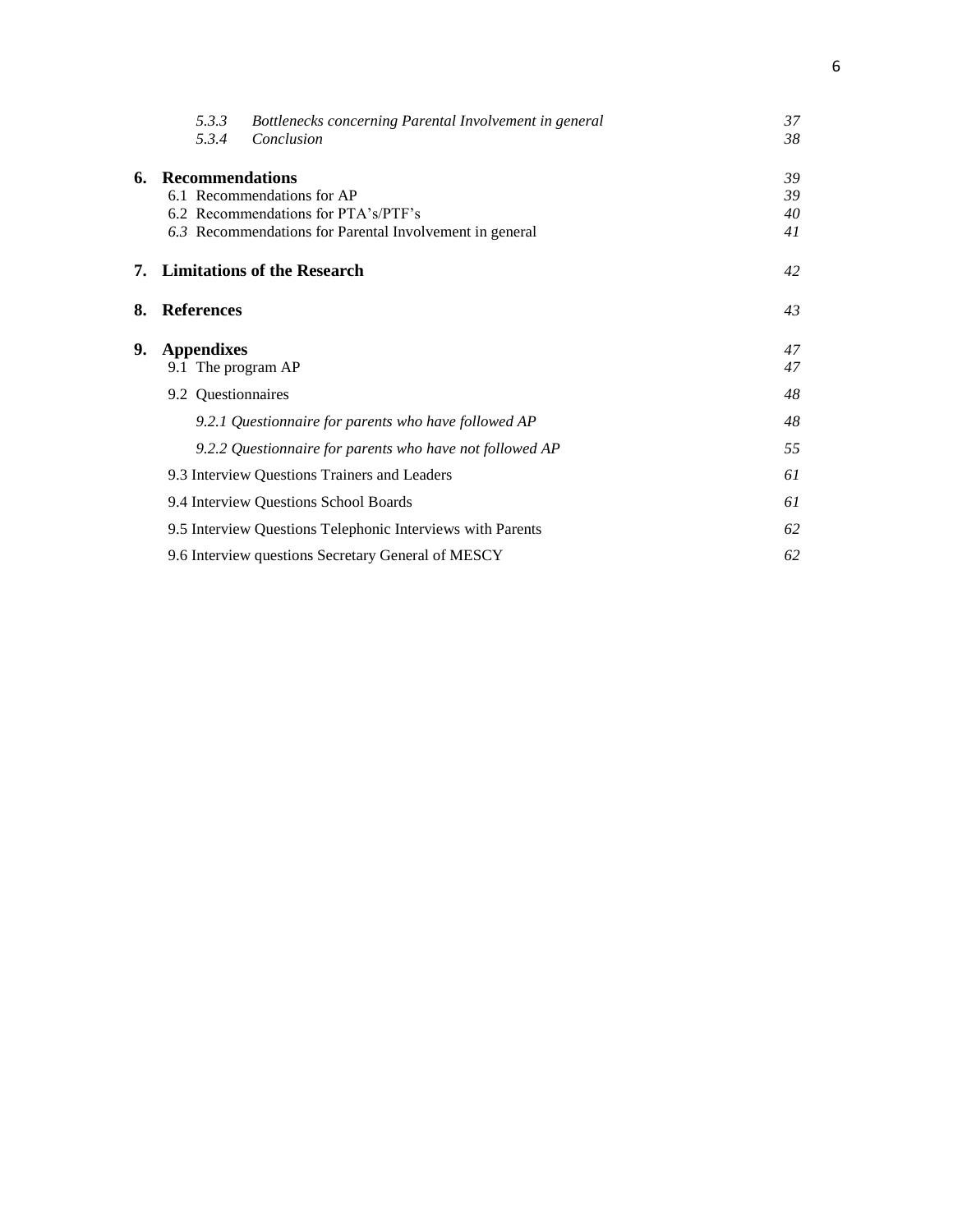# 1. Research Background

#### **1.1 History of St. Maarten**

Traces of the first inhabitants of St. Maarten date from circa 4000 before Christ. Around 800 after Christ the island was inhabited by Arawak Indians, original inhabitants of South America. They were expelled in the 14th century by Carib Indians, who also came from the mainland and settled on islands in the Caribbean Sea (Hartog, 1981).

According to legend, Columbus discovered the island on his second voyage to the New World on the  $11<sup>th</sup>$ of November 1493, the day that St. Maarten is celebrated. Columbus claimed the island for the King of Spain and named it Isla de San Martin. The Caribs called the island Soualiga, which means Salt Island. Not the Spaniards, but the Dutch started, simultaneously with the French, to extract salt from the great salt lakes on the island. Salt was very expensive at that time in Europe and there were great riches acquired. In 1648 the island was divided between France and the Netherlands, but not until 1817 the agreement was official. Marigot became the French capital and Philipsburg became the capital of the Dutch part (Hartog, 1981).

In the  $18<sup>th</sup>$  century, large sugar plantations were established on St. Maarten. Sugar was also a source of great wealth. African slaves were brought to the island to work on the plantations. Also many English plantation owners and their slaves came to St. Maarten. This is the reason why the English language is the main language on the island nowadays. Slavery was abolished in the mid of the  $19<sup>th</sup>$ century. The vacant work brought many workers from the United States, Latin America, East Asia and other Caribbean Islands. From this, the special mix of cultures on St. Maarten was created (Rummens, 1993).

In the Second World War, the Americans build large runways on the island, which served as an army base in the Caribbean. These runways laid the foundation for the new future of St. Maarten as a tourist destination. From the 50´s, tourism has grown steadily on St. Maarten. Today, St. Maarten counts 37.000 inhabitants. The main economic resources are tourism and offshore financial services. The Dutch part of St. Maarten is since the  $10<sup>th</sup>$  of October, 2010 an autonomous country within the Kingdom of the Netherlands (Rummens, 1993).

# **1.2 Main Factors of Youth Problems on St. Maarten**

Youth problems play a major role in the society of St. Maarten (DEI, 2012). There are several factors which foster and maintain youth problems on St. Maarten. Four of these factors are a poor educational system, single mothers, immigrants and the used parenting style (DEI, 2012). These factors and their relationship to youth problems will be described below.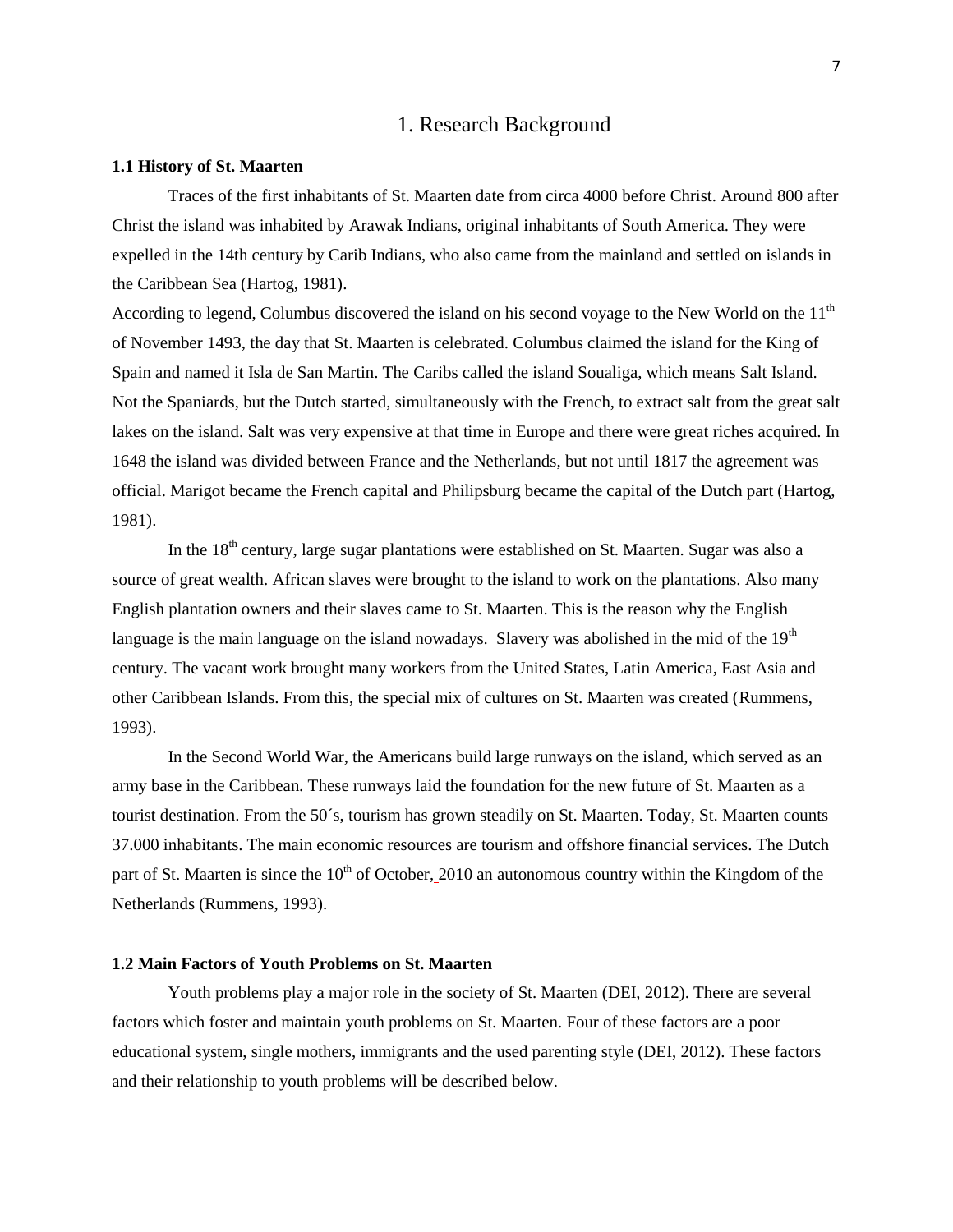A poor educational system, which does not connect to the personal development of children and youth, can lead to many repeaters in primary schools, too many children in special education, and dropouts in secondary education (Poyck & van 't Rood, 2006). These consequences lead to a generally low level of education. This in turn contributes to a high rate of youth unemployment, and causes that young people will seek less positive ways to generate income, which makes that youth problems arise (Poyck & van 't Rood, 2006). The educational system on St. Maarten is revised in 2002, and again in 2008. Until now, St. Maarten is working on the optimization of the educational reforms.

On St. Maarten, the percentage of single mothers is high. Only 35 percent of the children live with both parents. The family structure on St. Maarten is dominated by households where common law unions are standard or where fathers are absent (Onderwijs en Jongeren Samenwerkingsprogramma, 2011). A common law union is regarded as living together without being married (DEI, 2012). Growing up in a single parent family could have negative consequences for the upbringing of the child, such as an increased risk to develop antisocial behavior, substance abuse and an increased risk for educational underachievement (Amato, 2000; Kaisa et al., 2003). These negative consequences contribute to the persistence of youth problems (DEI, 2012).

A third factor that contributes to youth problems is the high percentage of immigrants on St. Maarten. These immigrants come to St. Maarten with the intention to create a better future for themselves. However, they have difficulties with finding a well paid job, because they are poorly educated and do not master the language. To meet the basic needs for survival, like food and shelter, parents are forced to take multiple jobs. As a result parents have less time and resources to get involved in the upbringing and school life of their children (Ryan and Cooper, 2010), which in turn lead to youth problems (DEI, 2012).

The final discussed factor that maintains youth problems is the used parenting style on St. Maarten. For years, the communication style of Caribbean parents is characterized as not conducive to open parent-child communication and does not offer warm and gentle guidance (DEI, 2012). Caribbean parents struggle to engage long conversations with their children, and to give comprehensive explanations (Evans and Davies, 1997). Furthermore Caribbean parenting is characterized by order, harsh discipline, strict limits and respect for older people and authorities. Parents expect strict obedience of their children without explaining why. If a child does not listen, punishment will follow. In the education of children, attention is placed on shortcomings of the child. This is also described as negative reinforcement (van 't Rood, 2009). The above described parenting characteristics can be classified as an authoritarian parenting style (Baumrind, 1991). When children are raised from childhood on by an authoritarian parenting style, children develop a low level of self esteem and self confidence, and are at higher risk for educational underachievement (van 't Rood, 2009, Baumrind, 1991). In puberty, young people try to compensate a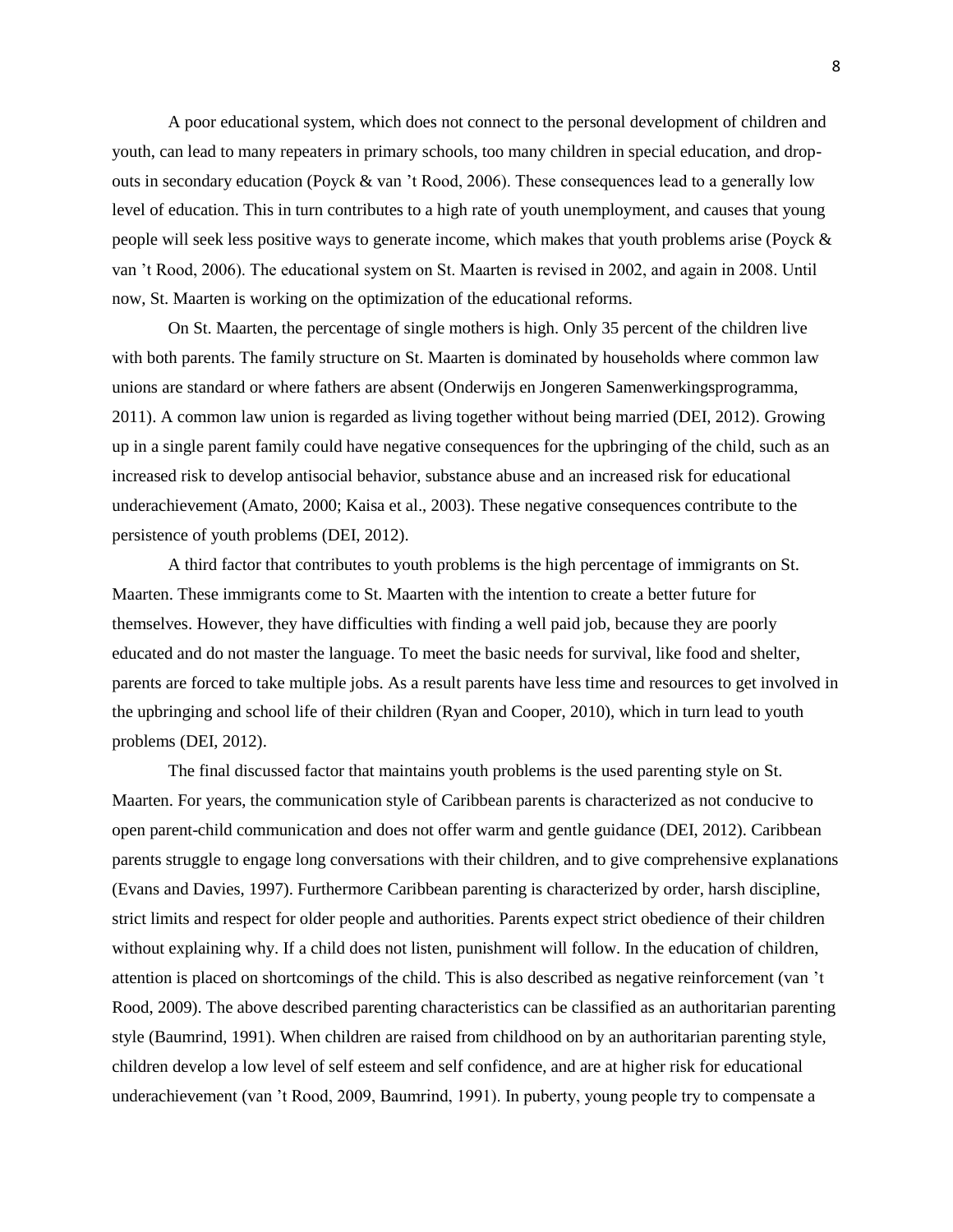low self esteem and low self confidence by enforcing respect in other ways, namely, by aggressive behavior, false pretense to the outside world, and abuse in many areas, such as sex, crime, drugs and alcohol. This in turn increases educational underachievement (van 't Rood, 2009, Baumrind, 1991).

# **1.3 Framework of Parental Involvement on St. Maarten**

The above discussed pedagogic life circumstances on St. Maarten 'a poor educational system, a high percentage of single mothers, immigrants and the used parenting style', have led to problems among children and youth. Therefore the government requested in 2002 a policy to decrease youth problems. Two ideas that were developed to reduce these problems were changing the used parenting style and improving the educational system.

Mr. Davis, a social worker of a Preparatory Secondary Vocational Education (PSVE) school, and his colleagues developed the idea to reduce youth problems through improving parenting by changing the parenting style. Simultaneously, the government developed the idea to reduce youth problems by improving the educational system, see schematic overview Figure 1. Moreover, this figure is a guide to read the next section, which describes how these two ideas merged and how this has ensured that parental involvement on St. Maarten is promoted to eventually reduce youth problems.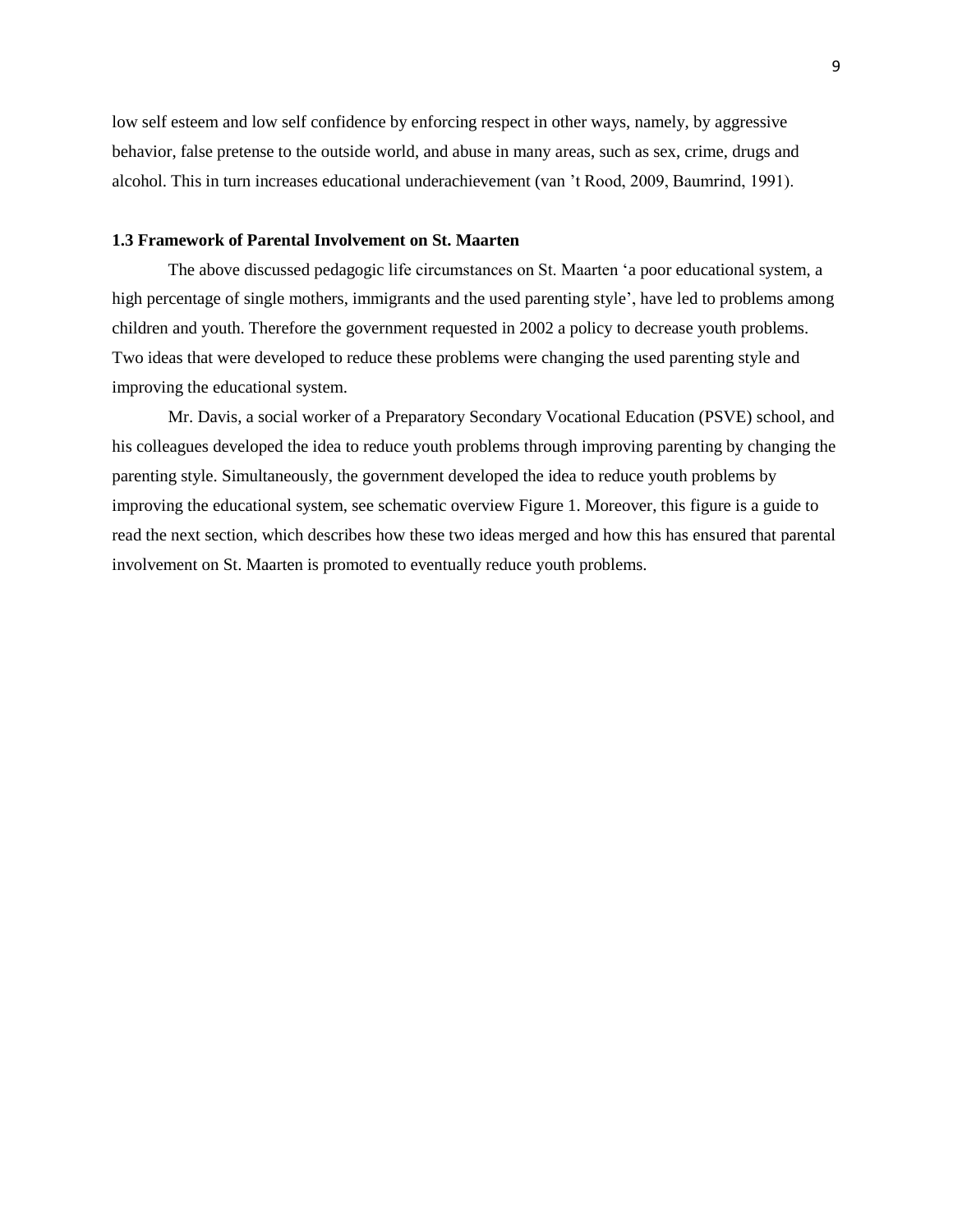

Figure1*. Schematic overview of two directions which eventually should lead to increased parental involvement on St. Maarten*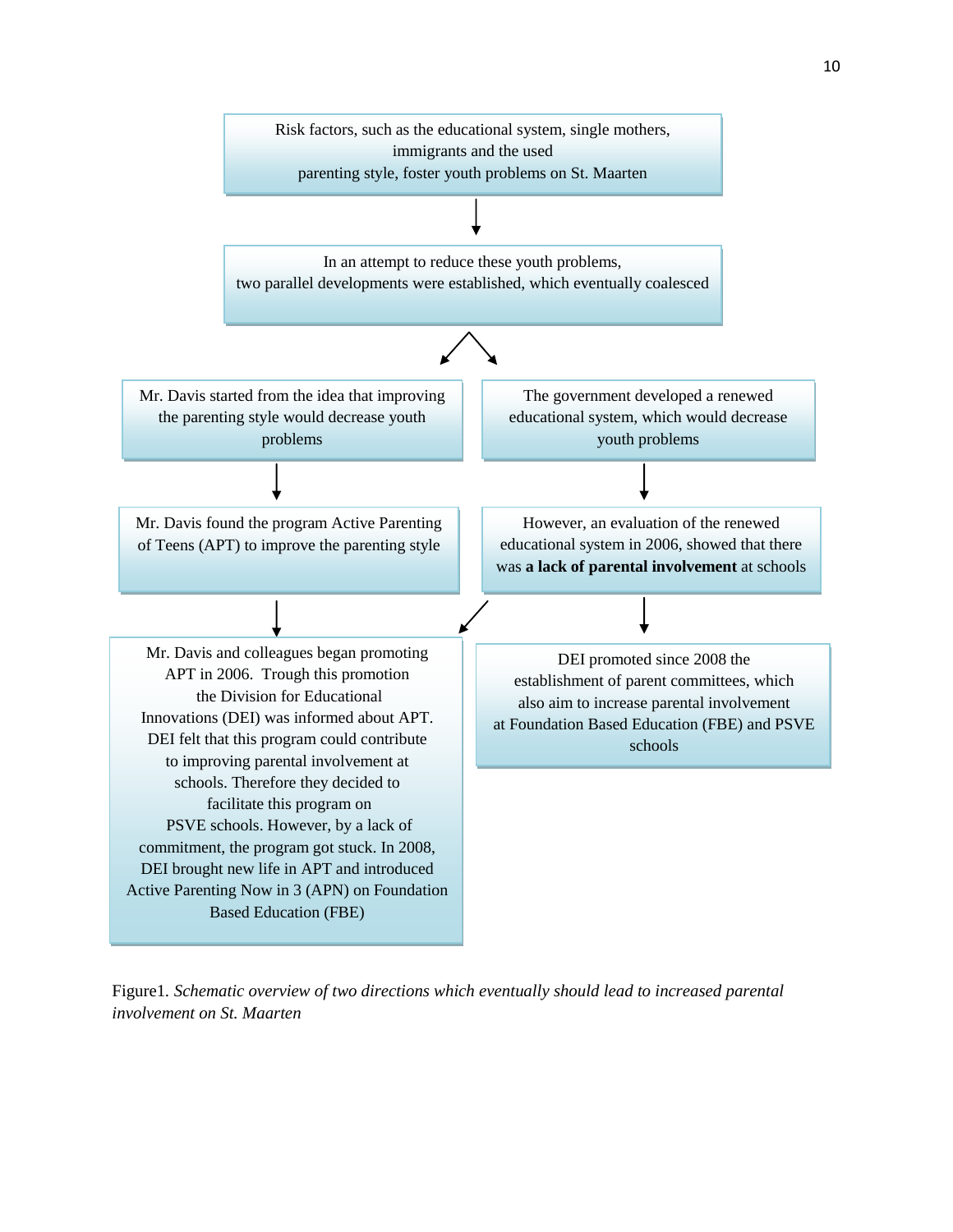### *1.3.1 Active Parenting*

Mr. Davis came in contact with many youth problems as a social worker. Therefore he developed the ambition to reduce these problems. As a result of a conference held in St. Maarten about this topic, Mr. Davis saw improving the parenting skills, trough the parent-child interaction, as solution to combat youth problems. He analyzed several programs which had the intention to improve the parent-child interaction, and eventually ended up with the program Active Parenting (AP). He chose this program because it has the intention to strengthening the connection between the home, school and street culture in addition to the parent-child relationship (Davis, 2012). Mr. Davis believes that stimulating both the parent-child interaction as the connection between the home, school and street culture will reduce youth problems on St. Maarten.

### *1.3.2 Educational System*

Simultaneously to the initiative of Mr. Davis, the government implemented a new educational system to ensure that the youth becomes higher educated, which in turn should lead to higher labor participation, and thereby reduces youth problems. In 2002, the program 'Onderwijs Samenwerking Nederland – Nederlandse Antillen, 2002-2006' was implemented. However, an evaluation about this program showed that the level of parental involvement in education was low on the FBE and PSVE schools. In order for the new educational school system to work optimally, parental involvement is necessary (Poyck & van 't Rood, 2006). Parental involvement in the upbringing of the child, leads to better academic achievements, better student attendance and more positive student attitudes towards education (Altschul, 2011; Deutscher, 2004). Therefore parental involvement is one of the priorities in the follow-up program, named; Onderwijs en Jongeren Samenwerking Nederland – St. Maarten 2008-2012.

#### *1.3.3 The Fusion of Active Parenting and the Educational System*

Commissioned by the Ministry of Education, Culture, Sport and Youth Affairs, DEI was given the responsibility to foster parental involvement on the FBE and PSVE schools. The promotion of AP by Mr. Davis resulted that DEI implemented AP as a way to increase parental involvement on the FBE and PSVE schools. DEI ensured that all student care coordinators of the PSVE schools were obliged to become certified trainers to give AP. However, the program got stuck by a lack of commitment of school boards, leaders and trainers of AP. DEI revived the program again in 2008, because the program still suited the aim to increase parental involvement by encouraging the parent-child relationship. In addition DEI introduced AP on FBE schools (DEI, 2012).

At this moment AP is provided into two different groups. There is a program for parents who have children between the ages of five to twelve years, named Active Parenting Now in 3 (APN),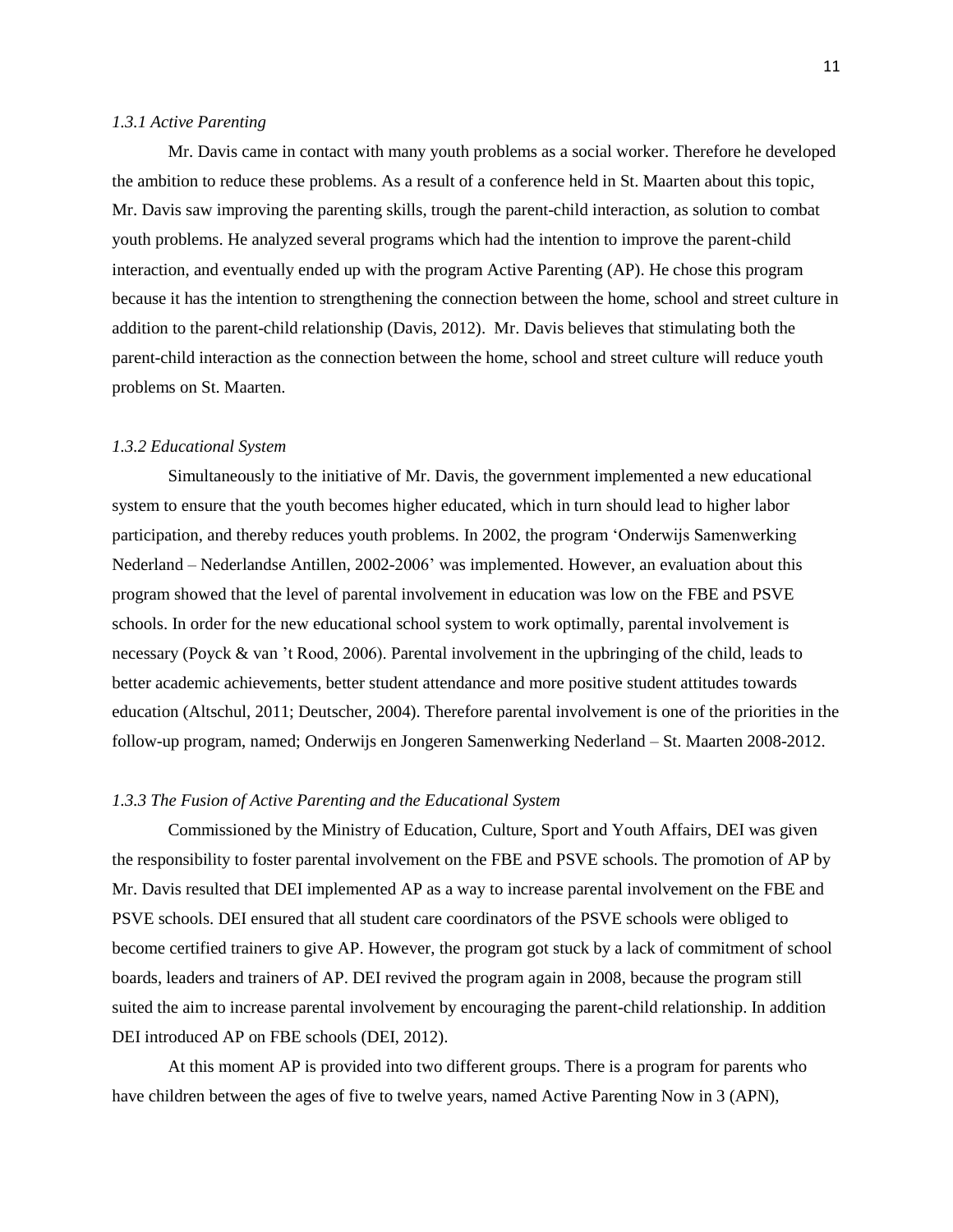intended for parents of children on the FBE schools. The other program is intended for parents with teenagers from twelve years and older, named Active Parenting of Teens (APT). This program is applied on PSVE schools. Both programs are based on the same vision and pursue the same objectives regarding parental involvement. Therefore it is decided to refer to Active Parenting (AP) in general in the continuation of this thesis. The program AP is given by leaders and trainers. Leaders may only give the program to parents, whereas trainers also may educate the leaders. Leaders and trainers consist of student care coordinators, social workers, teachers and special education experts. More information about the contents of AP can be found in Appendix 1.

### *1.3.4 Parent Teacher Association, Parent Teacher Foundation, Parent Committee*

Besides AP, DEI works in another way at the promotion of parental involvement on FBE and PSVE schools, namely through the establishment of parent committees.

From 1979 it is obligatory for each school on St. Maarten to have a Parent Teacher Association (PTA) or a Parent Teacher Foundation (PTF). Both are legal entities and consist of parents and teachers. However, there are also differences between PTA's and PTF's, based on lawful regulations. Because these differences fall beyond the scope of this study, they will be disregarded in the continuation of this research.

Parents who participate in a PTA/PTF are not yet confident enough to verbally express their ideas and visions to school managements and school boards, which makes that parental involvement cannot manifest it selves (DEI, 2012). Therefore DEI works, since 2008, at changing the PTA's and PTF's into parent committees, with the ultimate goal to form a parent platform. In a platform parents feel more socially supported to verbally express themselves (Stearns, 2003). Therefore a platform enables parents to respond as a group to issues that concern them and their children (DEI, 2012). The platform should consist of representatives of the parent committees which are covered by the different school boards. In this way, members of the platform should have greater influence on decision making on educational level.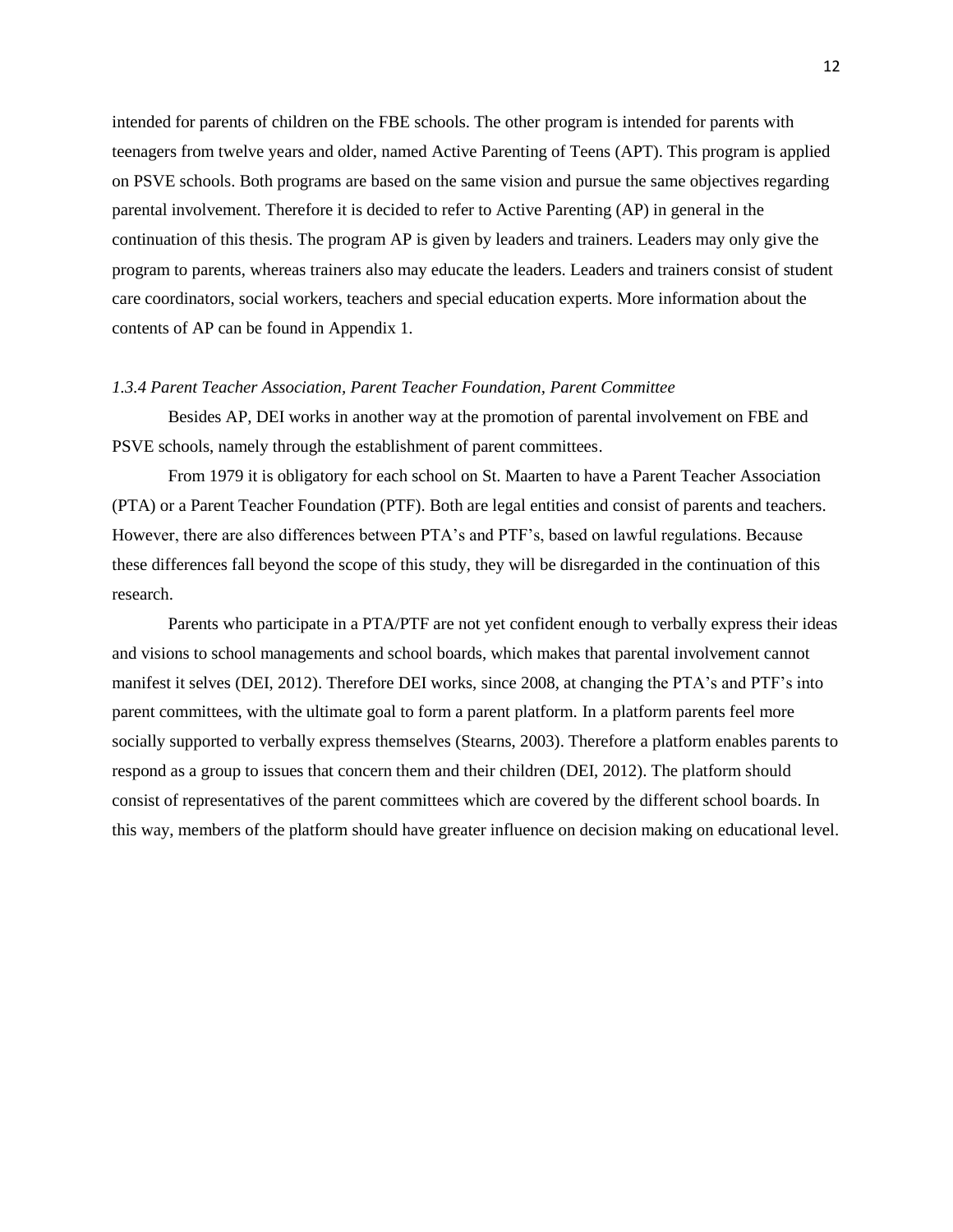# 2. Theoretical Framework

### **2.1 Parental Involvement within the Ecological Systems Theory of Bronfenbrenner**

Bronfenbrenner's ecological systems theory views the child as an individual which develops within a complex system of relationships affected by multiple levels of the environment (Bronfenbrenner & Evans, 2000). The environment is seen as a series of interwoven structures consisting of home, school, community and society settings in which children participate. Each layer of the environment is considered as a powerful impact on the development of a child; see Figure 2 (Bronfenbrenner, 1977). The ecological systems theory of Bronfenbrenner is widely used as a framework to examine multiple effects and interrelatedness of social elements in an environment (Oetzel, Ting-Toomey, & Rinderle, 2006).

Within the micro level of the child parental involvement takes place through parent-child interaction and parental home-based involvement (Griffith, 1998; Grolnick & Slowiaznek,1994; Sui-Chu & Willems, 1996; [Tan](javascript:registerClick() & [Goldberg, 2](javascript:registerClick()009). Parental home-based involvement is defined as behaviors from parents to actively promote a learning environment at home for children, as well as initiating and participating in learning activities at home (Fantuzzo et al., 2000). Within the exo level of the child parental involvement takes place through bonding social capital of parents and parental school-based involvement (Griffith, 1998; Grolnick & Slowiaznek,1994; Sui-Chu & Willems, 1996; [Tan](javascript:registerClick() & [Goldberg,](javascript:registerClick()  2009; Putnam, 2001). Bonding social capital is defined as the strengthening of networks between parents (Putnam, 2001). Parental school-based involvement is defined as activities and behaviors that parents engage in school together with other parents (Fantuzzo et. al., 2000). Both parental home-based involvement and parental school-based involvement refer to the involvement of parents in the educational development of a child. Within the meso level of the child parental involvement takes place by means of bridging social capital of parents. Bridging social capital is defined as close connections between different cultures in which the parents are living in (Putnam, 2001). Finally, parental involvement within the macro level of a child mainly takes place within the pedagogical civil society. This refers to the socialization of children and young people. When visions and actions about this will be shared in society, this is called shared parental responsibility (de Winter, 2011).

Research shows that parental involvement within the different ecological levels have positive influence on academic achievement, student attendance, student attitudes towards education and on the child development in general. Because parental involvement within the various ecological levels affect the development of the child in different ways, this study includes parental involvement within all ecological levels (Griffith, 1998; Grolnick & Slowiaznek,1994; Sui-Chu & Willems, 1996; [Tan](javascript:registerClick() & [Goldberg, 2](javascript:registerClick()009).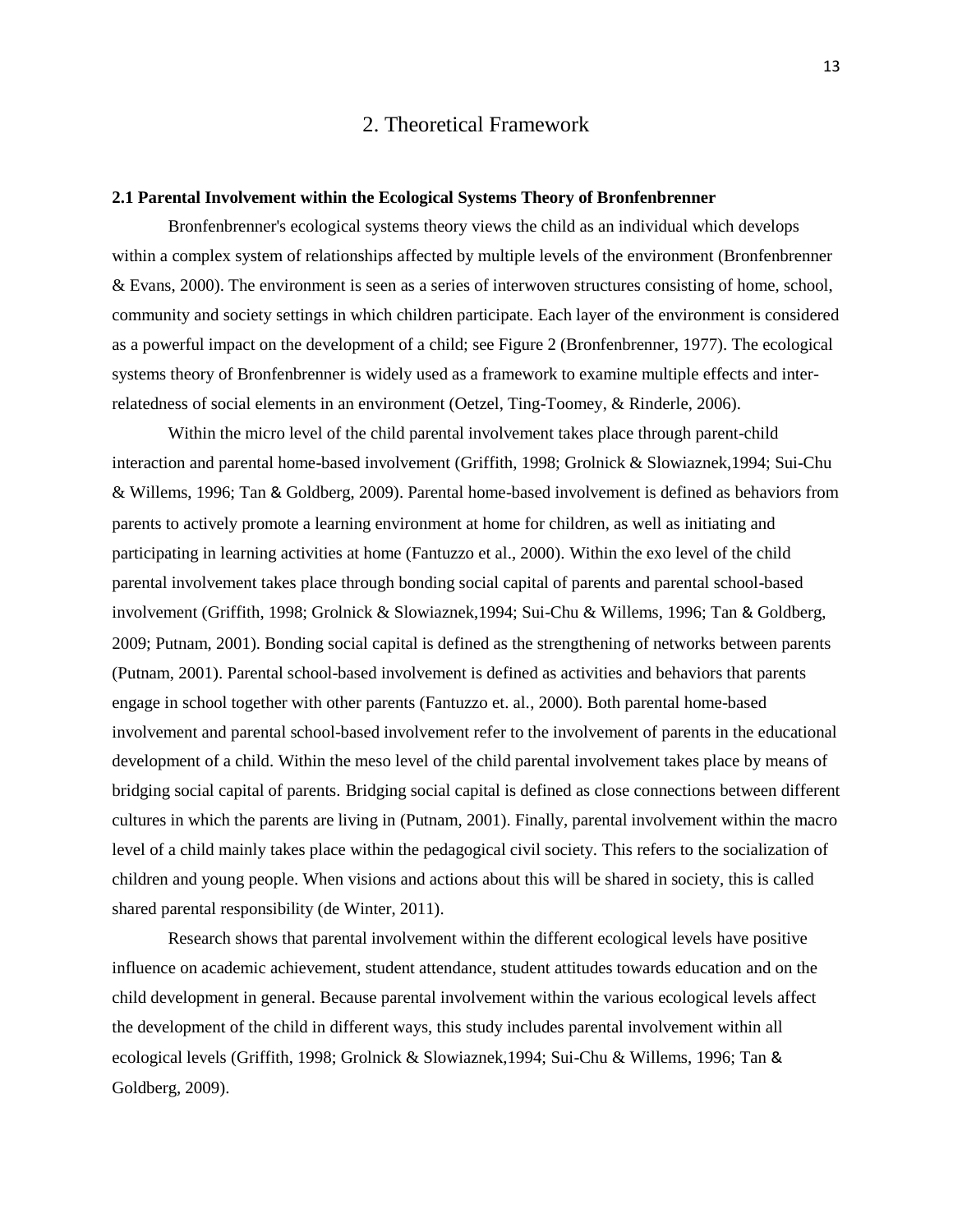

*Figure 2 Ecological model of Bronfenbrenner*

# *2.1.1 Micro System*

The micro system is defined by activities and interaction patterns in the child's immediate surroundings (Bronfenbrenner & Evans, 2000). As shown in Figure 2, the family context is an element within the micro system of the child. In turn, within the family context, affective parenting is an important factor in the development of the child (Bronfenbrenner & Evans 2000). However, as described in section 1.2, the parenting style used on St. Maarten does not positively contribute to the development of children (Baumrind, 1991).

Trough AP it is attempted to contribute in a positive way to the micro system of a child. AP is based on the application of the Adlerian parenting theory, which is defined by mutual respect among family members within a democratically run family. The program teaches parents how to raise a child by using encouragement, building the child's self-esteem, and creating a relationship with the child based upon active listening, honest communication, and problem solving. It also teaches parents to use natural and logical consequences to reduce irresponsible and unacceptable behaviors. Besides the fact that parents who use the authoritative style set limits, they also wish to enter an open discussion to their children, give them explanations and provide warmth in the interaction. Parents raise their children with love and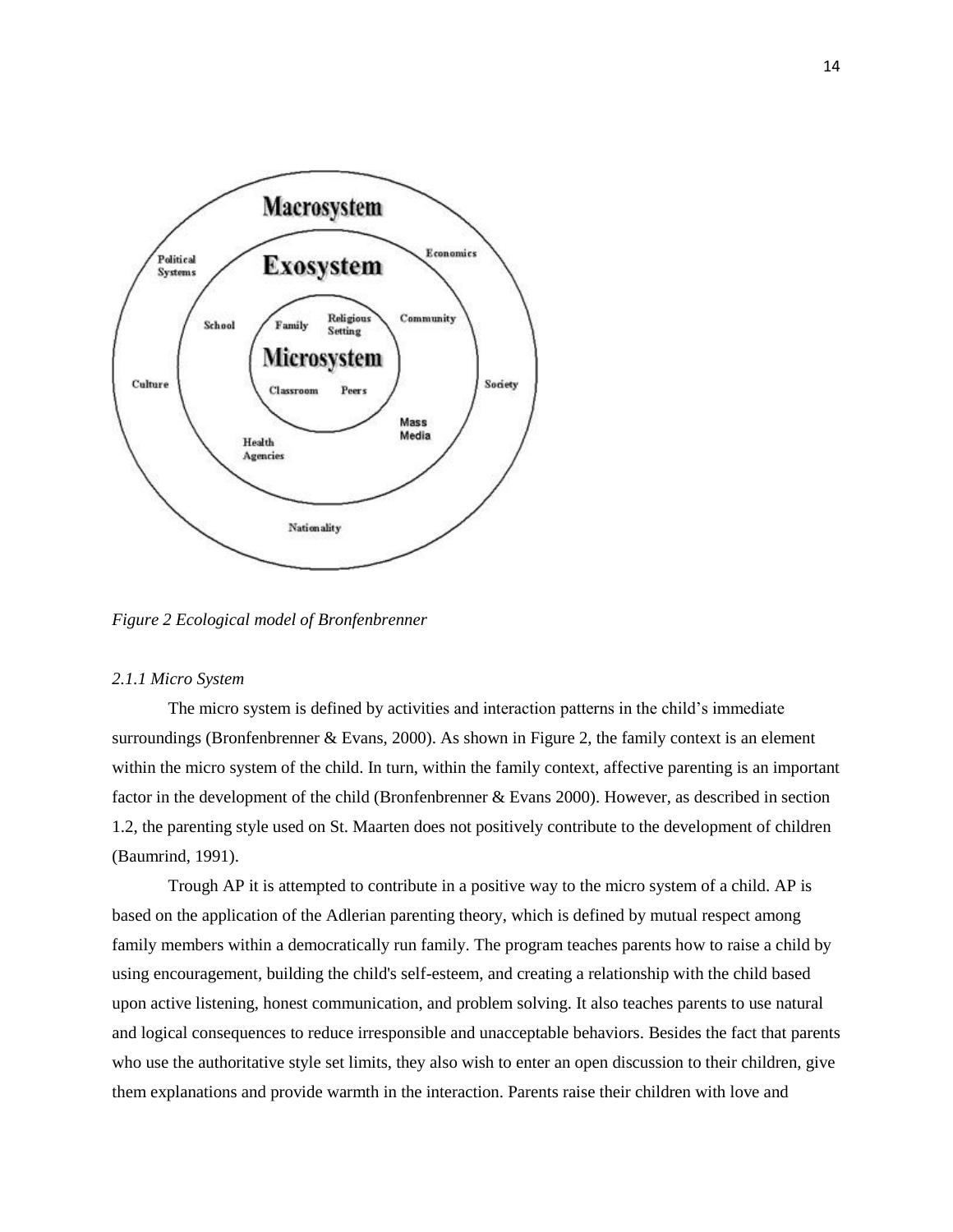encourage the independent behavior of their child. As a result of the authoritative parenting style children will be cooperative, confident, lively, friendly and more competitive later in life (Baumrind, 1991). Within an authoritative parenting style the emphasis is placed on the capacities of a child in order to encourage positive behavior. This is also called 'positive affirmation' (van't Rood, 2009). Multiple evaluations of AP show that AP is an effective program to improve parenting skills whereby an authoritarian style is changed into an authoritative parenting style (Mullis, 1999; Popkin, 2008; Redwine, 1997). DEI expects that this study will confirm that AP will change the used parenting style in the direction of an authoritative style. DEI also expects that AP, through the changed parenting style, will foster parental home-based involvement and parental school-based involvement. However, AP will probably have more impact on the fostering of parental home-based involvement than parental schoolbased involvement. Because by changing the parenting style, AP has a direct influence within the micro system of the child, which includes parental home-based involvement. AP will also probably foster parental school-based involvement more strongly than bonding social capital, because parents will not experience full social support until they are parental school-based involved.

### *2.1.2 Meso System*

The meso system is defined as connections between different micro systems of a child (Bronfenbrenner & Evans 2000). The way a child performs in school depends not only on what a child is doing at school, but also on the degree of parental involvement in encouraging and helping with homework. In this regard, good connections between the school –and home culture are of importance (Berk, 2006). According to Putnam (2001), closer connections between different cultures are called 'bridging social capital'. Bridging social capital is important for the development of a child, because without connections between the home culture, school culture and street culture, it is impossible to equip the youth so that they can live independently as valued citizens, who work and recreate in the community (Onderwijs en Jongeren Samenwerkingsprogramma, 2011).

By means of AP parents come into contact with the school. Improved contact between parents and school strengthens the connection between the home –and school setting. Involvement of parents in a PTA/PTF will also strengthen the connection between the home –and school setting because by organizing activities parents come into contact with teachers and the school culture. In this way, AP and PTA's/PTF's do contribute to a strengthening of bridging social capital. It is expected that this research shows that both AP as PTA's/PTF's contribute to the strengthening of connections between the homeand school setting within the meso system of a child.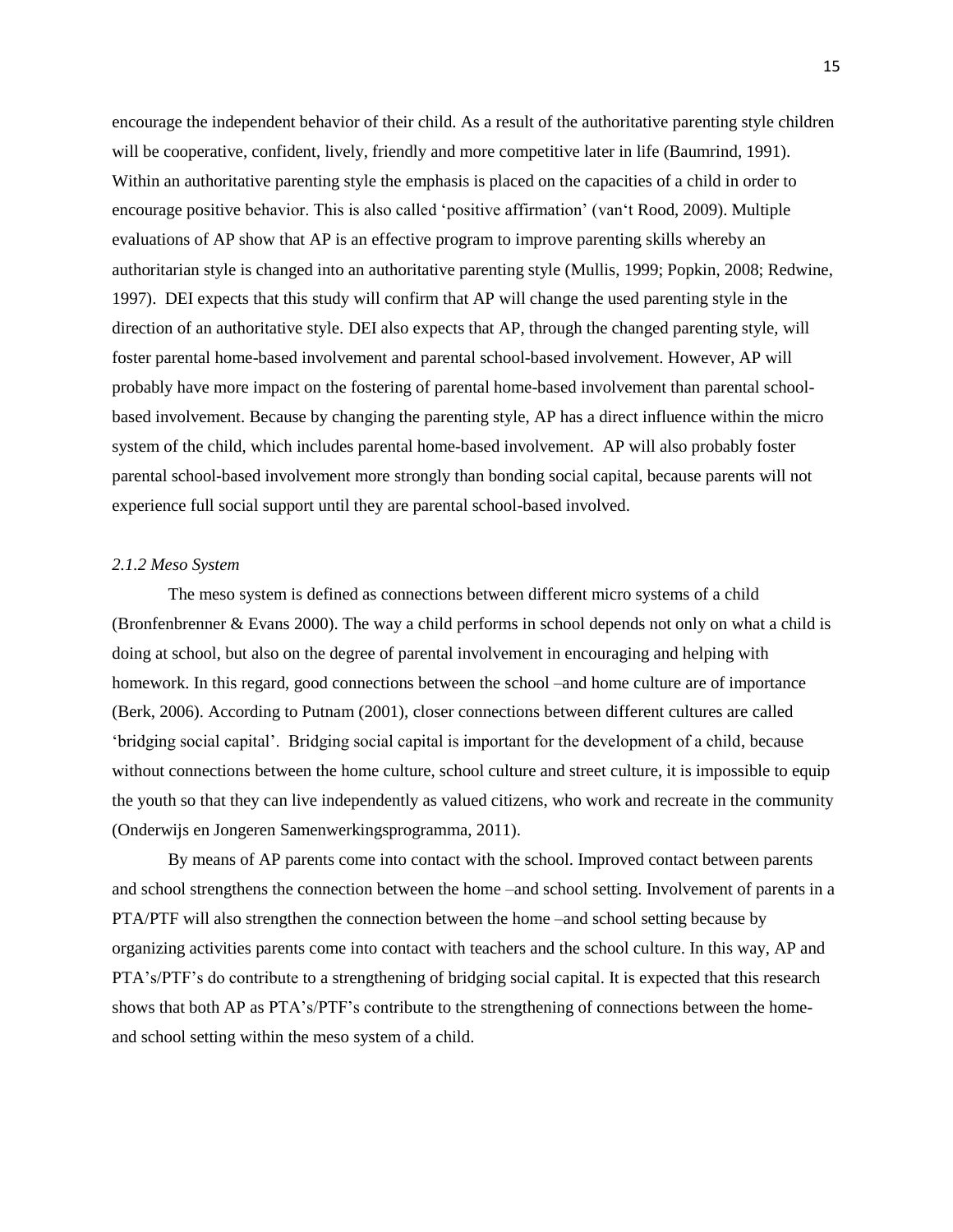### *2.1.3 Exo System*

The exo system of a child is defined as the social settings that do not contain children but nonetheless affect their experiences in immediate settings (Bronfenbrenner & Evans, 2000). These experiences can help parents with the upbringing of a child and, indirectly, enhance the development of a child. Trough AP and PTA's/PTF's parents are brought together. This makes it easier for parents to share visions about parenting skills which enables them to feel socially supported. In this context, Putman (2001) speaks about 'bonding social capital'. This is defined as the strengthening of networks within a particular group, which leads to a strengthening of the exo-system of the child and in turn the community the child lives in. Just like bridging social capital, children benefit from bonding social capital of the parents (de Winter, 2011). Parental school-based involvement takes place within the exo-system of the child. It is about the shared commitment of parents in the educational development of the child. Being a member of a PTA/PTF is a convenient way for parents to be school-based involved. This is the reason why PTA´s/PTF´s probably have more impact on fostering parental school-based involvement than on parental home-based involvement. Furthermore it is expected that PTA's/PTF's will have more impact on fostering bonding social capital than on fostering parental home-based involvement, because, in contrast with parental home-based involvement, in a PTA/PTF parents can enter discussions with other parents about the educational system and about educating children. This makes parents feel socially supported which strengthens the bonding social capital and in turn the exo system of the child (Stearns, 2003).

#### *2.1.4 Macro System*

On the long term AP and the PTA's/PTF's could influence the macro system of a child. The macro system is defined as the larger social-cultural context affected by cultural, economic and political factors. The macro system is not solely geographically or physically, but emotionally and ideologically (Bronfenbrenner & Evans 2000; de Winter, 2011). Both AP as PTA's/PTF's rely on a macro level ideology to develop shared values and visions regarding education of children in the society of St. Maarten. This creates shared parental responsibility, which belongs to the Pedagogical Civil Society (de Winter, 2011; Coleman, 1990). Expected is that AP, in the first place, has a positive influence on the micro system of the child, which in turn affects the meso -and exo system of the child, and eventually the broader context of the entire society in which the child lives (Frimannsson, 2001). When stagnation occurs at one level, this could have negative influence on the development of the other levels. This expectation is based on previous research which showed that a lack of social support within the exo system allows parents to relapse easily in old habits, whereby the influence of a program like AP cannot penetrate into the macro system of the child (Haghen, 2010). It is expected that this research will find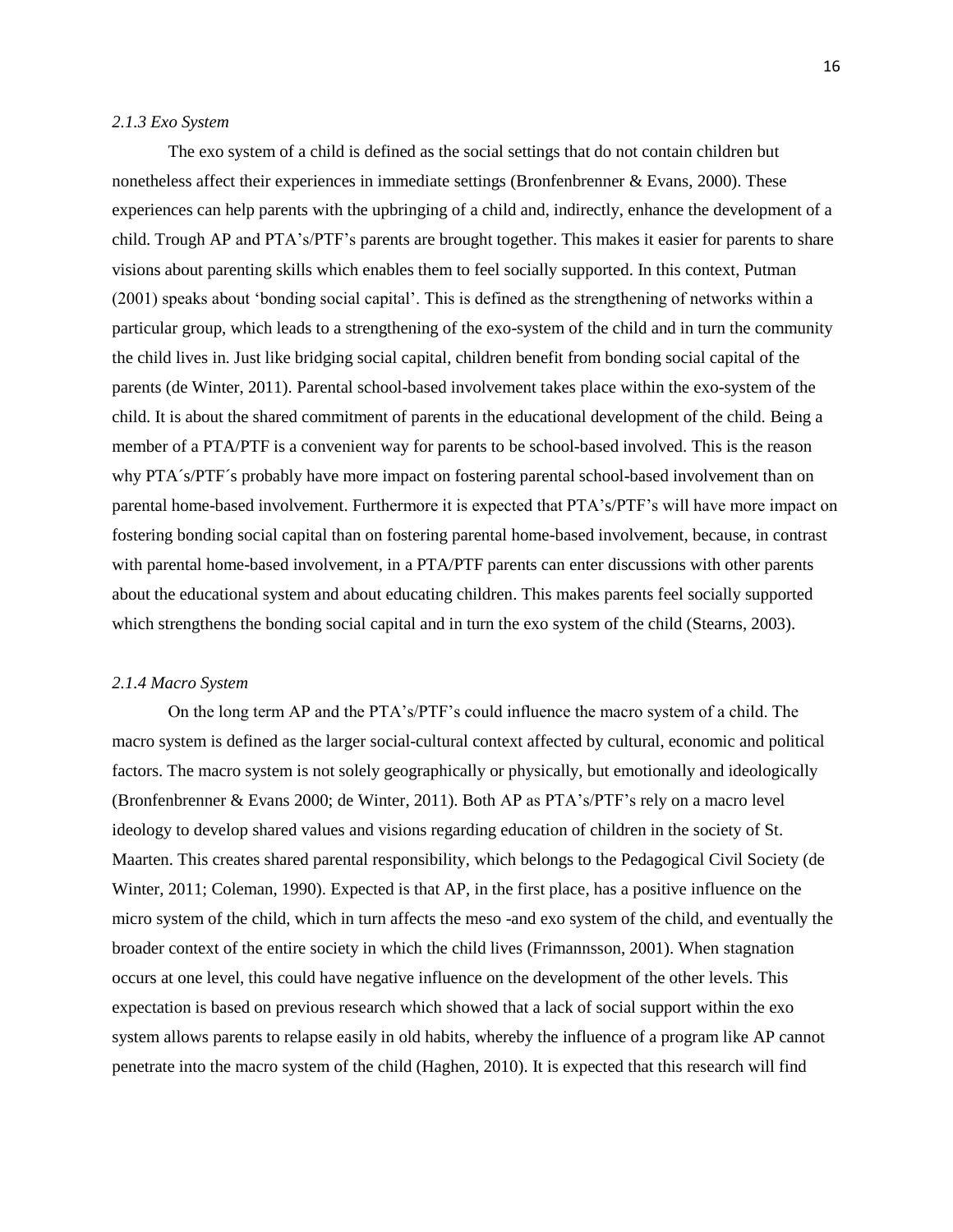bottlenecks concerning parental involvement within the micro, exo, or meso level, so that no observable effect will be found of AP or PTA's/PTF's within the macro system of the child.

### **2.2 Main Research Questions**

On request of DEI, this research investigates the situation of parental involvement on St. Maarten, based on AP and PTA's/PTF's on FBE and PSVE schools. As described in section 1.3 it is assumed that AP and PTA's/PTF's lead to increased parental involvement. However, little is known about how both projects exact impacts parental involvement within the various ecological systems. Therefore it is decided to investigate in which ways AP and PTA's/PTF's affects parental involvement. Another purpose of this research is to provide insight into bottlenecks concerning these projects and parental involvement in general on St. Maarten. These purposes lead to the formulation of the following research questions:

- 1) In which way contributes AP to an increase of parental involvement?
- 2) In which way contributes a PTA/PTF to an increase of parental involvement?
- 3) Which bottlenecks can be identified concerning parental involvement on St. Maarten?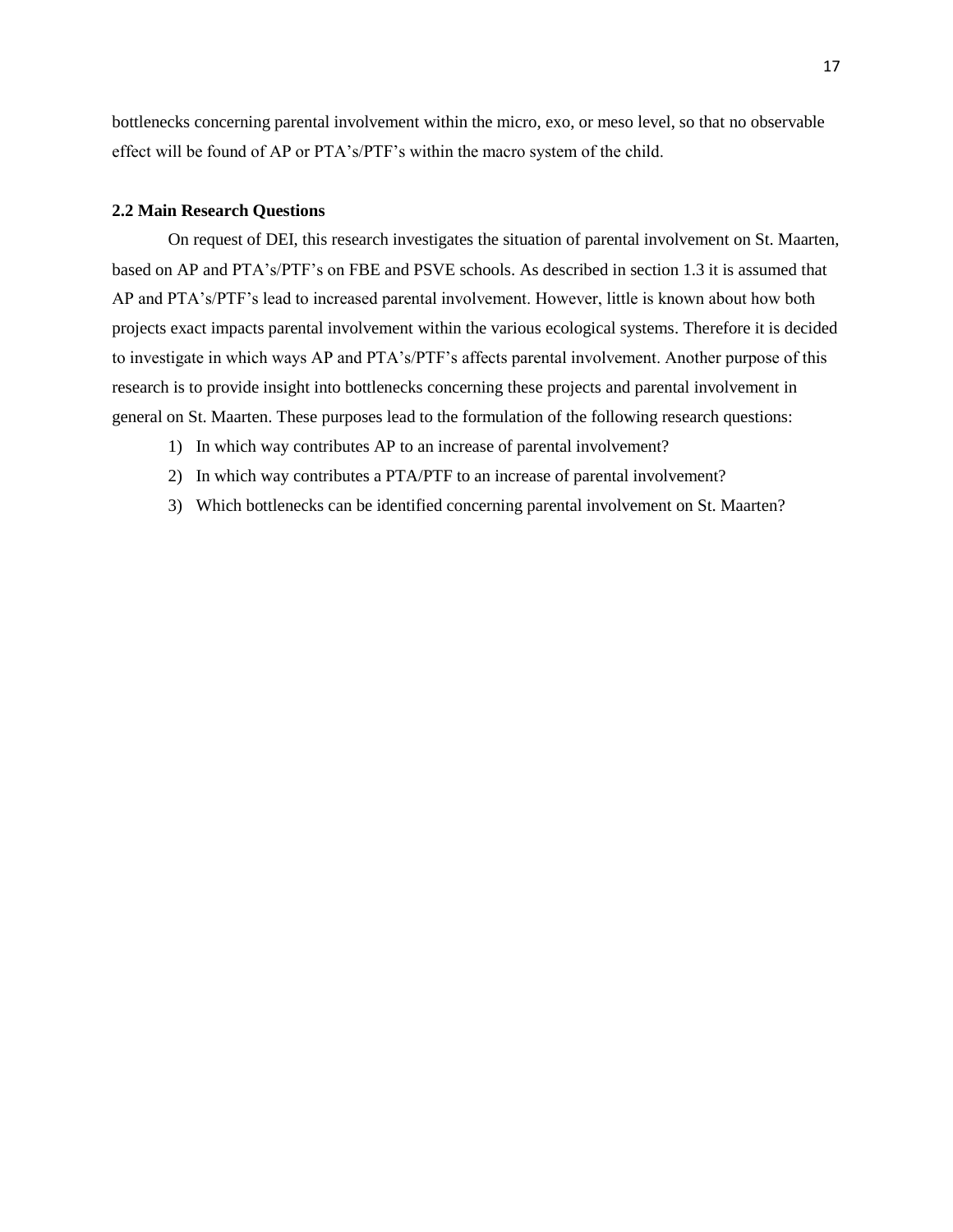# 3. Methods

### **3.1 Design**

DEI expects that both AP as PTA's/PTF's will foster parental home-based involvement and parental school-based involvement on St. Maarten. These forms of parental involvement take place within the micro -and exo level of a child. DEI has no specific expectations about the effect of AP and PTA's/PTF's on parental involvement within the other ecological levels. However, because parental involvement within the various ecological levels affects the development of a child in different ways, this study includes parental involvement within all ecological levels. Therefore, the analysis of parental involvement has been conducted by means of the following levels and corresponding categories:

|              | Level:       | Categories:                       |
|--------------|--------------|-----------------------------------|
| $\mathbf{1}$ | Micro system | parental home-based involvement   |
| 2            | Exo system   | parental school-based involvement |
| 3            | Exo system   | bonding social capital            |
| 4            | Meso system  | bridging social capital           |
| 5            | Macro system | pedagogical civil society         |

There has been made use of both qualitative and quantitative research methods, to investigate parental involvement and its bottlenecks at the various ecological levels. Using a combination of quantitative and qualitative methods, in order to answer the research questions, is called triangulation. Triangulation increases the internal validity of the research (Bergsma, 2003). The internal validity is the extent in which is measured what is intended to measure (Grimm, 1993). When different methods lead to the same results it can be said, with greater certainty, that what was intended to measure, actually is being measured.

The quantitative part of the research includes analysis of parental involvement within the micro level and exo level of a child. Reason for this choice is that DEI expects that both AP as PTA's/PTF's will foster the parent-child interaction, parental home-based involvement and parental school-based involvement. Through quantitative methods these expectations can be tested. Bonding social capital is also included in the quantitative part, because this belongs, just like parental school-based involvement, within the exo system of a child.

Qualitative methods were used to know more about the impact of parental involvement within the different ecological levels and about possible bottlenecks concerning parental involvement. Qualitative methods provide an exploratory nature and thus offer the possibility to get more insight in these issues.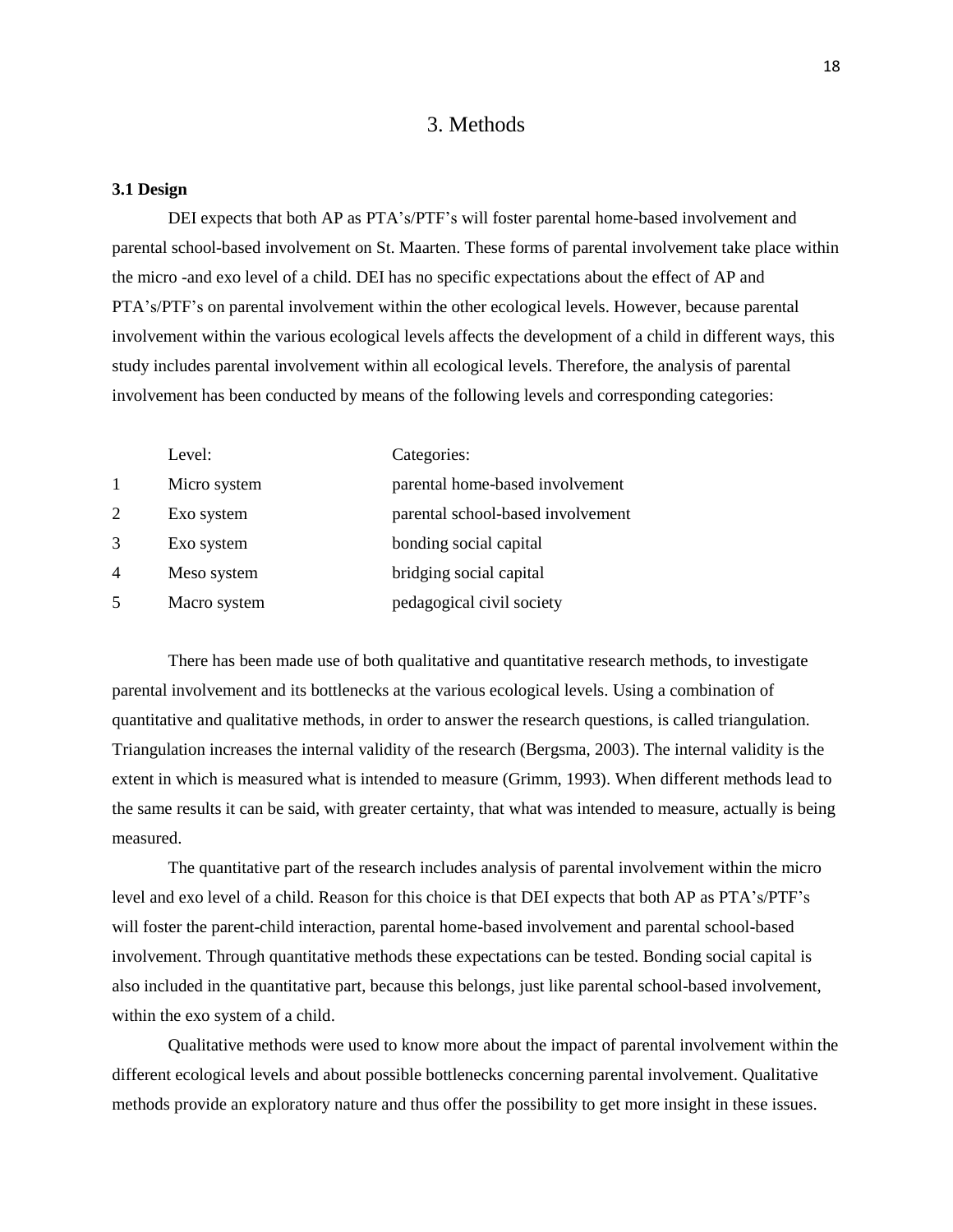### **3.2 Instruments**

#### *3.2.1.Quantitative Methods*

The quantitative part of the research consisted of questionnaires for parents. To determine whether there is a difference between parents who have followed AP and who have not followed AP, two different questionnaires were created; one for parents who have followed AP and one for parents who have not followed AP. The questions focused on the perception of parents about AP and PTA's/PTF's, parental home-based involvement, parental school-based involvement and bonding social capital. In order to measure these concepts, it was necessary to operationalize them. Parental home-based involvement is operationalized by the interest of the parent in the school life of the child, the extent of encouraging the child in making homework and better communication with the child about the school system and the expectations that is given to the child by the school. Parental school-based involvement is operationalized by the involvement of parents at parent evenings and school activities, the contact with teachers, involvement in the organization of the school and the extent of experiencing self-confidence to be involved in the school setting. Bonding social capital is operationalized as the extent that parents feel socially supported, share parental values and communicate with other parents about raising children. These operationalized categories were used for the compilation of the items in the questionnaires and are based on the books 'Active Parenting' of Popkin (2008) and 'Verbeter de wereld begin bij de opvoeding' of de Winter (2011).

Both questionnaires started with eleven general questions to collect background information of the participants. Subsequently, there were questions asked in both questionnaires that needed to be answered by means of a Likert scale. Likert items are ordered, one-dimensional scales (Likert, 1932). Respondents have to choose one option that correspondent with their opinion in answer to a question. Each option, in this case ranging from one to three, is associated with the labels; "no" (1), "a little" (2), to "yes" (3). It was decided to use a three points Likert scale, after a pilot of this study showed that a five points Likert scale caused confusion and required too much time of the respondents.

To date, there is an ongoing debate about whether Likert items can be statistically processed on an ordinal or interval level. An ordinal level means that the response categories have an ordered sequence, while the distance between the different levels can not be interpreted as equal. On interval level, the response categories have also an ordered sequence, however, the distances between the different levels are presumed to be equal. Processing a Likert item on ordinal or interval level has statistical consequences, since *means* and *standard deviations* can only be used when the data is processed on interval level. The *mean* (M) is the statistical name for the average. The *standard deviation* is the statistical name of the dispersion of a variable. For example, a high standard deviation of the variable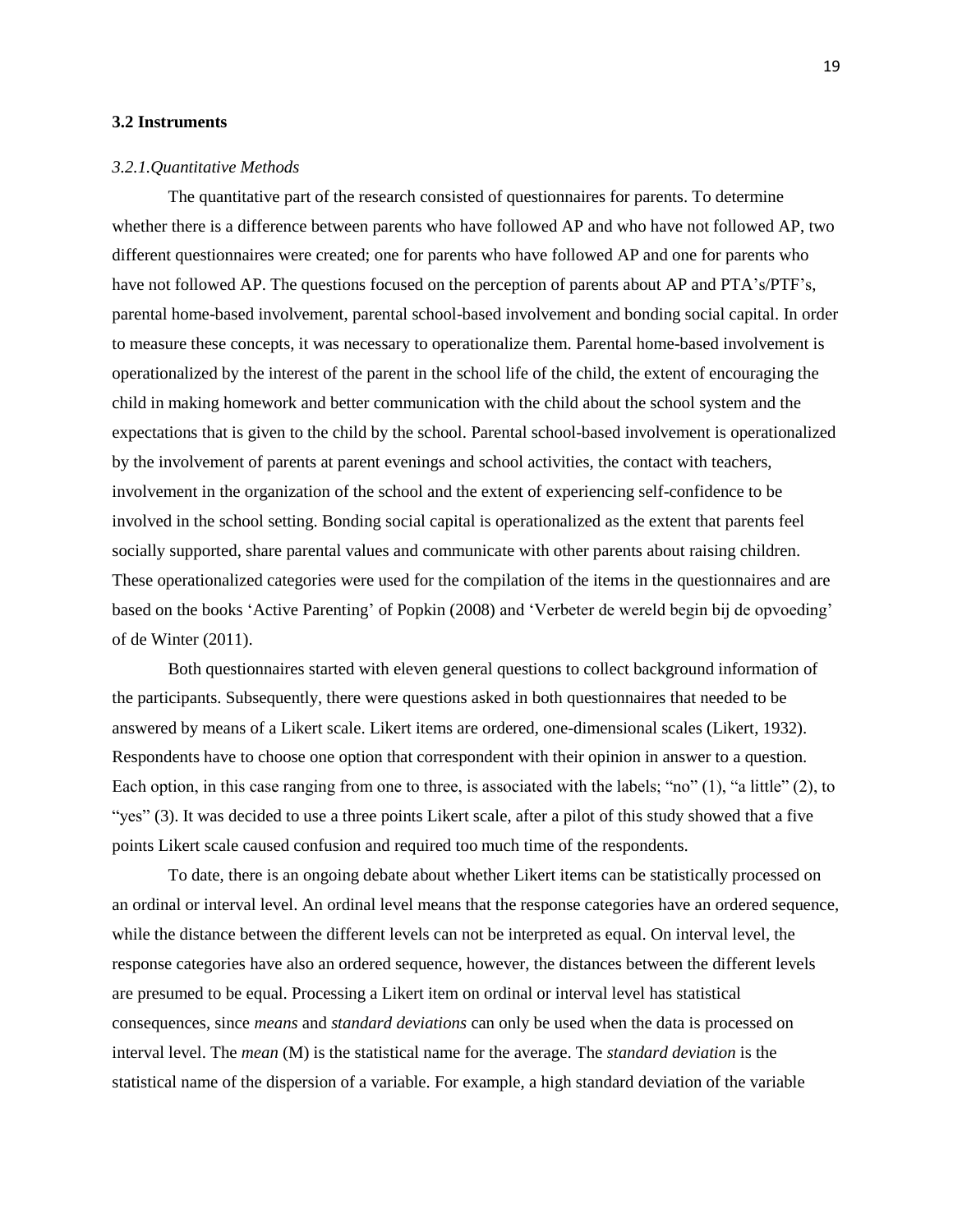'parental home-based involvement' indicates that the outcomes are spread out over a large range of values, so that the score on home-based involvement varies a lot, while a low standard deviation means that the scores on parental home-based involvement tends to be near the average (Grimm, 1993). Using means and standard deviations makes it possible to determine, for instance, if home-based involvement differs between parents who have followed AP, and who have not followed AP. However, to make use of analysis on interval level the outcomes have to be normally distributed. This means that the outcomes are symmetrical divided and can be represented in a bell-shaped curve, in which approximately 68 percent of the respondents scores in the middle of the curve and about four percent of the respondents scores in the extremity of the curve. When the results were not normally distributed, the result where represented in a different way, namely by means of percentages in addition to *means* and *standard deviations.*

The questionnaire for parents who have followed AP started with seven Likert items about parenting skills. Parents could indicate whether they had the idea that AP has contributed to altering the parenting style. Subsequently fifteen Likert items followed, equally divided between the categories homebased involvement, school-based involvement and bonding social capital. This could indicate to what extent they feel that AP has contributed to the promotion of these factors. The questionnaire for parents who have not followed AP consisted of eight Likert items, equally divided between the categories parenting style, home-based involvement, school-based involvement and bonding social capital. The last parts of both questionnaires were similar. Parents could indicate through fifteen Likert items, equally divided between the categories parental home-based involvement, parental school-based involvement and bonding social capital, to what extent they felt that a PTA/PTF contributes to parental involvement in these categories. The items from these categories were the same as the items about the perception of AP of parents who have followed AP. In addition to the Likert items, the questionnaires consisted of open ended questions. However, the open ended questions belong to the qualitative methods of this research, which will be described in the next section.

### *3.2.2 Qualitative Methods*

Qualitative methods used were open ended questions within the questionnaires, semi-structured telephonic depth interviews, semi-structured depth interviews and active participation in PTA's/PTF's meetings. The majority of the open ended questions in the questionnaires were questions about PTA's/PTF's, because previous observations from DEI showed that many parents do not know the contents of a PTA/PTF (DEI, 2012). Open questions provide the opportunity to obtain information on topics where little is known about in a relatively short time. A questionnaire consisting of only closed questions could lead to missing key information, or the possibility that a respondent fills out an answer that does not completely correspond to his or her idea. This may cause that the content validity of the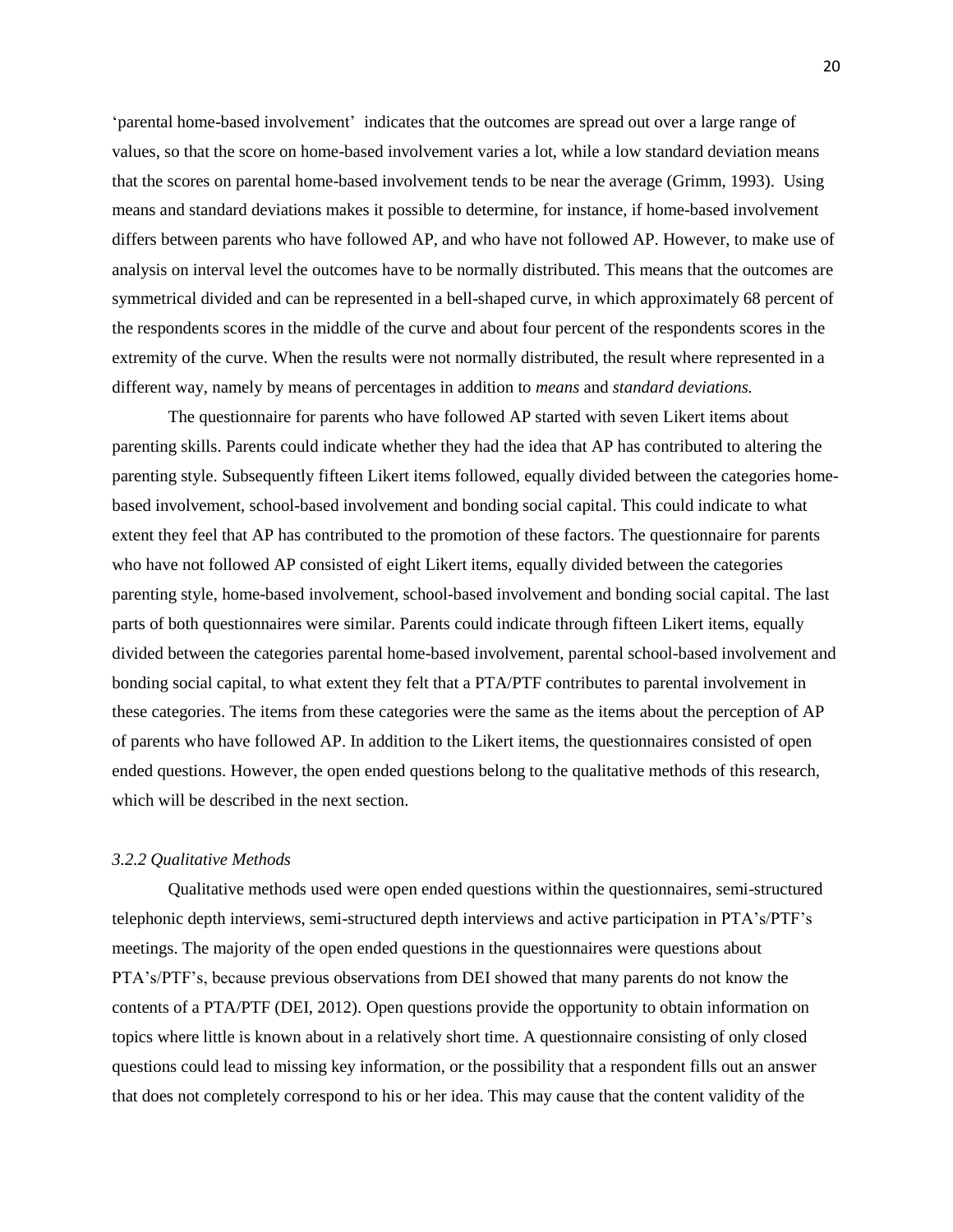research can be questioned. The content validity is the extent to which the individual items represent the construct that is being measured (Field, 2009). Open questions about the PTA's/PTF's were about the awareness of parents about the contents of a PTA/PTF. Furthermore, it was asked whether and how a PTA/PTF contributes to parental involvement in general. In this thesis parental involvement in general refers to parental involvement within the various ecological levels. A smaller part of the open questions were questions about AP. It was asked whether and how AP contributes to parental involvement in general. Furthermore, it was asked if parents are aware of the contents of AP.

In addition to the open questions in the questionnaires, structured telephonic depth interviews were conducted with parents. In a structured interview the topics addressed are predetermined. The topics were determined after analysis of the questionnaires. This made it possible to clarify ambiguities from the questionnaires and to gain new insights. The topics were: the influence of AP and PTA's/PTF's on parental involvement in general, bottlenecks concerning parental involvement and suggestions to increase parental involvement**.** In addition, the interviews were used as a control measure to verify the data from the questionnaires to enhance reliability.

Furthermore, semi-structured depth interviews were held among employees of DEI, leaders and trainers of the program AP, the PTA's/PTF' s, the school boards and the Secretary General of the Ministry of Education, Culture, Sports and Youth Affairs (MECSY). Semi-structured indicates that only the topics are predetermined but the questions are not. These topics are explored by starting with an open question and then respond to this answer by asking a deeper question. Open questions give the interviewees the opportunity to use their own frame of reference to answer and ensure that the interviewees can express their thoughts more freely (Bogdan & Knopp Bilken, 1992). Often the researcher established a logical order for the topics. However, the researcher is free to change the order of the topics, if it is more convenient during the conversation (Baarda, 2009). Semi-structured depth interviews were chosen, because it allows the researchers to learn in addition to the predetermined topics more about parental involvement in general and about the bottlenecks concerning parental involvement.

Semi structured interviews with members of DEI were hold to get more knowledge about the research background of parental involvement on St. Maarten The obtained information is used for writing the research background and theoretical framework of this thesis. The purpose of the semi-structures interviews by leaders and trainers was to gain more information about the functioning of AP, the bottlenecks concerning this project, to get recommendations for this project and to gain more information about parental involvement in general. The purpose of semi-structured interviews by school boards was to gain more information about the functioning of AP and PTA's/PTF's, the bottlenecks concerning these projects, recommendations for these projects and bottlenecks and suggestions for parental involvement in general. The purpose of the semi-structured interview with the Secretary General of MECSY was to gain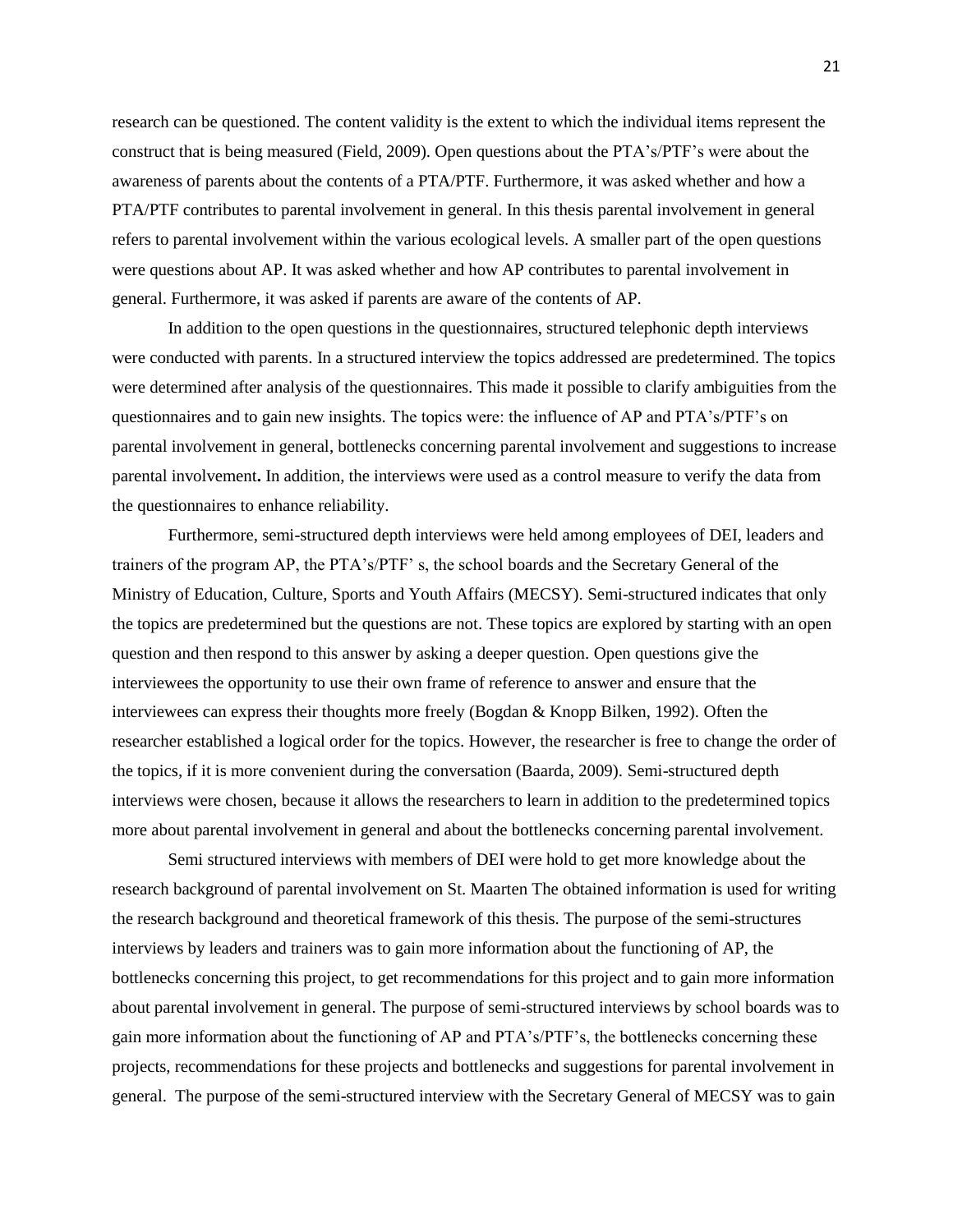more insight in parental involvement within the macro level. This includes the history and current situation of parental involvement on cultural, socio- economic and political level.

Finally, active participation of the researchers occurred during PTA/PTF meetings. These meetings took place on both FBE as PSVE schools. The purpose of these participations was to get information about the current situation of PTA's/PTF's, and to find out what the needs are of the PTA's/PTA's. Information from this is obtained by means of discussions between PTA/PTF members. This makes it possible to find bottlenecks concerning parental involvement by PTA's/PTF's and parental involvement in general. To achieve the purpose of participation in these meetings, active input of the researchers was desirable.

### **3.3 Procedure and Participants**

The first depth interviews were held with four employees of DEI. Through these individuals it became possible to conduct interviews with trainers and leaders of AP and to conduct interviews with school board members. Out of the seventeen FBE schools on St. Maarten, eight were included for interviews with trainers and leaders of AP. Among these eight schools, two public schools (Oranje School and Charles Leopold Bell school), three Catholic Schools (Sr. Borgia School, Sr. Magda School and the Sr. Regina School), a Protestant Christian School (Hillside Christian School), the Seventh Day Adventist School and a Methodist School (Mac. Rev. John. A. Gumbs Campus) participated in this research. In addition, interviews were conducted with leaders and trainers of AP of all four existing PSVE schools, namely the Milton Peters College, St. Maarten Vocational Training School, St. Maarten Academy PSVE and the Sundial School. The selection of FBE and PSVE schools is determined on basis of proportionality to the number of schools covered by a school board. Subsequently the schools are selected on basis of geographical location, namely which schools are nearest to DEI. The interviews with the main school board members are held among all existing school boards; the Public Education Services, the Foundation for Catholic Education, the Foundation for the Methodist Agogic Centre, the Foundation for Academic Vocational Education, the Foundation for Secondary Education, the Foundation for the St. Maarten Seventh Day Adventist Education and the Foundation for Protestant-Christian Education.

Furthermore DEI made it possible for the researchers to actively participate during eleven PTA/PTF meetings, of which eight FBE schools and three PSVE schools. Also DEI made it possible to attend a conference where different departments within MESCY presented their policy plans for the upcoming years. Through this conference, contact was made with the Secretary General of MESCY, allowing to include her as an informant in this research trough an interview.

Through both members of the PTA's/PTF's and leaders and trainers of AP, 108 questionnaires were distributed to parents who have followed AP and 114 questionnaires were distributed to parents who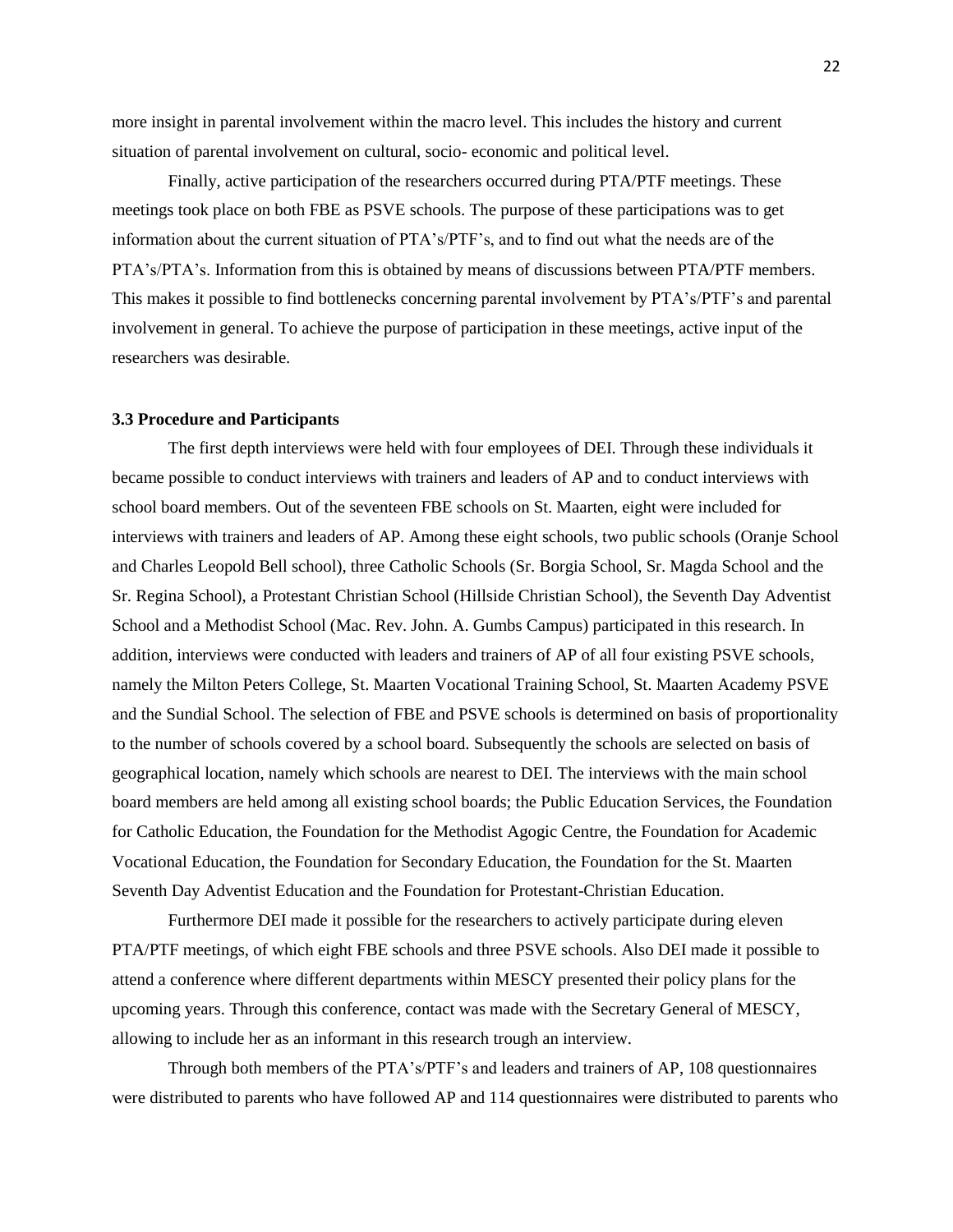have not followed AP. Of the 222 questionnaires, 29 questionnaires were received from parents who have followed AP and eleven from parents who have not followed AP. Eleven out of twelve members of a PTA/PTF have also participated in AP. Further demographic data of the respondents are presented in Table 1.

Finally, trainers and leaders gave the researchers the opportunity to contact parents for telephonic depth interviews. Eleven telephonic depth interviews were conducted among parents who have and have not followed AP.

# Table 1.

*Demographic data participants*

|               | Gender    | Marital status  | Group AP | Group PTA/PTF    | <b>Aware Content</b><br>PTA/PTF |
|---------------|-----------|-----------------|----------|------------------|---------------------------------|
| <b>Number</b> | 34 Female | 20 Married      | 29 AP    | 12 PTA/PTF       | 14 Aware                        |
|               | 6 Male    | 18 Single       | 11 No AP | 16 No PTA/PTF    | 4 No Aware                      |
|               |           | 2 Missing Value |          | 12 Missing Value | 22 Missing values               |
| Total Size    | 40        | 40              | 40       | 40               | 40                              |
|               |           |                 |          |                  |                                 |

# **3.4 Data Analysis**

# *3.4.1 Quantitative Data Analyses*

The quantitative part of the questionnaires focused on research into parental home-based involvement, parental school-based involvement and bonding social capital. The scores of these categories on the Likert-scale items are processed in the program SPSS 16 for Windows. SPSS is a statistical computer program that is used to perform statistical tests. Before the data were put in SPSS, the raw scores were averaged by category. This made it possible to execute statistical analyzes. Table 2 and 3 indicate the total sum of means for each group and category.

The analyzes are divided into two parts. The first part of the analyzes is about AP and the second part of the analyzes is about the PTA's/PTF's. With the function 'descriptive statistics' of SPSS it was possible to present a normal distribution of the data about the question if parents who have followed AP have the idea that the parenting style changes in the direction of an authoritative parenting style trough AP, see Figure 3.

With a paired sample t-test it is tested whether parents who have followed AP have the idea that AP contributes to fostering parental home-based involvement, parental school-based involvement and bonding social capital, see Table 4. A paired sample t-test makes it possible to investigate whether there is a difference between the means of two dependent groups. In this case, the categories are independent of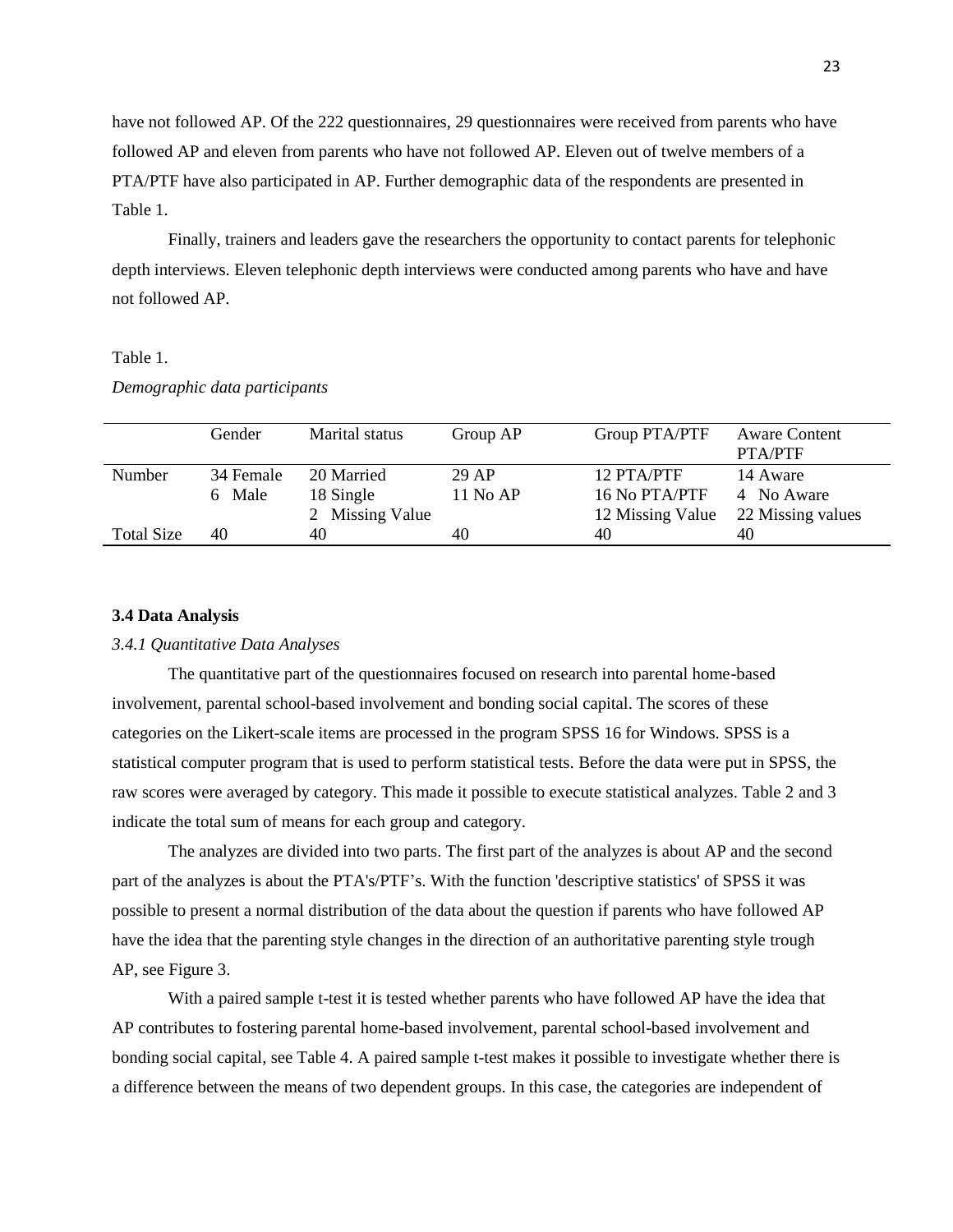each other because the results come from one group, namely from the group AP or from the group PTA/PTF. The sampling distribution for the paired sample t-test is a probability distribution based on differences between means of dependent samples. The aim is to determine if the differences between sample means falls in the tail of the sampling distribution when the null hypothesis is provisionally assumed to be true. The null hypothesis is a statistical statement that states that there is no difference between the dependent variables. In this study tests where run with a 0.05 alpha level. This specifies the level at which the null hypothesis should be rejected. When the null hypothesis can be rejected, there is a statistically significant difference between the measured variables. The used alpha level is reported in the results section with the symbol *p*.

With an independent sample t-test it is tested whether parents who have and have not followed AP, have different perceptions about the influence of AP on parental home-based involvement, parental school-based involvement and bonding social capital, see Table 5. An independent sample t-test is a statistical test, used to infer whether there is a difference between the means of two independent groups. In this test the independent variable is the group; whether or not parents were have followed AP. The dependent variables are the categories; parental home-based involvement, parental school-based involvement and bonding social capital. In this case, the null hypothesis states that there is no effect of the group, whether or not involved in AP, on the categories.

With a second paired-sample t-test it is tested whether parents who are involved in a PTA/PTF, have the idea that a PTA/PTF contributes to fostering parental home-based involvement, parental schoolbased involvement and bonding social capital, see Table 6. Finally, a second independent sample t-test tested whether parents who are or are not involved in a PTA/PTF, have different perceptions about the influence of a PTA/PTF on parental home-based involvement, parental school-based involvement and bonding social capital, see Table 7.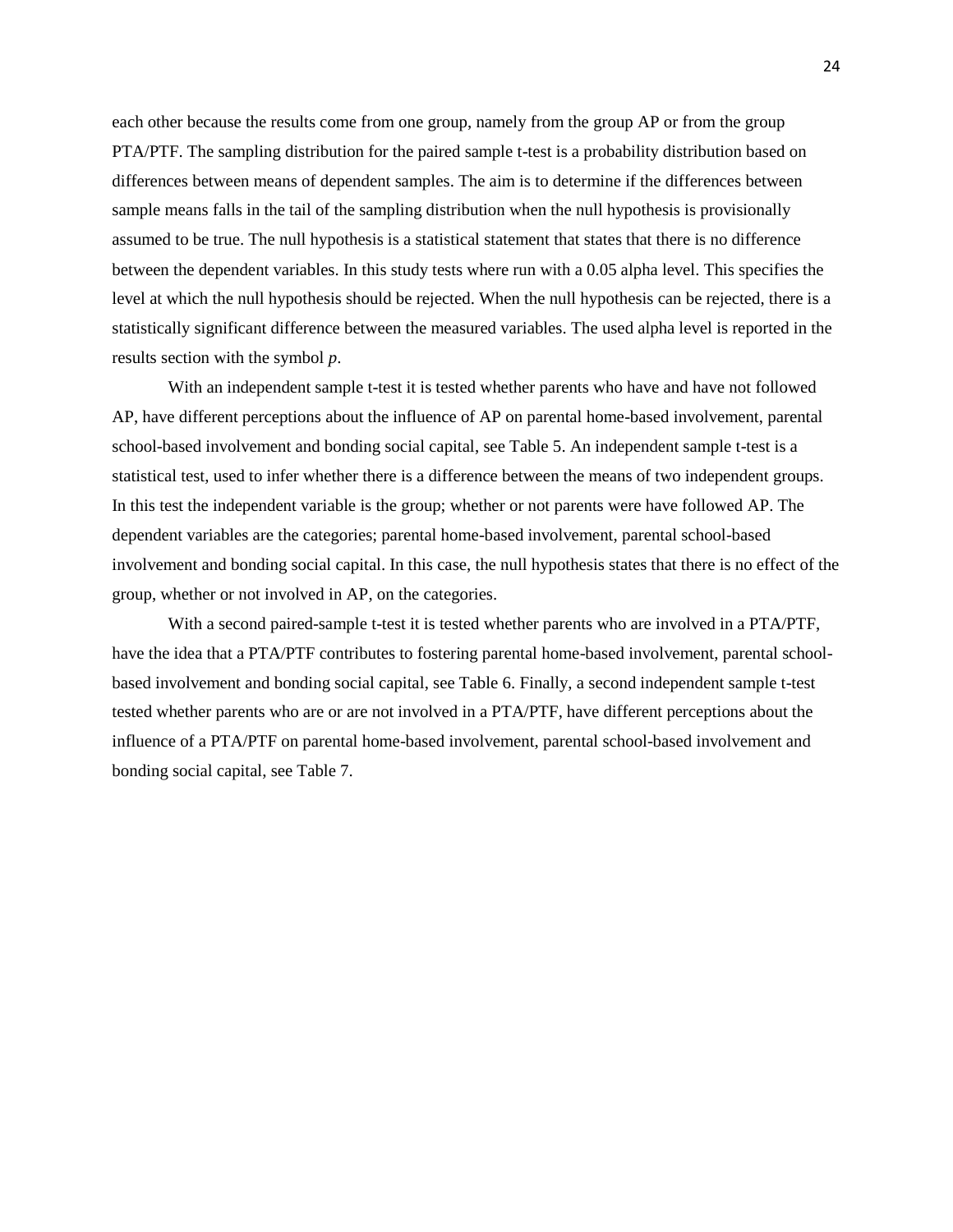# Table 2

|                          | Parenting skills | Home-based<br>involvement | School-based<br>involvement | Bonding social<br>capital |
|--------------------------|------------------|---------------------------|-----------------------------|---------------------------|
| Participating AP         | 2.70             | 2,88*                     | $2,58*$                     | $2,46*$                   |
| No AP                    | 2,90             | 2,68                      | 2,86                        | 2,73                      |
| Participating<br>PTA/PTF | 2.70             | 2,96                      | 2,89                        | 2,47                      |
| No PTA/PTF               | 2,74             | 2,80                      | 2,55                        | 2,60                      |

*Perception concerning the influence of AP: total sum of means*

\* In this table, the average score per group is shown on the perception that parents have about the influence of AP on fostering parenting skills, parental home-based involvement, parental school-based involvement and bonding social capital. The scores could vary from 1 (low) until 3 (high). In this context, the score 2,88 means that parents who have followed AP have the idea that AP contributes above average to parental home-based involvement, and to a lesser extent, but still above average, to parental school-based involvement (2,58) and bonding social capital (2,46).

### Table 3

*Perception concerning the influence of PTA/PTF: total sum of means*

|                          | Home-based<br>involvement | School-based<br>involvement | Bonding social<br>capital |
|--------------------------|---------------------------|-----------------------------|---------------------------|
| Participating AP         | 2,88                      | 2,58                        | 2,46                      |
| No AP                    | 2,68                      | 2,86                        | 2,73                      |
| Participating<br>PTA/PTF | $2.75*$                   | $2,83*$                     | $2.78*$                   |
| No PTA/PTF               | 2,80                      | 2,79                        | 2,78                      |

\* In this table, the average score per group is shown on the perception that parents have about the influence of a PTA/PTF on parental home-based involvement, parental school-based involvement and bonding social capital. The scores could vary from 1 (low) until 3 (high). In this context, the score 2,83 means that parents who are involved in a PTA/PTF have the idea that a PTA/PTF contributes above average to parental school-based involvement, and to a lesser extent, but still above average, to the bonding social capital (2,78) and parental home-based involvement  $(2,75)$ .

### *3.4.2 Qualitative Data Analyses*

The analysis of the open questions from the questionnaires was done by overwriting all the answers of the questionnaires and processing them in Excel. Then the answers were categorized independently by both researchers. In this way, the internal validity is increased. When respondents gave multiple answers to a question, these answers were divided into several categories. The percentage of a category is calculated by dividing the number of responses within a category by the total number of responses within a question and subsequently multiplying the result by 100. The results are shown in percentages in the Tables 8, 9 and 10.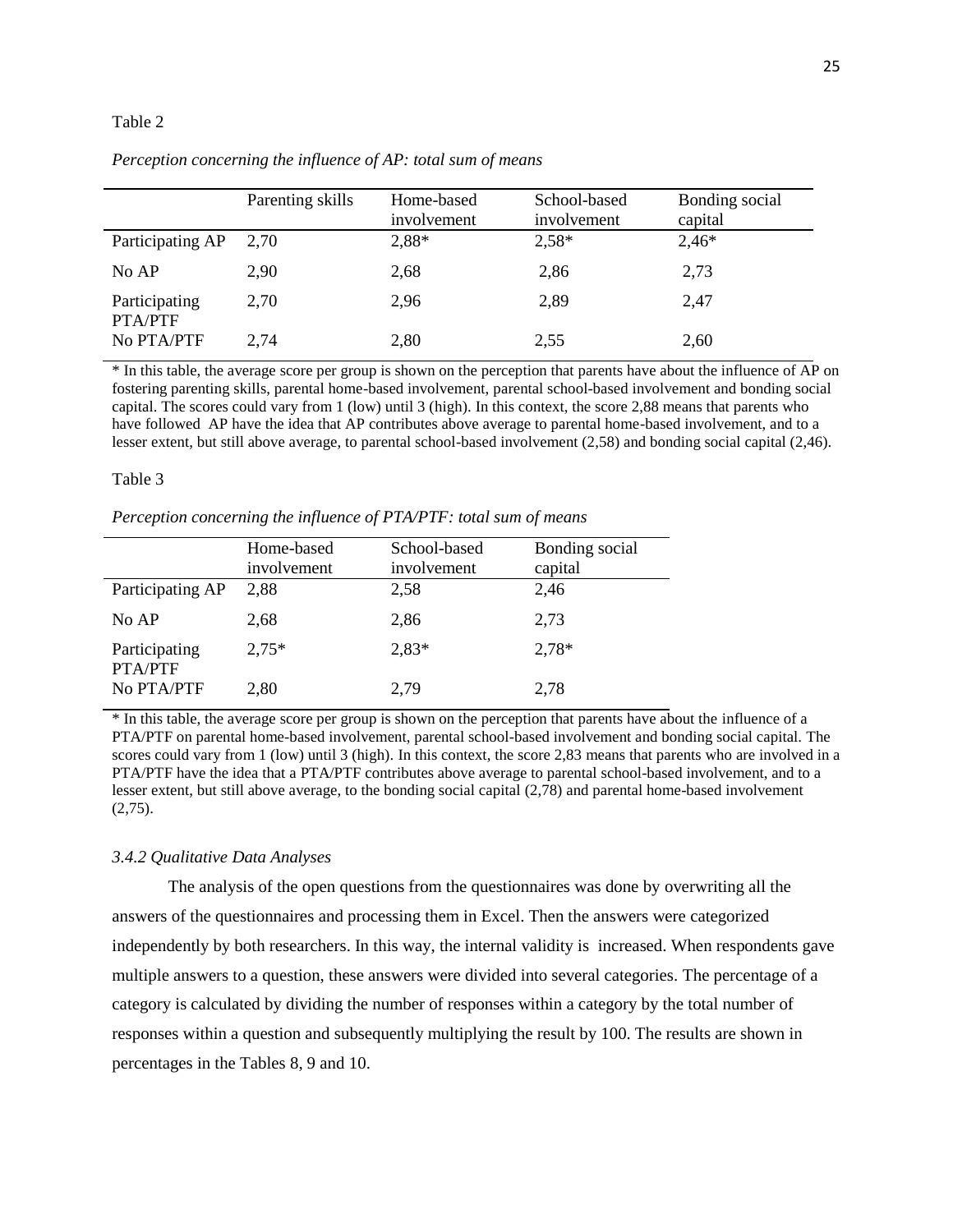During all interviews, the researchers divided the tasks into an interviewer and a minutes secretary. From the minutes of the interviews, conducted with parents, leaders and trainers of AP and school boards, the answers to the questions are transcribed and categorized. Where meaningful, the results are shown in percentages within tables. The minutes of the semi-structured interview with the Secretary General of MESCY are elaborated in narrative form.

During the participation in the PTA/PTF meetings minutes are taken of occurred discussions. These minutes were also transcribed, categorized and, where meaningful, shown in percentages in tables.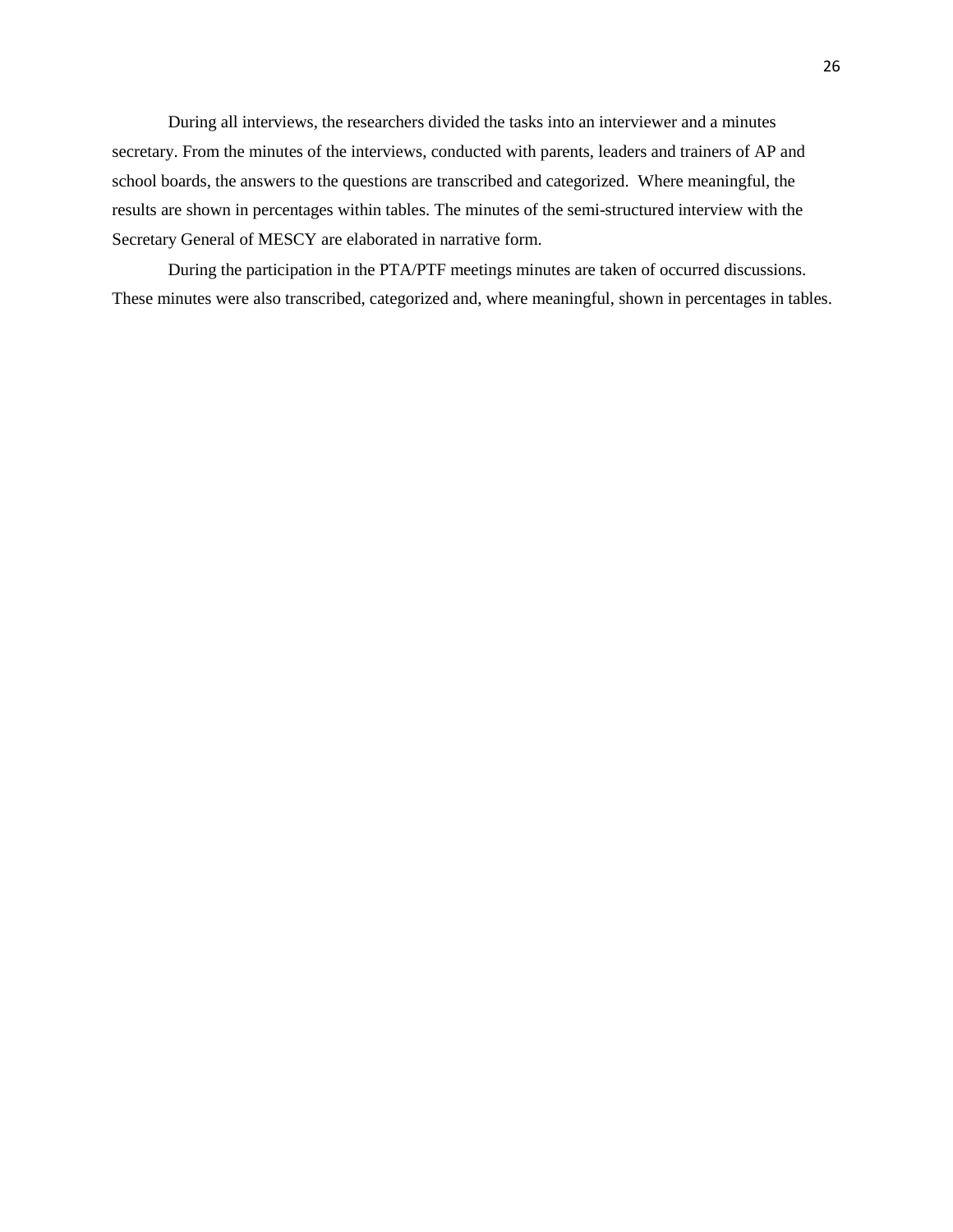# 4. Results

# **4.1 Quantitative Results**

*4.1.1 Results of AP*

Figure 3

*Effect of participation in AP on the perception of a changed parenting style*



\* This normal distribution represents that parents who have followed AP have the idea that AP changes the parenting style in the direction of an authoritative parenting style. The Likert scale ranged from 1 (no change) until 3 (change). With an average of 2,7 the normal distribution can be seen as skewed to the right, which means there is a visible effect.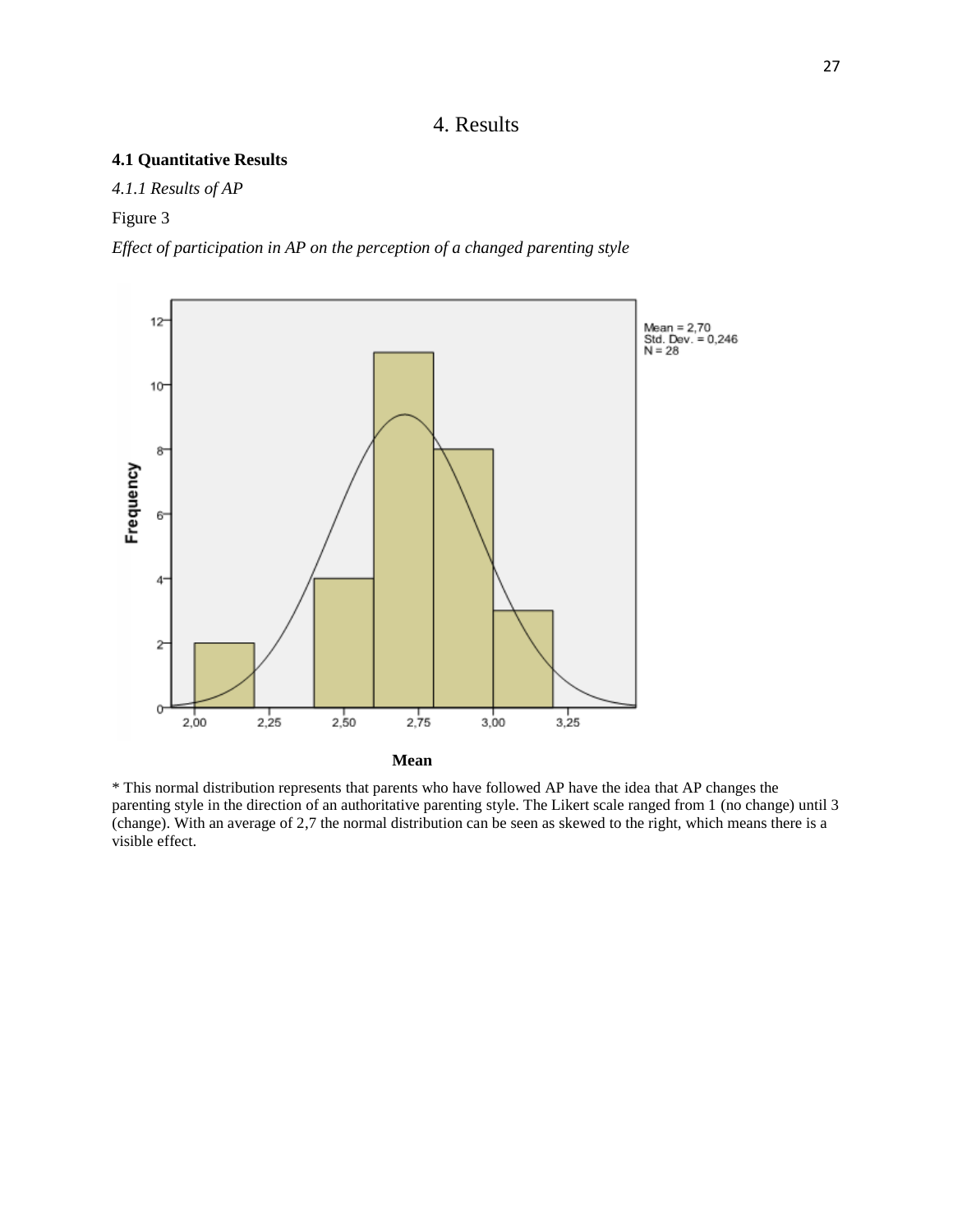Condition N M SD Sig. (2-tailed) School-based – Homebased 25  $\text{c}$ .27  $\text{d}$ .42  $\text{t}(24) = -3.239, \text{p} = .003*$ School-based – Bonding social capital 26 .14 .67  $t(25)=1.052$ ,  $p=.303$ Home-based – Bonding social capital 25 .44 .52  $t(24)=4.208$ ,  $p=.000$ 

Table 4 *Comparison between categories among parents who have followed AP*

*\** This table shows the sample size (N), the mean difference (M) the standard deviation (SD) and the outcome of the dependent sample t-test of each condition. This dependent sample t-test tested if the perception of parents who have followed AP, differs about the influence of AP on parental home-based involvement, parental school-based involvement en bonding social capital. In this context,  $t(24) = -3.239$ ,  $p=0.003$ , means that the result of the dependent sample t-test is -3.239 with a sample size of 25, and a corresponding p value of .003. Because this test was run with a 0.05 alpha level, p =.003 means that the test is highly significant. In other words, parents who have followed AP, find that the influence of AP on parental home-based involvement and parental school-based involvement substantially differs.

### Table 5

*Comparison between parents who have and have not followed AP: Perception of the influence of AP on the categories*

| Category                      | N  | Mean<br>Difference | Std. Error<br><b>Difference</b> | Sig. (2-tailed)          |
|-------------------------------|----|--------------------|---------------------------------|--------------------------|
| <b>Parenting Skills</b>       |    | $-.21$             | .09                             | $t(37)= -2.206, p=$      |
| AP                            | 26 |                    |                                 | $.034*$                  |
| No AP                         | 11 |                    |                                 |                          |
| <b>Home-based</b>             |    | .02                | .08                             | $t(35)=$ .253, p=.802    |
| AP                            | 26 |                    |                                 |                          |
| No AP                         | 11 |                    |                                 |                          |
| <b>School-based</b>           |    | $-29$              | .15                             | $t(35)= -1.936, p=.061$  |
| AP                            | 26 |                    |                                 |                          |
| No AP                         | 11 |                    |                                 |                          |
| <b>Bonding social capital</b> |    | $-27$              | .17                             | $t(36)= -1.536$ , p=.133 |
| AP                            | 27 |                    |                                 |                          |
| No AP                         | 11 |                    |                                 |                          |

*\** This table shows the sample size (N), the mean difference (M) the standard error (Std) and the outcome of the independent sample t-test of each condition. This independent sample t-test tested if the perception of parents who have followed AP and have not followed AP, differs concerning the influence of AP on fostering the parenting skills, parental home-based involvement, parental school-based involvement and bonding social capital. In this context, t  $(37) = -2.206$ , p=.034, means that the result of the independent sample t-test is -2.206, with a sample size of 37 and a corresponding p value value of .034. Because this test was run with a 0.05 alpha level,  $p = .034$  means that the test is significant. In other words, parents who have followed AP find that AP has a significantly greater contribution to the parenting skills, than parents who have not followed AP.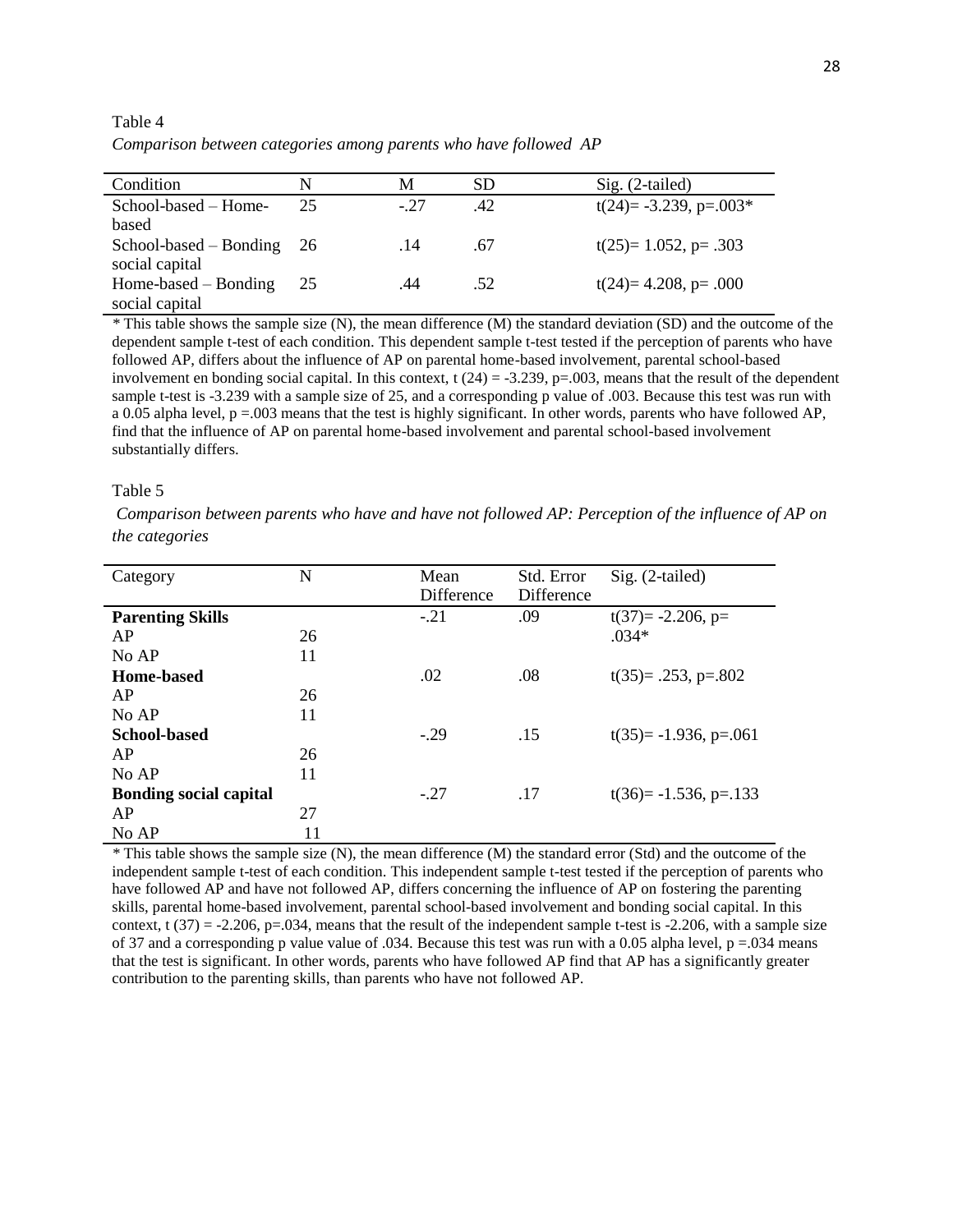## Table 6

*Comparison between the categories among parents who are involved in a PTA/PTF*

| Category                 | N    | М     | SD  | $Sig. (2-tailed)$          |
|--------------------------|------|-------|-----|----------------------------|
| School-based – Home-     | 12   | $-08$ | .29 | $t(11) = -1.000$ , p=.339* |
| based                    |      |       |     |                            |
| $School-based - Bonding$ | - 11 | (.)5  | .24 | t(10)= $.760$ , p= $.465$  |
| social capital           |      |       |     |                            |
| Home-based $-$ Bonding   | 11   | .05   | .37 | $t(10)=4.489$ , p= .635    |
| social capital           |      |       |     |                            |

*\** This table shows the sample size (N), the mean difference (M) the standard deviation (SD) and the outcome of the dependent sample t-test of each condition. This dependent sample t-test tested if the perception of parents who are involved in a PTA/PTF, differs about the influence of a PTA/PTF on parental home-based involvement, parental school-based involvement en bonding social capital. In this context,  $t(11) = -1.000$ , p=.339, means that the result of the dependent sample t-test is -1.000, with a sample size of twelve and a corresponding p value of .339. Because this test was run with a 0.05 alpha level,  $p = 0.339$  means that the test is not significant. In other words, parents who are involved in a PTA/PTF find that the influence of a PTA/PTF on parental home-based involvement and parental school-based involvement does not differ.

#### Table 7

*Comparison between parents who are and are not involved in a PTA/PTF: Perception of the influence of a PTA/PTF on the categories*

| Category                      | N  | Mean<br><b>Differences</b> | Std. Error<br>Difference | $Sig. (2-tailed)$    |
|-------------------------------|----|----------------------------|--------------------------|----------------------|
| Home-based                    |    | $-.05$                     | .14                      | $t(26)=-.359,$       |
| <b>PTA</b>                    | 12 |                            |                          | $p = 722*$           |
| No PTA                        | 16 |                            |                          |                      |
| <b>School-based</b>           |    | .05                        | .11                      | $t(26)= .414 p=.682$ |
| <b>PTA</b>                    | 12 |                            |                          |                      |
| No PTA                        | 16 |                            |                          |                      |
| <b>Bonding social capital</b> |    | .01                        | .12                      | $t(25)=.056$ p=.956  |
| <b>PTA</b>                    | 11 |                            |                          |                      |
| No PTA                        | 16 |                            |                          |                      |

*\** This table shows the sample size (N), the mean difference (MD) the standard error (Std) and the outcomes of the independent sample t-test of each condition. This independent sample t-test tested if the perception of parents who are involved are not involved in a PTA/PTF, differs concerning the influence of a PTA/PTF at fostering parental home-based involvement, parental school-based involvement and bonding social capital. In this context,  $t(26) = -0.359$ , p=.722, means that the result of the independent sample t-test is  $-0.359$ , with a sample size of 28 and a corresponding p value of .722. Because this test was run with a 0.05 alpha level,  $p = 722$  means that the test is not significant. In other words, parents who are involved in a PTA/PTF and parents who are not involved in a PTA/PTF equally think that a PTA/PTF fosters parenting skills.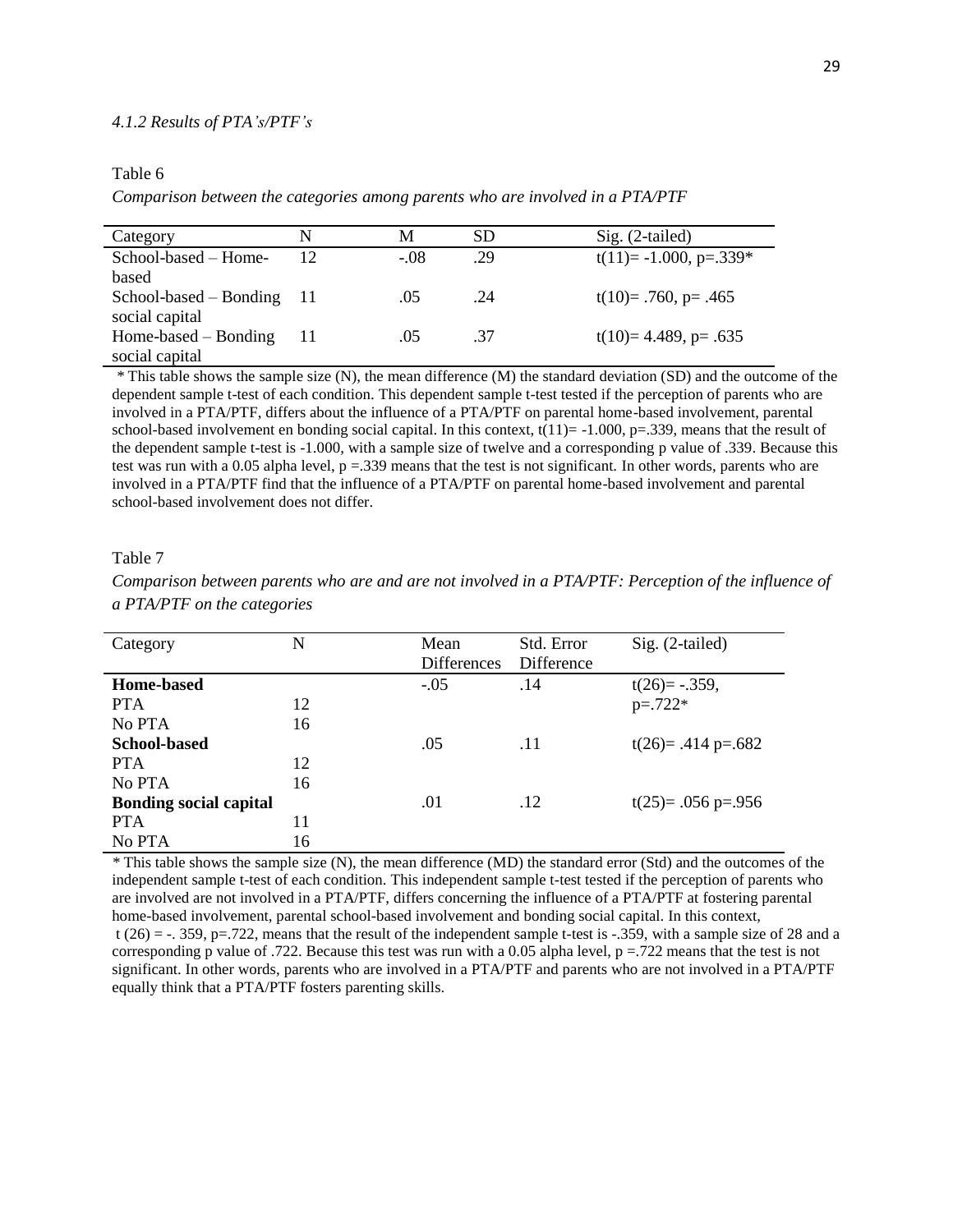# **4.2 Qualitative Results**

4.2.1 *Awareness of the Contents of AP and PTA's/PTF's*

Table 8

*Awareness of AP and PTA's/PTF's by parents who have not followed AP and were not involved in a PTA/PTF*

| Category       | AP open ended<br>questions<br>questionnaire | AP telephonic<br>interviews | PTA/PTF open<br>ended questions<br>questionnaire | PTA/PTF<br>telephonic<br>interview |
|----------------|---------------------------------------------|-----------------------------|--------------------------------------------------|------------------------------------|
|                |                                             |                             |                                                  |                                    |
| Yes            | $100\% *$                                   | 73%                         | 80%                                              | 45%                                |
| N <sub>o</sub> |                                             | 27%                         | 20%                                              | 55%                                |

\* This table shows that 100 percent of the eleven parents (N=11) who have not followed AP and are not involved in a PTA/PTF, indicates to be aware of the contents of AP.

# *4.2.2 Results of AP*

### Table 9

*The idea of parents about the contribution of AP to parental involvement in general*

| Category                         | Parents who followed AP | Parents who have not followed |
|----------------------------------|-------------------------|-------------------------------|
|                                  | $(N=25)$                | $AP(N=9)$                     |
| Improve of parenting skills      | 56%*                    | 70%                           |
| Parental school-based            |                         | 10%                           |
| involvement                      |                         |                               |
| Interaction parents and school   | 7%                      | 10%                           |
| Interaction between parents      | 7%                      |                               |
| Only if more parents get reached | 19%                     |                               |
| Yes                              | 11%                     | 10%                           |

 $*$  This table shows that 56 percent of the 25 parents (N=25) who have followed AP, thinks that AP fosters parenting skills.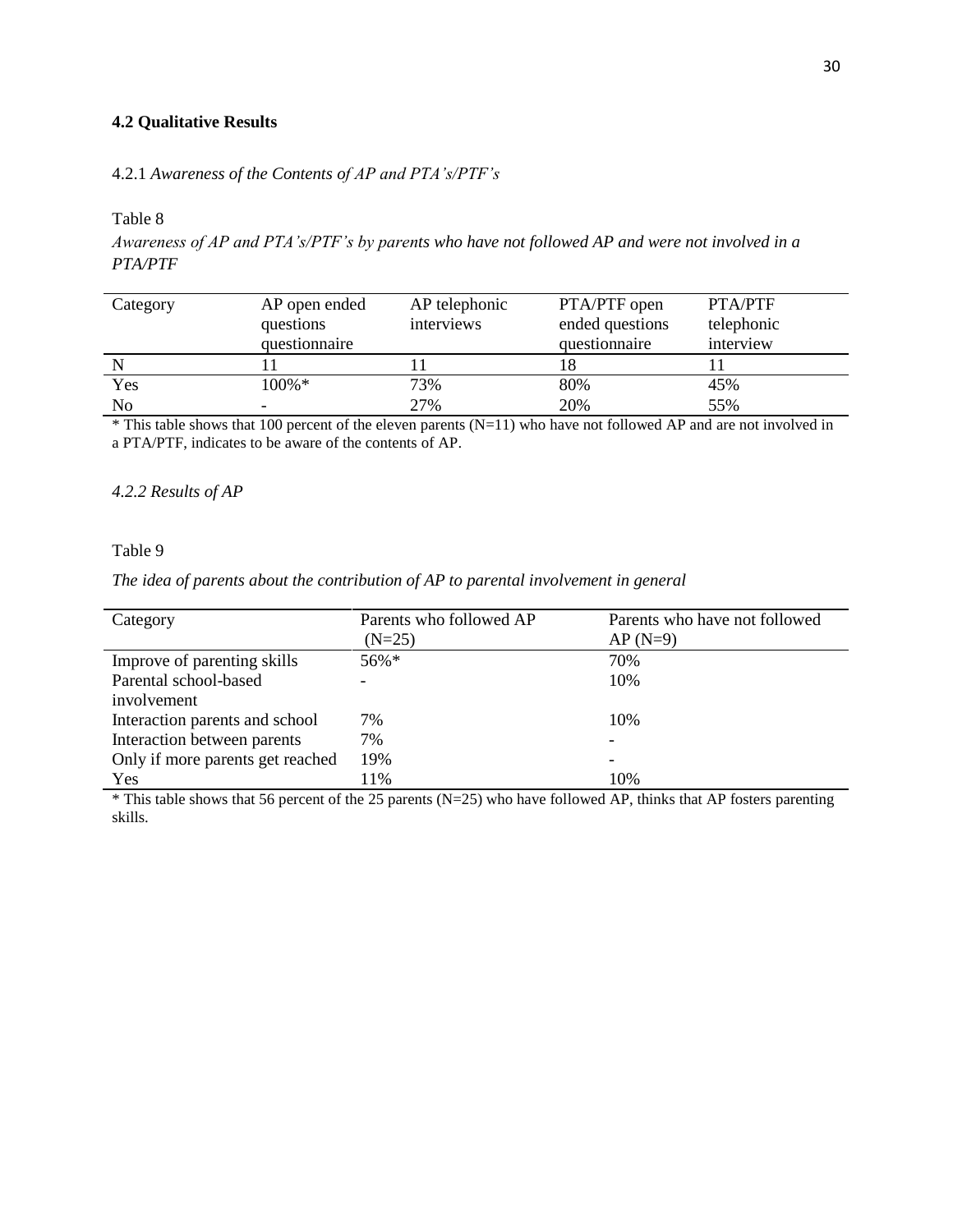# *4.2.3 Results of PTA's/PTF's*

# Table 10

*The idea of parents who are involved in a PTA/PTF about the contribution of a PTA/PTF to parental involvement*

| Category                         | Parents who are involved in a | Parents who are not involved in a |
|----------------------------------|-------------------------------|-----------------------------------|
|                                  | $PTA/PTF(N=11)$               | $PTA/PTF(N=12)$                   |
| Improve of parenting skills      |                               | $31\%*$                           |
| Parental school-based            |                               |                                   |
| involvement                      | 15%                           | 23%                               |
| Interaction parents and school   | 15%                           |                                   |
| Interaction between parents      |                               | 15%                               |
| <b>Yes</b>                       | 46%                           | 23%                               |
| Only if more parents get reached | 23%                           |                                   |
| No, a PTA/PTF takes too much     | $\overline{\phantom{0}}$      | 8%                                |
| time and effort                  |                               |                                   |

\* This table shows that 31 percent of the twelve parents (N=12) who are not involved in a PTA/PTF thinks that a PTA/PTF fosters parenting skills.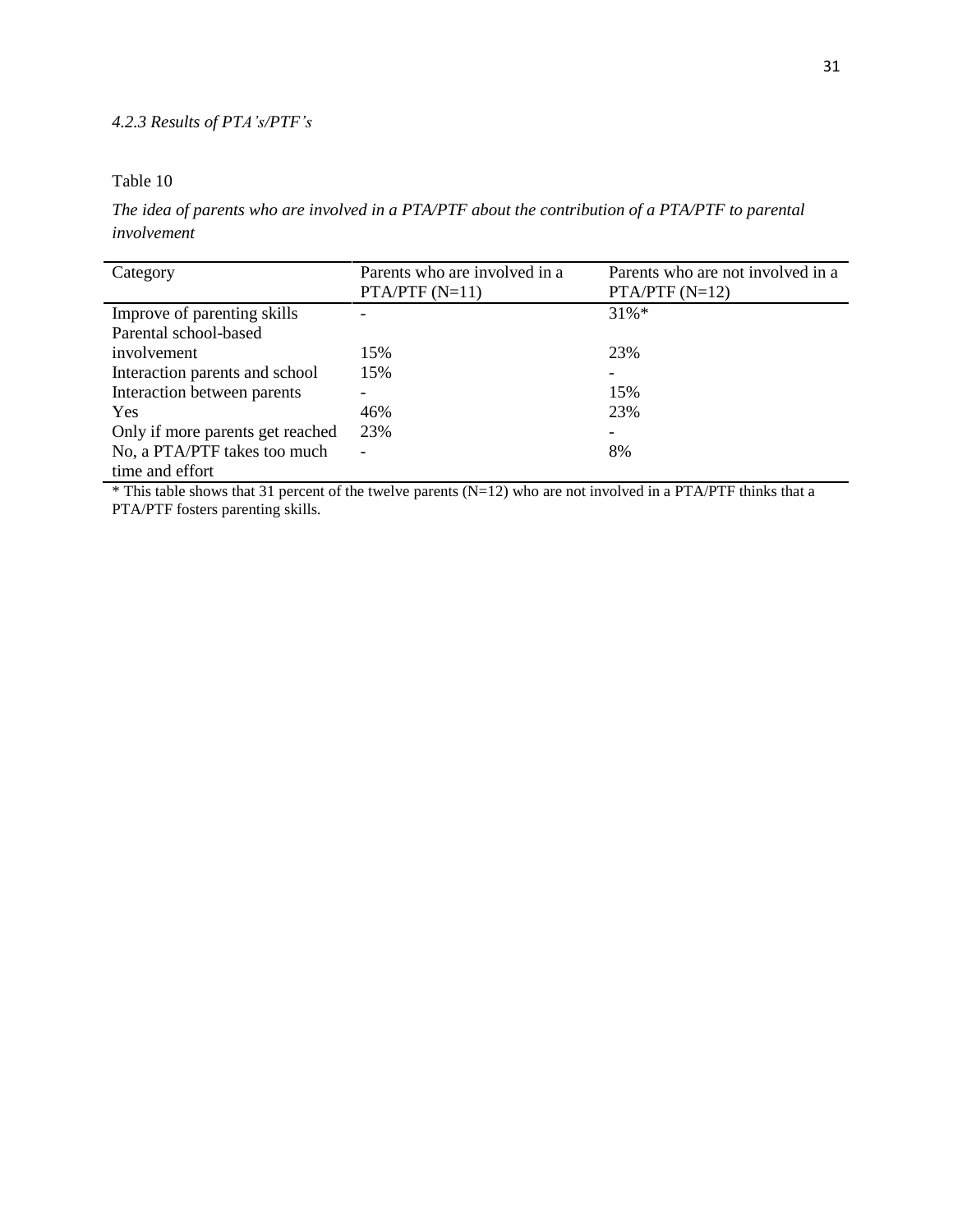# 5. Discussion and Conclusion

# **5.1 Evaluation AP: In which way contributes AP to an increase of Parental Involvement?** *5.1.1 Aware of the Content of AP*

The results of the open questions in the questionnaires show that 100 percent of the parents who have not followed AP are aware of the content of AP, see Table 8. However, after questioning during the telephonic depth interviews, it shows that about a quarter of the parents are not aware of the content of AP. An explanation for this difference may be that parents who filled out the questionnaires have more freedom to give socially desirable answers.

### *5.1.2 Influence of AP on Parenting Skills*

The responses of the open questions in the questionnaire of parents, who have not followed AP, show that the majority indicates that AP will contribute to improving the parenting skills. The parenting skills are improved in the direction of an authoritative parenting style. One parent said *"AP ensures that I get a closer relationship with my child by approaching my child with more love and therefore I get a more loving connection with my child".* Parents who have followed AP also indicate that AP contributes to an improvement of the parenting skills. Some parents said: *"By understanding the capabilities of my child I get mutual respect", "AP encourages me to communicate with my child"*, and *"AP helps how I should listen to my child and that I should have more eye contact with my child".* The normal distribution shows that parents who have followed AP have the idea that AP changes the parenting style in the direction of an authoritative parenting style, see Figure 3. The Likert scale ranged from 1 'no change' to 3 'change'. With an average of 2,7 the normal distribution can be seen as skewed to the right, which means there is a visible effect. However, the quantitative analysis shows that there is a significant difference between parents who have and have not followed AP. It appears that parents who have followed AP have, in greater extent than parents who have not followed AP, the idea that AP contributes to the fostering of the parenting style. An explanation may be that parents experienced an acknowledgment during the program that AP fosters the parenting skills.

### *5.1.3 Influence of AP on Parental Involvement within the various Ecological Systems of a Child*

Through telephonic depth interviews 55 percent of the parents indicate that AP fosters parental involvement by improving the parent-child relationship. One parent says *"Parents get a lot of information to improve the interaction with their child"*. However, the quantitative part of the research went more deeply into the different levels of parental involvement, which includes parental home-based involvement, parental school-based involvement and bonding social capital. In this way, parental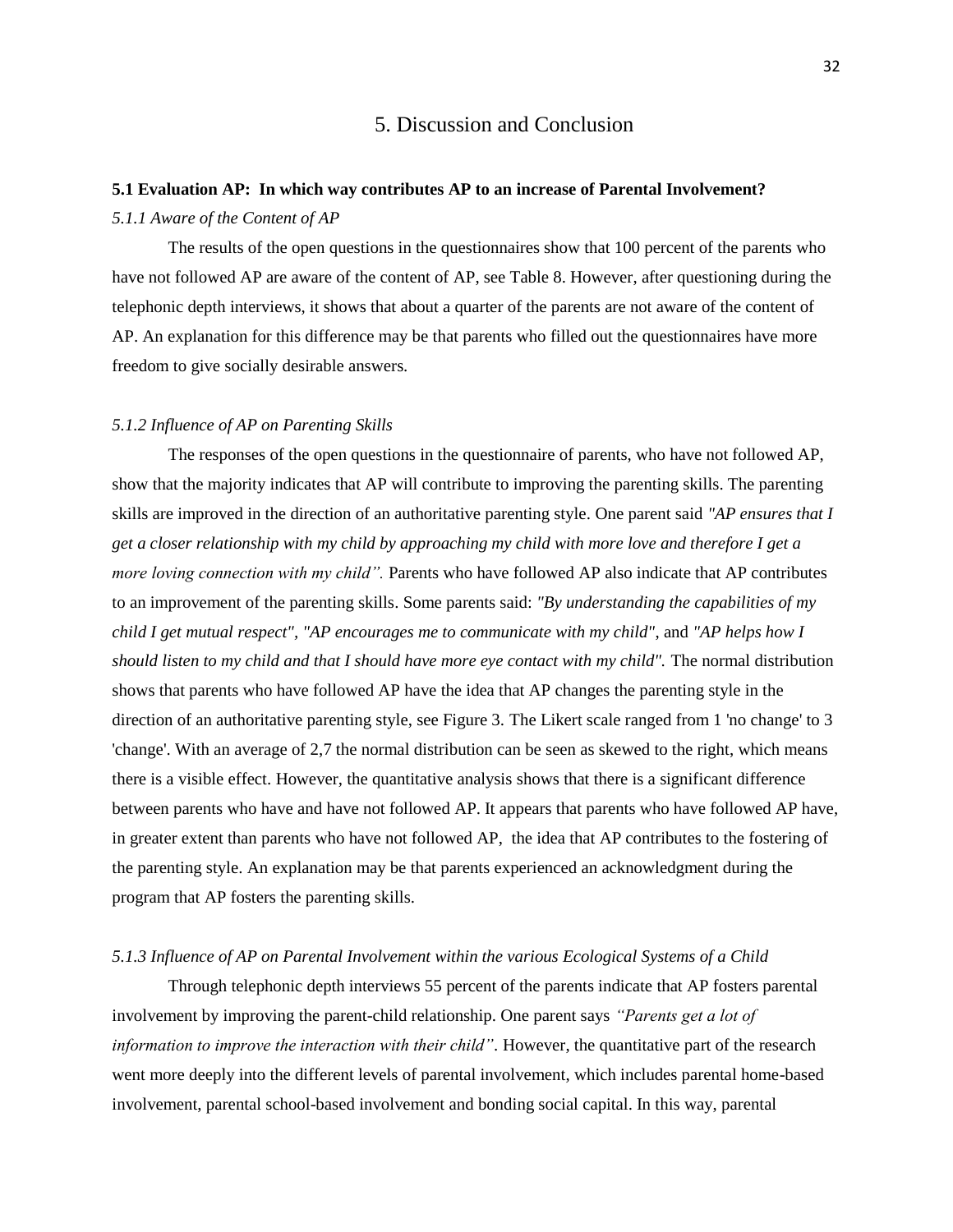involvement is analyzed from both the micro system and exo system of the child. The results show that parents who have followed AP think that AP is a significantly stronger contributor to parental homebased involvement, rather than to parental school-based involvement and bonding social capital. This supports the expectation that AP fosters parental home-based involvement in the strongest way, and to a lesser extent parental school-based involvement and bonding social capital. Within the micro system both the fostering of parenting skills and parental home-based involvement are mentioned. Thus, the influence of AP is twofold: it would improve the parenting skills and fosters parental home-based involvement. It is possible that AP at first anticipates on fostering the parenting skills, and that the new learned parenting skills in turn contribute to parental home-based involvement. Further research could examine whether this relation is justified.

Structured depth interviews with trainers and leaders of AP and main members of school boards give an indication that AP firstly anticipates on fostering the micro system and subsequently fostering the other ecological systems of the child. For instance, trainers and leaders indicate that AP, by improving parent-child relationships, will prevent youth problems and strengthens the society in the long term. So, the micro system of the child should be good before AP would have an effect on strengthening the macro system of a child. Main school board members also indicate that they feel that AP fosters parental involvement, because AP creates common ground between the school and the home setting of a child. In this way AP strengthens bridging social capital within the meso system of a child. However, according to the school board members this common ground can only be created when children are raised according to an authoritative parenting style.

### *5.1.4 Conclusion*

Research shows that a part of the parents is not aware of the contents of AP. Both parents who have and have not followed AP indicate that AP contributes to fostering the parenting skills. However, parents who have followed AP indicate this in a greater extent than parents who have not followed AP, this difference is significant. Further results show that AP fosters parental involvement within the micro system of a child in a significant greater extent, than parental involvement within the exo system of a child. In addition, it is indicated that AP fosters the meso system of a child. Evidence suggests that AP may have only a positive contribution to the meso -and macro level when parental involvement is optimal within the micro level of the child. Further research could give this more attention.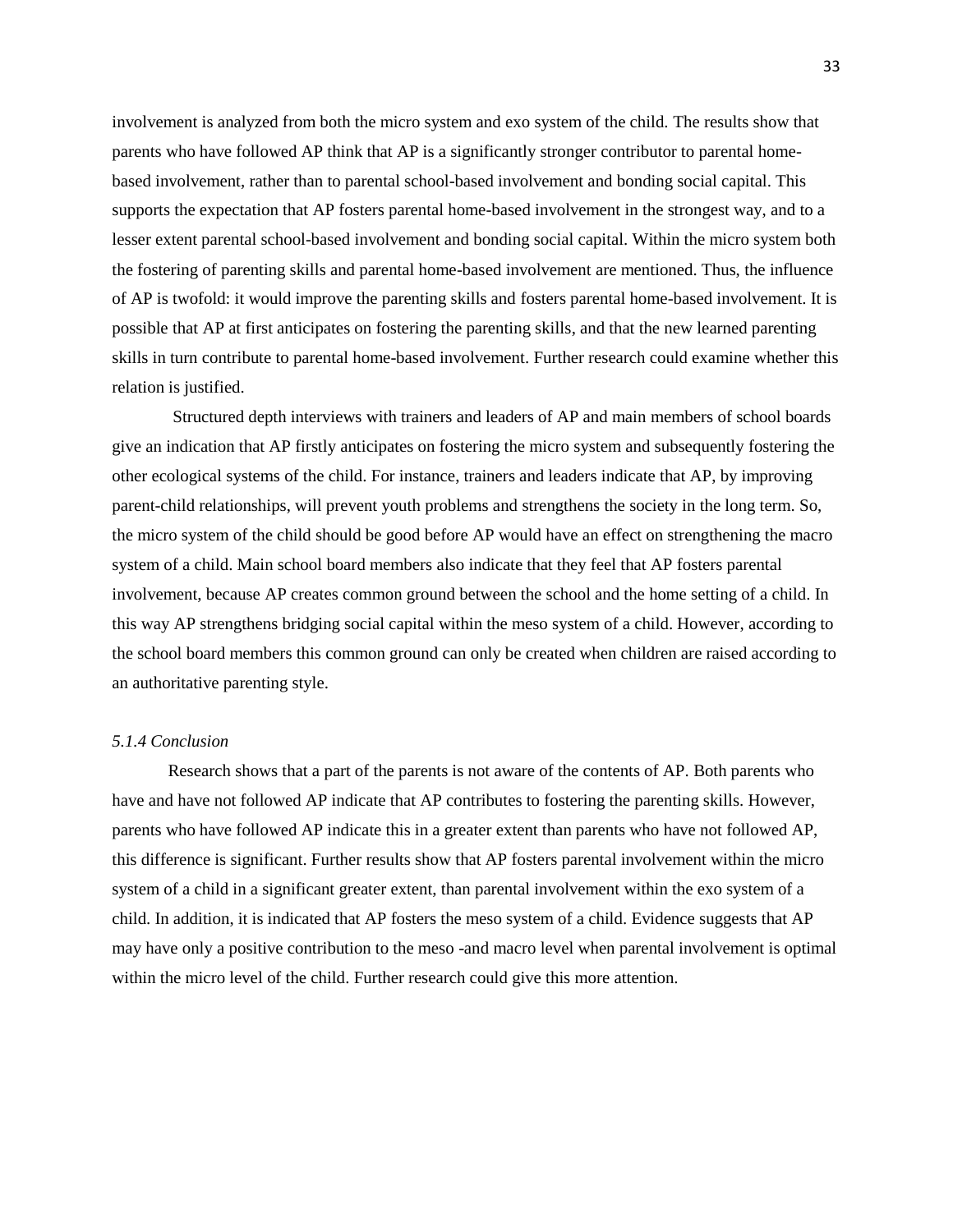# **5.2 Evaluation PTA's/PTF's: In which way contributes a PTA/ PTF to an increase of Parental Involvement?**

### *5.2.1 Aware of the Content of a PTA/PTF*

The open questions of the questionnaires show that a fifth of the parents who are not involved in a PTA/PTF are not aware of the contents of a PTA/PTF. However, after questioning during the telephonic interviews with parents, it shows that 55 percent of the parents are not aware of the contents of a PTA/PTF. An explanation for this difference may be that parents who filled out the questionnaires have more freedom to give socially desirable answers.

# *5.2.2 Influence of a PTA/PTF on Parental Involvement within the various Ecological Systems of a Child*

The open questions from the questionnaires show that 31 percent of the parents who are not involved in a PTA/PTF indicate that a PTA/PTF contributes to improving parenting skills. One parent said *"As a parent you get a lot of information about how to educate your child in a right way".* This result was not expected. Possibly this effect is caused because parents may not know the contents of a PTA/PTF well. This is apparent from the telephonic interviews in which 55 percent of the parents indicate not to know the contents of a PTA/PTF.

The quantitative part of the study elaborated on the various forms of parental involvement, which are parental home-based involvement, parental school-based involvement and bonding social capital. It was expected that parents would indicate that a PTA/PTF would foster parental school-based involvement the strongest, than bonding social capital and at least parental home-based involvement. In other words, a PTA/PTF would directly have an impact on the exo system of a child and subsequently on the micro system of a child. This expectation was based on the idea that being a member of a PTA/PTF is an appropriate way for a parent to be school-based involved. In addition, both PTA/PTF as parental schoolbased involvement belong within the exo system of a child. However, the quantitative analysis shows that the influence of a PTA/PTF does not differ at the different ecological levels of parental involvement. In other words, a PTA/PTF does not have more effect on fostering parental school-based involvement, than on fostering bonding social capital or parental home-based involvement, even though the average raw scores do show that a PTA/PTF has the most influence on parental school-based involvement, subsequently on the bonding social capital and finally on parental home-based involvement. That these differences are not tested as significant may be caused by an insufficient size of the group of surveyed parents. Consequently the research could have too little power to detect a statistically significant effect. However, the results of the open questions and telephonic interviews with parents confirm that parents do not feel that a PTA/PTF affects parental home-based involvement, parental school-based involvement and bonding social capital in varying degrees. Although this result may also be due to the fact that a large part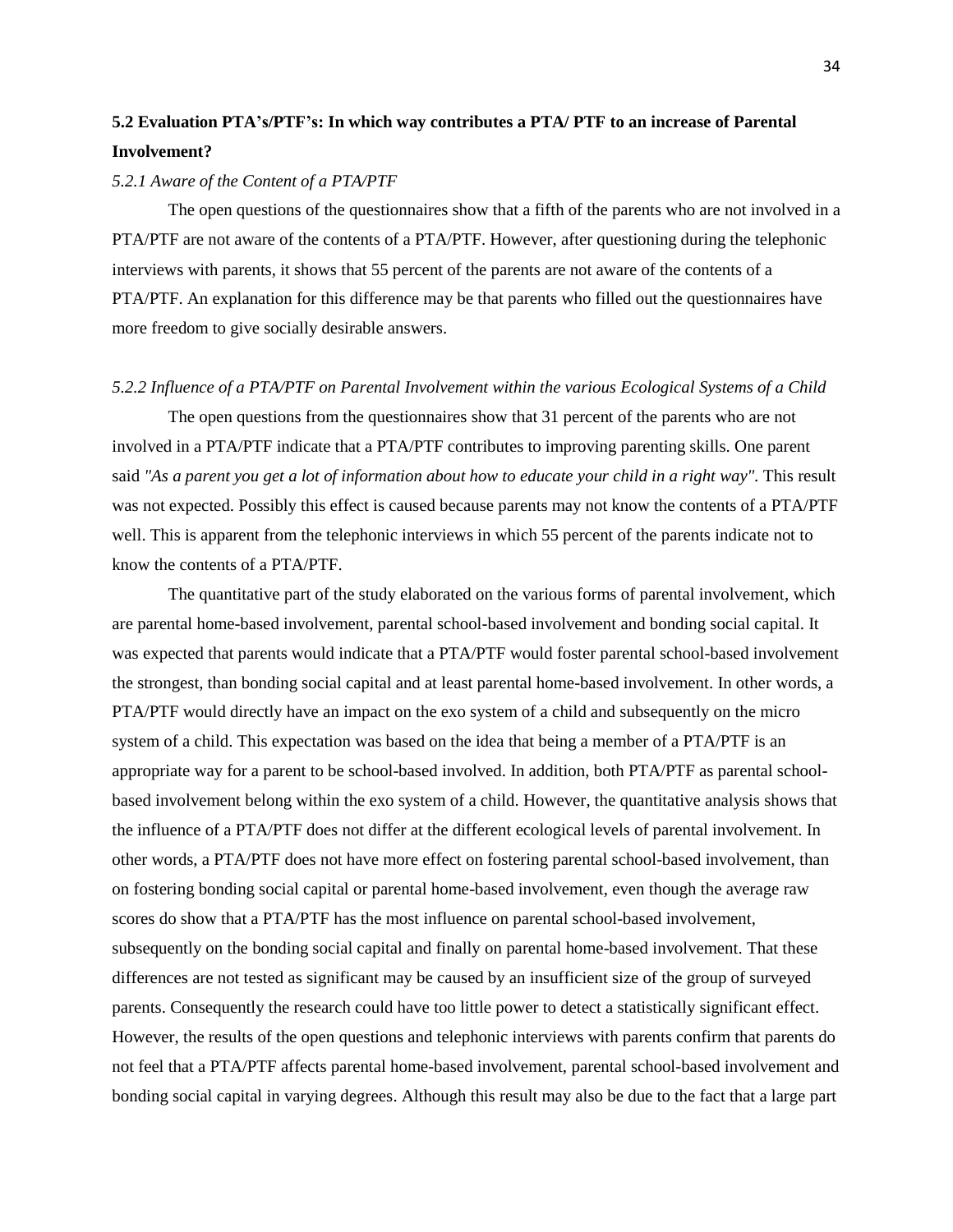of the parents are not aware of the contents of a PTA/PTF and the possibility that a PTA/PTF can have an effect at different levels of parental involvement.

Finally, parents who are involved in a PTA/PTF indicate through the open questions in the questionnaires and telephonic interviews that a PTA/PTF makes a positive contribution to the interaction between parents and school. One parent said *"a PTA/PTF is used as a bridge between students, parents and teachers".* This statement belongs to parental involvement within the meso system of a child. It has not been tested whether parents think that a PTA/PTF fosters the interaction between parents and school in a greater extent than the other levels of parental involvement. It is therefore recommended that further research should include the interaction between parents and schools in the quantitative part of the research. Finally, no evidence is found about the impact of PTA's/PTF's on the macro system of a child. It is possible that PTA's/PTF's only have a positive contribution within the macro system of the child when parental involvement is optimal within the preceding ecological levels.

### *5.2.3 Conclusion*

A large part of the parents does not appear to be aware of the contents of a PTA/PTF. It is therefore possible that parents who are not involved in a PTA/PTF indicate that a PTA/PTF contributes to the fostering of the parenting skills. There is no difference found in the extent in which a PTA/PTF fosters parental home-based involvement, parental school-based involvement and bonding social capital. In other words, the micro system and the exo system of a child are equally fostered by a PTA/PTF. However, there are indications that a PTA/PTF primarily fosters parental school-based involvement and subsequently bonding social capital and parental home-based involvement. Following research should investigate whether these indications are correct. Furthermore, parents who are involved in a PTA/PTF indicate that a PTA/PTF fosters the interaction between parents and school, and therefore the meso system of a child. Further research could tell whether parents think that a PTA/PTF fosters the interaction between parents and school fosters in a greater extent than the other levels of parental involvement. Finally, no evidence is found about the impact of PTA's/PTF's within the macro system of a child.

# **5.3 Evaluation Bottlenecks: Which bottlenecks can be identified concerning parental involvement on St. Maarten?**

### *5.3.1 Bottlenecks concerning AP*

Parents find AP in terms of content "a good program", and find the program a tool to improve the education of their children. Nevertheless there are some bottlenecks that prevent the program from an optimal effect. The most common bottleneck concerning AP is that, due to lack of time, participation in this program is very low. As a solution for the low participation some schools demand that parents should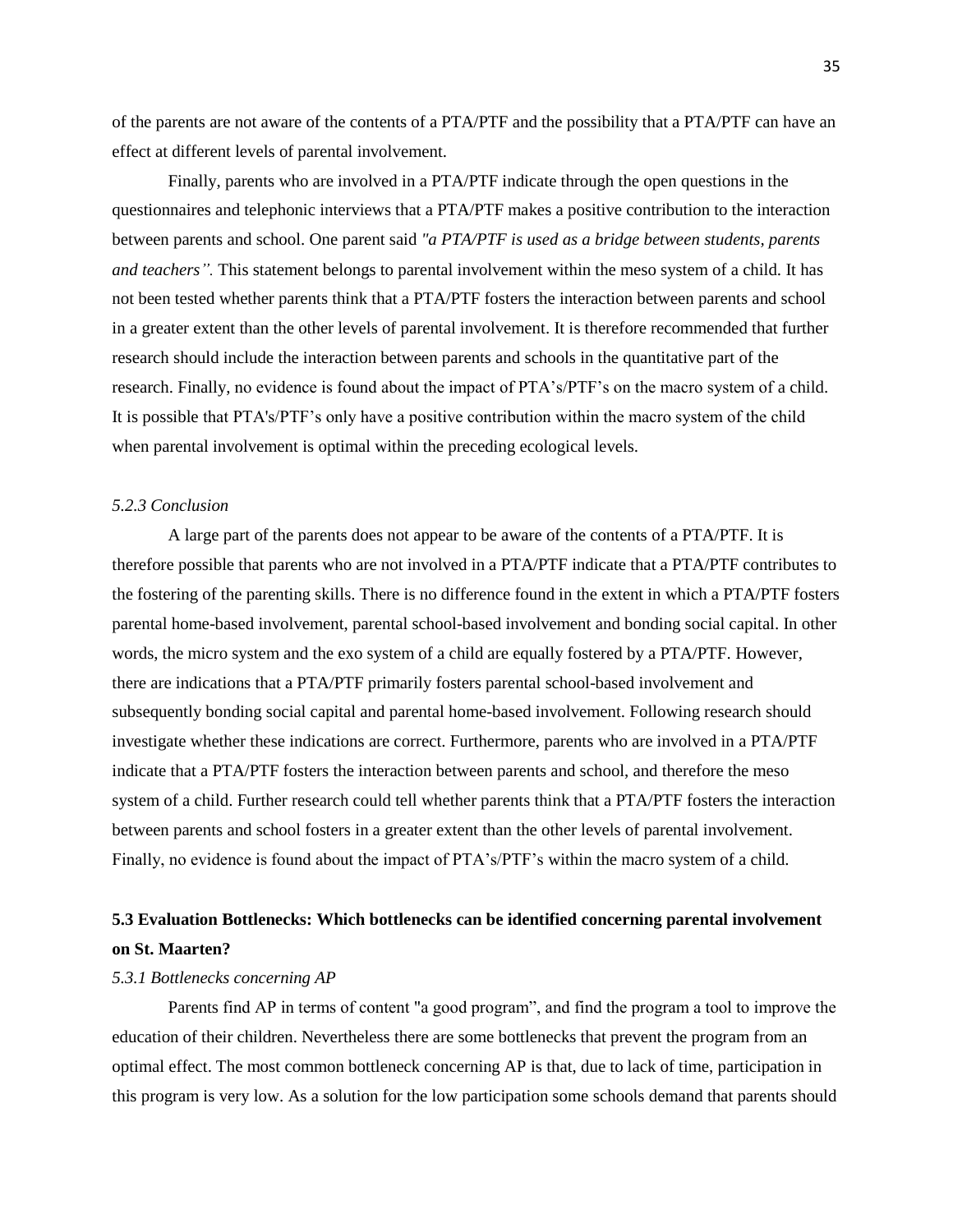follow AP before they may register their child in school. However, this condition is not legally established, so schools are not justified to refuse children when parents have not followed AP. Therefore, a large part of the parents still have not followed AP. This makes it difficult for parents on St. Maarten is to achieve shared educational values and represent them together. This creates a lack of shared parental values and bonding social capital among parents on St. Maarten.

Other bottlenecks mentioned among parents who have followed AP are that AP is not given regularly and throughout the whole development of the child. Due to these factors of parents lapse quickly into old behavior patterns and parenting actions. For example, one parent said: *"AP will only work when the program will be given more consistently throughout the years a child is in school".* According to leaders and trainers the economic and social situation on St. Maarten is also responsible that parents lapse quickly in old behavior patterns and parenting actions after taking AP. By entering into multiple jobs, parents have little time and a lot of stress to apply and practice the learned parenting skills. However, it should be indicated, according to leaders and trainers of AP, that there is a part of the parents who just have little interest in the development of their child. Besides this, parents feel less responsible for their child when they get older. According to leaders and trainers it is very important to stay involved in a child's life when he/she gets older; *"While the physical care is declining, the mental support should increase".*

Several leaders and trainers mention as a bottleneck for the content of the program AP itself that it is too American oriented. This is also mentioned by a single school board member. AP does not connect well with the culture and the parenting actions of the Caribbean parent. The examples in the videos do not optimally suit to the situation on St. Maarten, which means the problematic situations that arise in the education of children and the living conditions of parents. For example, the video clips show a family unit with a father, mother and two children who live in a nice house, while on St. Maarten there are many single parents with multiple children living in disadvantaged neighborhoods. The demographic data shown in Table 1 already show that there are many single parents, instead of a household with both parent. As a result of the mismatch between the video clips and the real situation, parents find it difficult to identify themselves in order to learn from the situation seen in the video clips. At the same time takes this away the credibility from parents, making that they may not complete the program.

A bottleneck that is mentioned among school board members is that parents start enthusiastic with AP, but simultaneously take over the parenting skills uncritically. Therefore the program does not suit the individual situations and needs. When parents subsequently notice that the learned skills do not have a direct effect, they will not complete the program.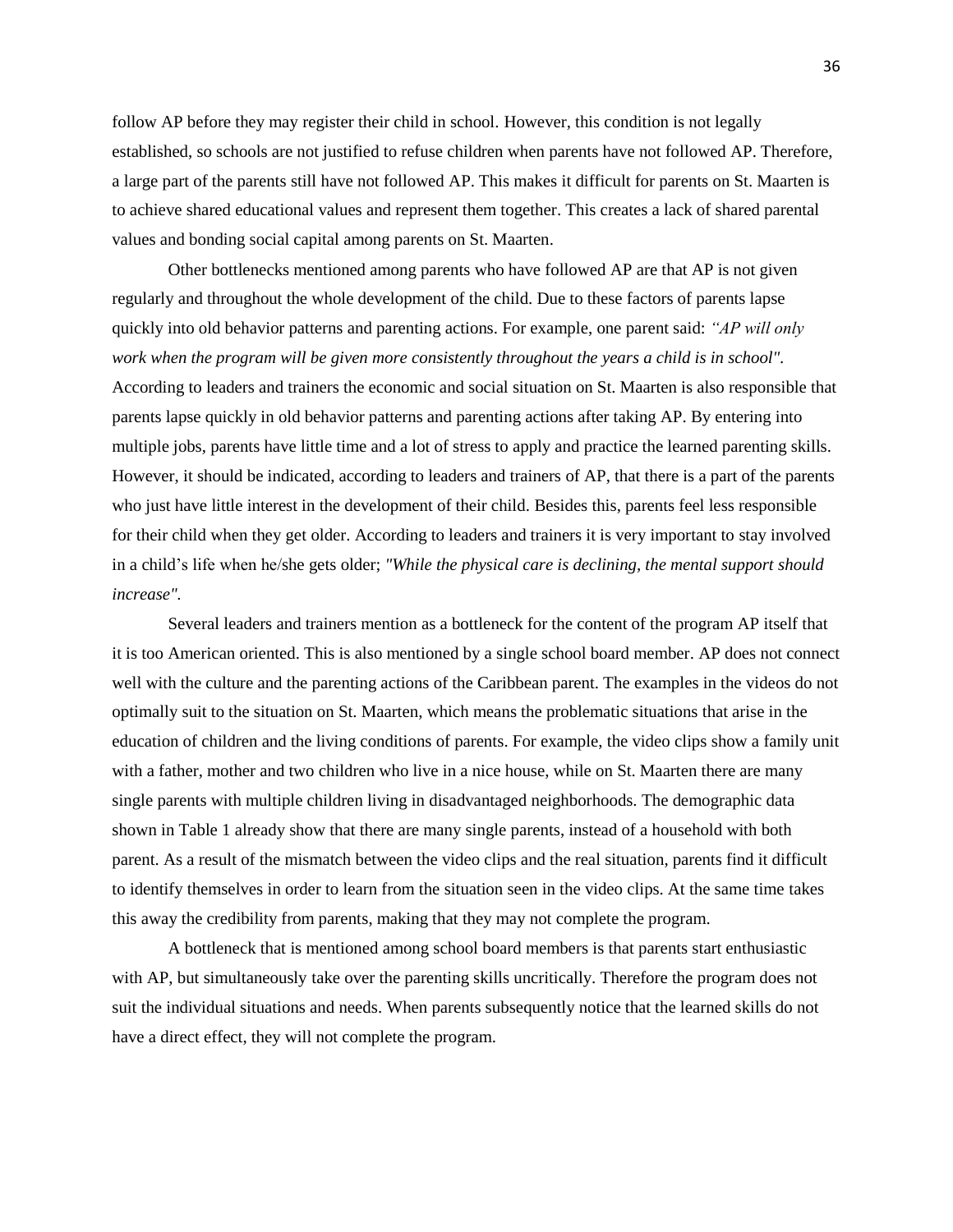### *5.3.2 Bottlenecks concerning PTA's/PTF's*

A PTA/PTF is considered as a good concept by parents who know what a PTA/PTF is and what it stands for. Parents find it particularly important that they are, through a PTA/PTF, aware of the school life of the child and that they can give their own opinion. However, the results of the open questions of the questionnaires and the telephonic interviews with parents show that the main bottleneck of a PTA/PTF is that a lot of parents are not aware of the existence and content of a PTA/PTF. This main bottleneck is also mentioned among PTA/PTF members. For example, some PTA/PTF members said; *"Many parents think that a PTA is only good for fundraising. Parents do not know their rights and obligations".* The same PTA/PTF members indicate that they feel that parents do want to be involved, but simply do not know how to get involved. It may be concluded that there is insufficient content knowledge among parents about how they can come into contact with a PTA/PTF and about the activities and rights of a PTA/PTF. In addition to this bottleneck, some members of a PTA/PTF indicate that some schools are not always giving the freedom to a PTA/PTF to reach parents for meetings on their own. According to school board members, not all schools provide an open environment that allows a PTA/PTF to participate and to take responsibility. Furthermore, it appears that some of the parents are afraid to come into contact with the school, preventing them from joining a PTA/PTF. According to some PTA/PTF members this has to do with a lack of education and assertiveness among parents. A final bottleneck mentioned by PTA/PTF members is that parental involvement decreases when the child gets older. This corresponds to a bottleneck for AP, where trainers and leaders indicate that parents feel less responsible for their child when it gets older.

At this moment, it appears that the activity and efficacy of the different PTA's/PTF's of the schools varies strongly. Some PTA's/PTF's have a clear vision and specific goals. They know what their needs are and how they can reach parents in order to work together on the development of the children. Whereas other PTA's/PTFs do not have specific goals yet, do not know what their needs are, and do not know how to reach parents. It is possible that the above-mentioned bottlenecks may play a role in this difference. Further research can investigate the exact causes for the differences in activity and effectiveness between the various PTA's/PTF's.

# *5.3.3 Bottlenecks concerning Parental Involvement in general*

Two main bottlenecks concerning parental involvement in general came forward from the telephonic interviews with parents and interviews with school board members. The first mentioned bottleneck is the lack of time because parents have too much work. Thereby, parents do not dare to demand time off from their work because this may lead to even greater financial problems. The second main bottleneck is that parents do not have the knowledge to be involved in their child's life. Another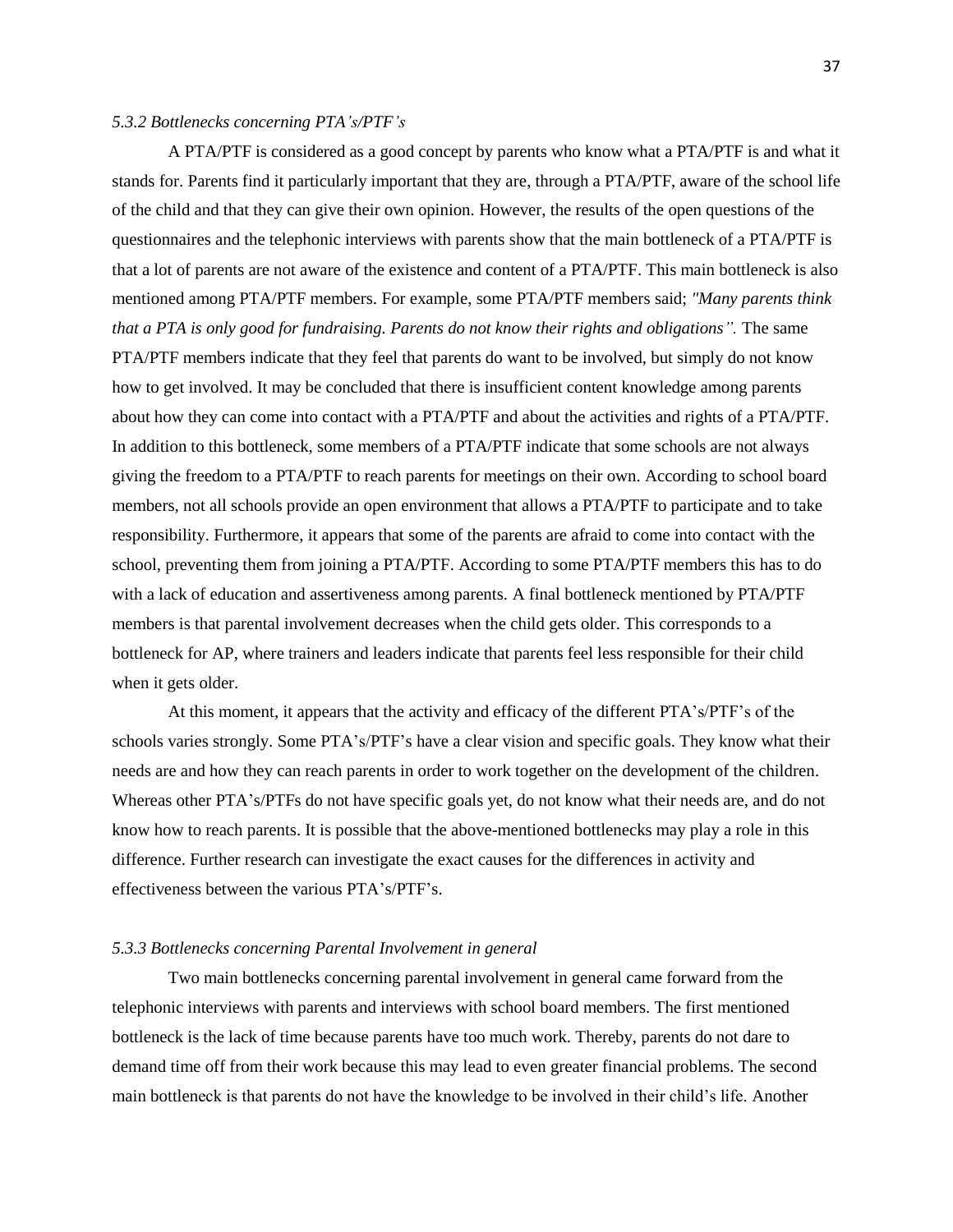mentioned bottleneck is the lack of communication between parents. This may indicate that parents experience a low level of bonding social capital which prevents them to become involved in the education of their child.

A main bottleneck concerning parental involvement in general mentioned by school board members and the Secretary General of MESCY is the low socio-economic situation on St. Maarten. Around 1990, a large amount of immigrants came into St. Maarten. A part of these people needs (medical) care, but cannot afford it. Therefore there a large financial burden shifted to health care. In addition, by the rapid influx of immigrants there is a shortage of water and electricity facilities on the island. Because these are urgent problems that require attention, there is too little money for the social system to develop properly. The Secretary General of MESCY also indicates that the spoken language of immigrant parents is a barrier for parents to be parental home-based involved and parental school-based involved in the education of the child. A second main bottleneck mentioned among school board members and the Secretary General of MESCY is the high percentage of single parents. Not only the high percentage of single mothers, but also the fact that these mothers are often teenage mothers is seen as a cause of a lack of parental involvement, because these young mothers seem to have other interests than adult woman.

#### *5.3.4 Conclusion*

Too little time is mentioned as the biggest bottleneck why parents do not participate in AP. Other mentioned bottlenecks for a lack of participation are that parents feel less responsible for their child when it gets older and that the program does not optimally suited the situation on St. Maarten. The reason that parents quickly lapse into old behavior patterns after following AP, is a lack of shared parenting standards and a lack of regularity of the program during the whole development of the child. A final mentioned bottleneck is that some parents take over the learned parenting skills uncritically; so that the program does not suit the individual situations and needs.

A lack of knowledge about the existence, effectiveness, and how to come into contact with a PTA/PTF appears to be the biggest bottleneck concerning PTA's/PTF's. It is also indicated that members of PTA's/PTF's not always get the space from the schools to give their own input, so that parents cannot be optimally reached.

Bottlenecks that are found concerning parental involvement in general is an excessive amount of work for parents and a lack of knowledge among parents about how they can be involved in their child's life. Another main bottleneck is the high percentage of single parents. Finally, the difference in language is mentioned as being a barrier to be parental involved.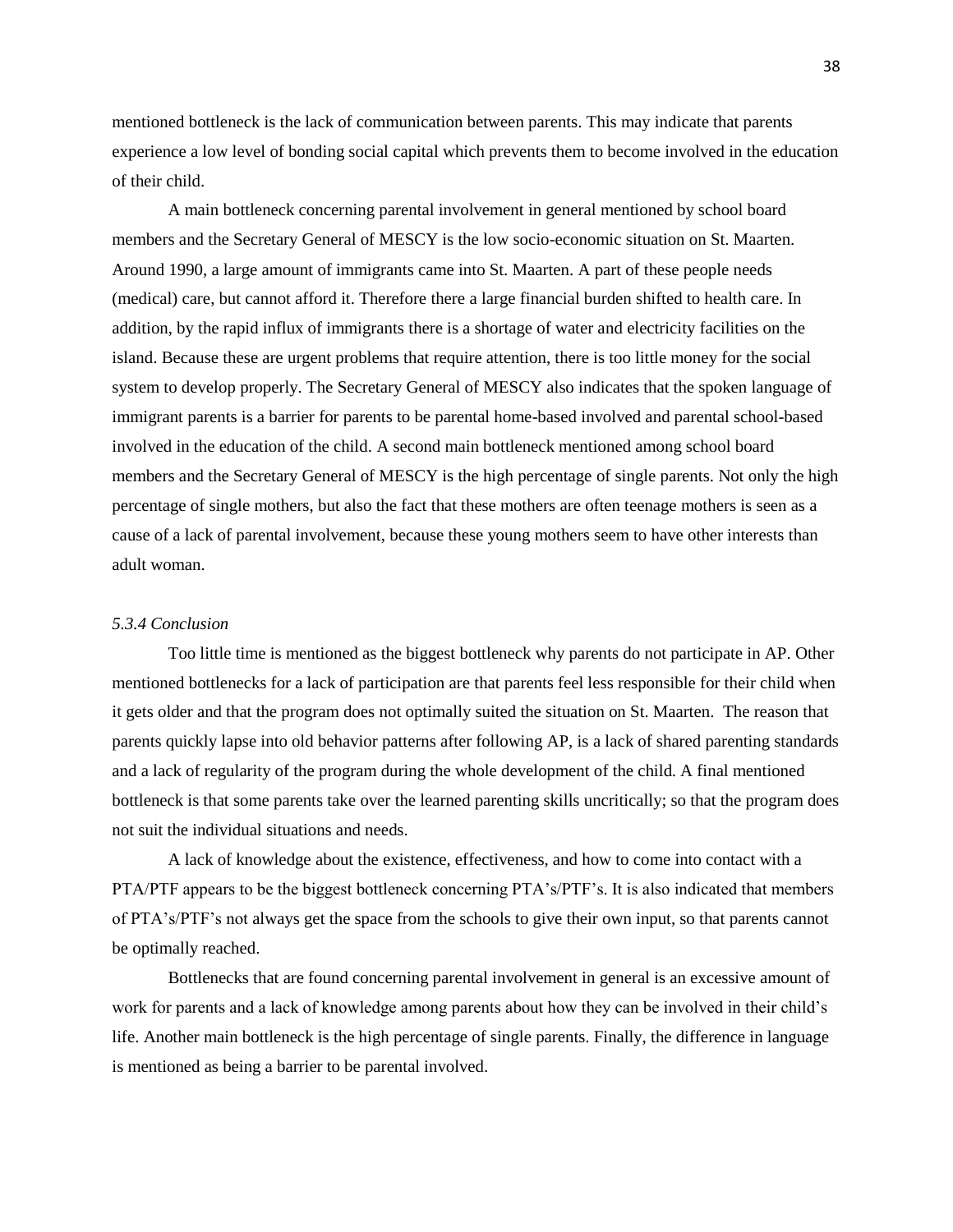# 6. Recommendations

#### **6.1 Recommendations for AP**

The bottlenecks concerning AP show that participation of parents in is very low because parents have to work a lot. A recommendation is to give AP on businesses, or that parents get time off to follow AP at school. Prerequisite is that there should be a good partnership between businesses and schools. To show importance of AP to the businesses, the government should support these initiatives. Schools themselves can work on a higher participation of parents in AP by giving AP on multiple times and at several schools. This requires collaboration between schools.

To increase participation in AP it may also be considered to start with campaigns about AP through media. The first thing that should come forward in these campaigns is on what levels parents can be involved in their child's life. Only after this the importance of involvement should be emphasized. Also, before the start of a course of AP, there should be a clear explanation about the content of AP. This helps parents to develop realistic expectations regarding the effect of AP and it prevents that parents take over the learned skills uncritically. This is a buffer for falling back into old behavior patterns and parenting actions. Another recommendation is to present a program to parents, before the start of AP, which focuses on getting their lives organized. Since parents in St. Maarten are dealing with several problems, certain tools can help to reduce stress in their lives, leaving more time to be parental involved.

A relapse in old parenting practices can also be prevented by giving related follow up programs on a regular basis throughout the development of a child. One can think of 'AP 0-4 years', followed by 'AP Now in 3' in which parents learn parenting skills that fit into an authoritative parenting style. After this program the parents can follow 'Parents on Board' of Popkin, in which parents learn how to be parental home-based involved and parental school-based involved. Finally, 'Active Parenting for Teens' can be followed. However, these programs should be adapted to the family structure on St. Maarten, so that they better suit to the situation of parents on St. Maarten. For example, during the exercises there can be shown video clips of a busy single mother living in a disadvantaged neighborhood. In addition, teachers should follow the program 'Active Teaching'. In this program, teachers learn how to teach and approach children at an authoritative way. In this way, a common ground will be created between the home and school setting of a child, so that both parents and teachers approach and educate children in a similar way.

For AP and follow up programs to succeed and keep them up to date, it is important to have interim evaluations. This makes it possible to make early changes when problems appear, before the program declines slowly. A final recommendation is to make AP and follow up programs mandatory. In this way all parents together create shared parental values and unwilling parents get reached. However, there are requirements for this to succeed. There need to be enough trainers and leaders of AP, there need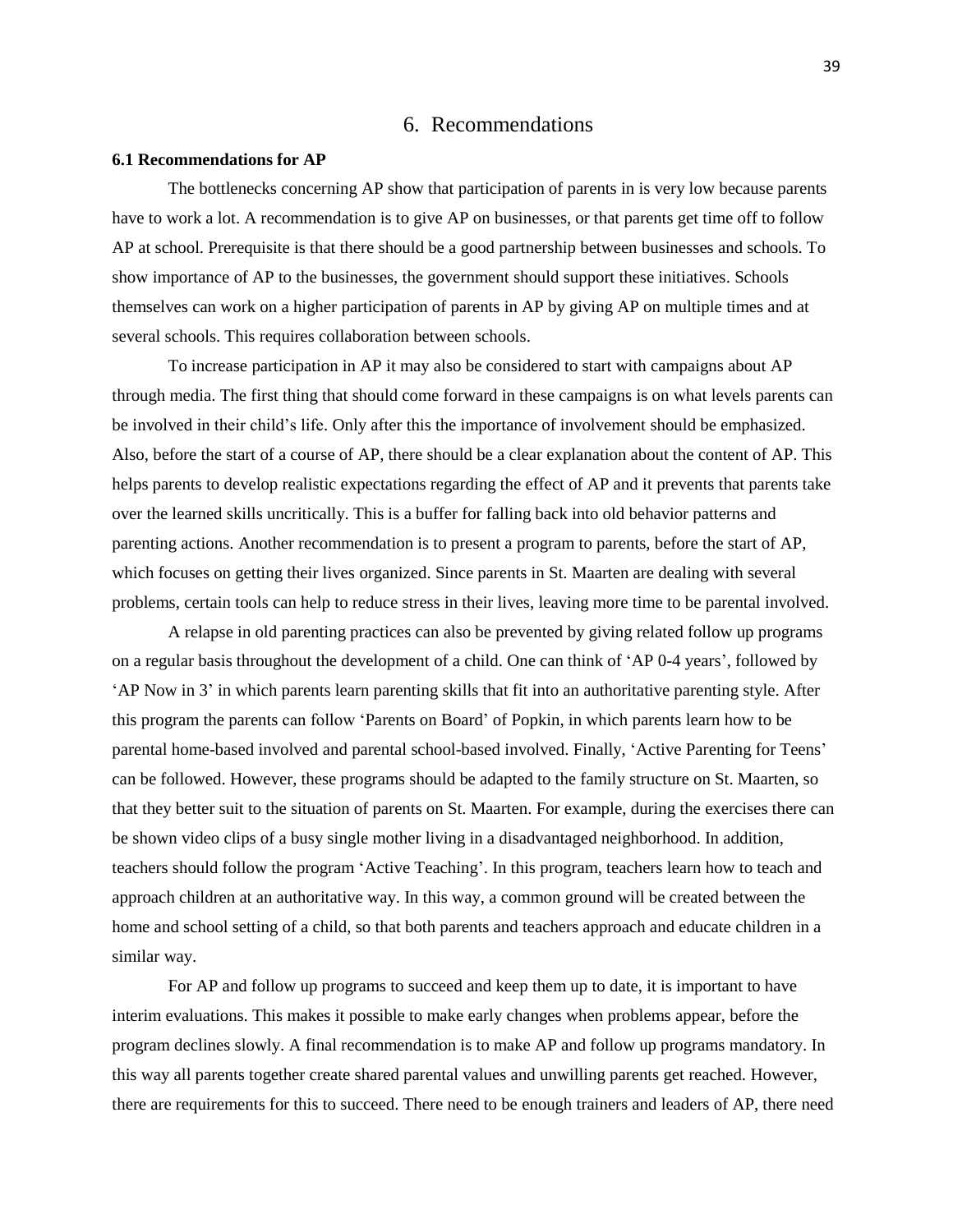to be consequences for parents who do not show up and parents need to receive time off from their work. To make this possible there is a collaboration needed between parents, schools, businesses and government.

# **6.2 Recommendations for PTA's/PTF's**

Research into the bottlenecks concerning PTA's/PTF's show that a large proportion of parents are not aware of the contents or functioning of a PTA/PTF. Therefore, an island-wide information campaign which identifies the content and function of a PTA/PTF is necessary. This could be accomplished by the use of television. Television is a medium that is used regularly on St. Maarten in providing information. The meaning of parental school-based involvement and in what ways parents can be school-based involved, besides becoming a PTA/PTF member, should also be explained. The information should reflect on the situation of parents on St. Maarten. This could include providing practical workshops where parents learn how they can provide input into the educational development of their child, while they have little time and a lot of stress. It should also be made clear to parents that parental involvement does not declines as their child gets older, and why it is important to stay involved throughout the development of their child. So, parents need to be informed about how they can continue being involved in a way that suits their own situation and the development of their child. Information is the first step to make parents more assertive, so they feel more confident to approach a PTA/PTF and schools and give their own input.

PTA's/PTF's should create an open atmosphere by clearly indicate how parents can turn to them and how they can become a member. Also, the PTA's/PTF's need to continue with informing parents about their activities. This can be done through a monthly newsletter, or by using the internet. This will influence the expectations and ideas from parents about a PTA/PTF in a positive way. A precondition for this is that the PTA's/PTF's have their business organized and have adequate knowledge.

In turn, PTA's/PTF's need to receive information on how they can reach parents and how they can maintain good contact with school managements and school boards. It is important that PTA/PTF members will have more knowledge about their rights and obligations, so that they may have an equivalent contribution to school managements and school boards. On the other hand, school managements and school boards need to be open for the input from PTA's/PTF's and take this seriously. A reciprocal open relationship between PTA's/PTF's and school managements and school boards could be realized by organizing regular meetings, in which everyone can express his-her ideas and plans.

The plan of DEI is to connect the different PTA's/PTF's through a platform. However, the explorative part of the research shows that the activity of the various PTA's/PTF's at schools varies greatly. It is therefore recommended to DEI to firstly set up guidelines to determine which requirements PTA's/PTF's should meet. These can be described in a comprehensive document, which, for example,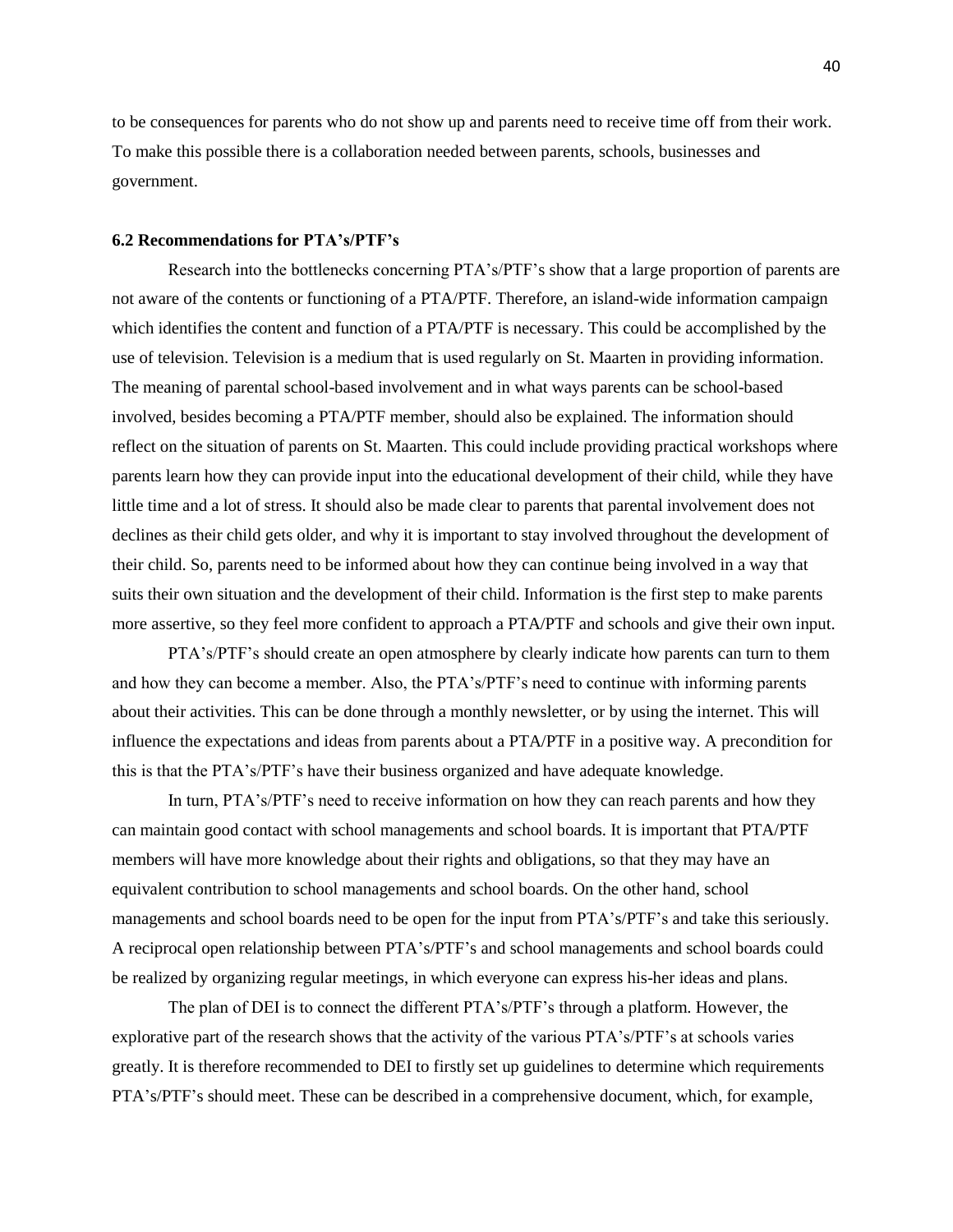captures the rights and duties of a PTA/PTF, how a PTA/PTF should work and what the common goals are. The different PTA's/PTF's should get individually support to achieve these guidelines. Only when each PTA/PTF meets these guidelines, it is useful to connect them through a common platform.

# **6.3 Recommendations for Parental Involvement in General**

When the government wants to work to the strengthening of parental involvement, more money should be made available for projects such as AP and PTA´s/PTF´s. A good needs assessment is the first thing that should be done. Only after this, the selected projects can be implemented. Then, evaluations must take place on a regular basis. In this way, no money will be wasted by implementing programs which do not suit the situation on St. Maarten or are not needed. Furthermore, in this way possible bottlenecks can be tackled on time.

Parents must constantly be informed about the importance of parental involvement within all levels through the media. Also, parents need time to be involved in the lives of their children. Therefore, a good cooperation between schools, policymakers, businesses and government is needed. Parents should be allowed to take time off from work to follow educational programs like AP, or to be school-based involved. The government can take the initiative to start giving employees time off. Then the business world will probably follow.

Parents indicated that there is a lack of communication between parents. There should be a place created where parents can come together to discuss parenting and parental involvement and where they can get information. Something that could be considered is to implement a Centre for Youth and Children. In the Netherlands this is called 'het Centrum voor Jeugd en Gezin' (CJG). There, each city has a CJG. It is a recognizable point in the neighborhood, where parents and young people can turn with their questions about health, growing up and parenting. A CJG offers advice, support and assistance (www.cjg.nl). A condition is that it is easily approachable. To realize this, support from the government is needed. The CJG could also provide language courses for immigrant parents, since the language barrier is a bottleneck for parental involvement. Also, there should be island wide prevention campaigns about teenage pregnancies and single parents. If this is prevented, parents will experience less stress; they can work less and thus have more time to be involved in the lives of their children.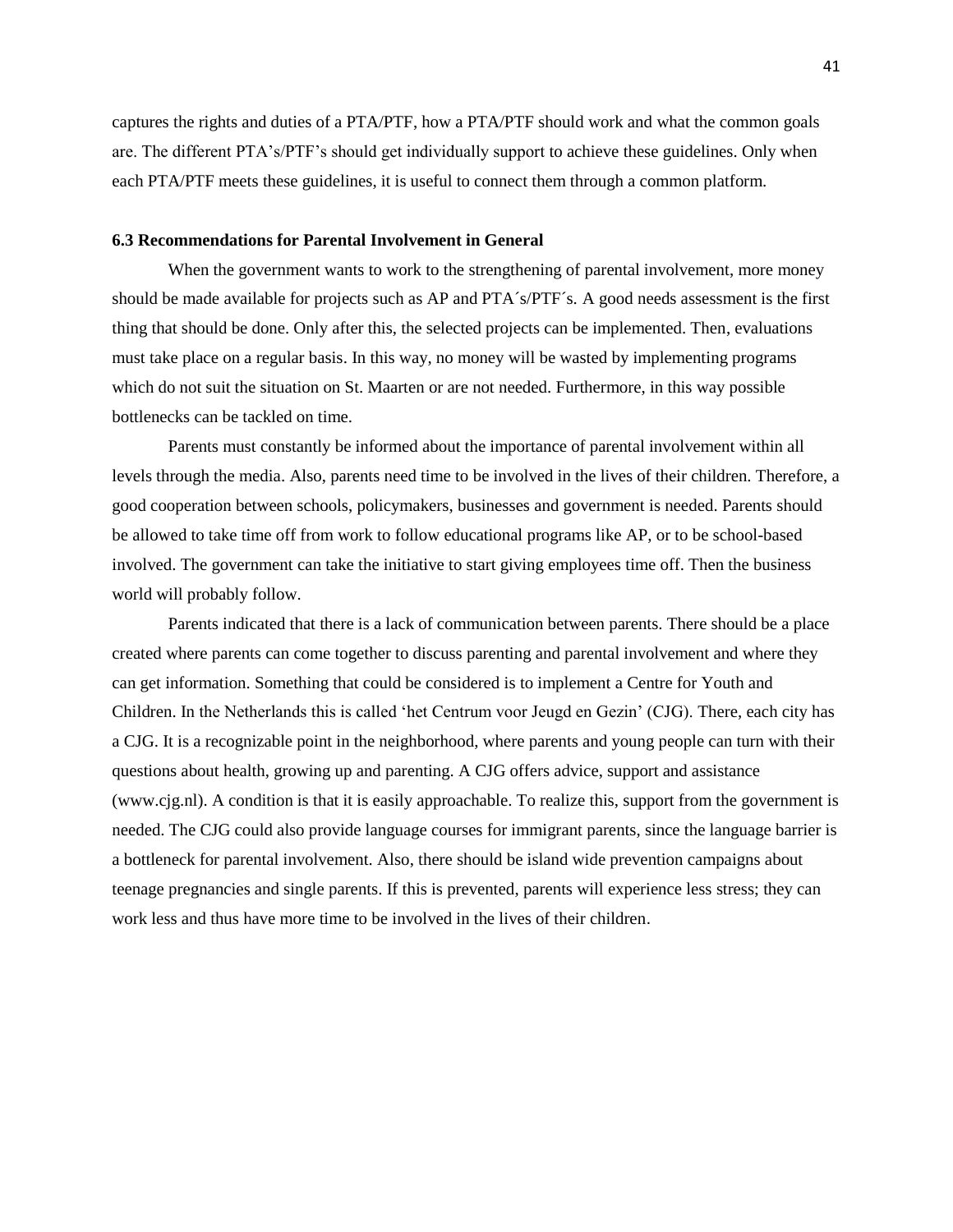# 7. Limitations of the Research

There has been no previous research about parental involvement on St. Maarten. Also the content and meaning of parental involvement was still unclear. Therefore, this research has partly been forced to have an exploratory nature, whereby it was impossible to include all levels of parental involvement in the quantitative part of the research. During the stay of the researchers there was a lack of AP courses and it turned out that there was a great difference in the activity of the various PTA's/PTF's. Therefore it was not possible to carry out pre and post-measurements about the effect of AP and PTA's/PTF's within the various levels of parental involvement. Thus, the researchers were forced to include parents who have and have not followed AP. However, this does not provide a pure comparison, because both groups may naturally differ in the degree of parental involvement and their perception about this. This makes it also impossible to establish causal relationships between following AP and the various forms of parental involvement.

Another limitation can be found in the small, not randomly taken sample, due to the fact that the response rate of the questionnaires was very low. The small amount of participants could do harm to the representativeness of the outcomes. There are many different reasons for people to fill in a questionnaire or not. Parents can have too little time, do not understand the language or the statements or do not see the importance of filling out a questionnaire. The small sample size could have an unforeseen effect on the results. In this way it could be possible that the research may not had enough power to detect a differences of the influence of PTA's/PTF's between the various levels of parental involvement.

The data from the qualitative part of research were transcribed and then categorized by the researchers. Subsequently, the percentages were calculated by category. However, it must be noted that these percentages are a rough estimate from reality. The categorization can be influenced by the subjective judgment of the researchers, so the results are slightly biased. This problem is partly overcome, because the researchers independently categorized the raw data. Finally, the language differences and cultural differences of the researchers with the interviewees can have an influence on the acquired information.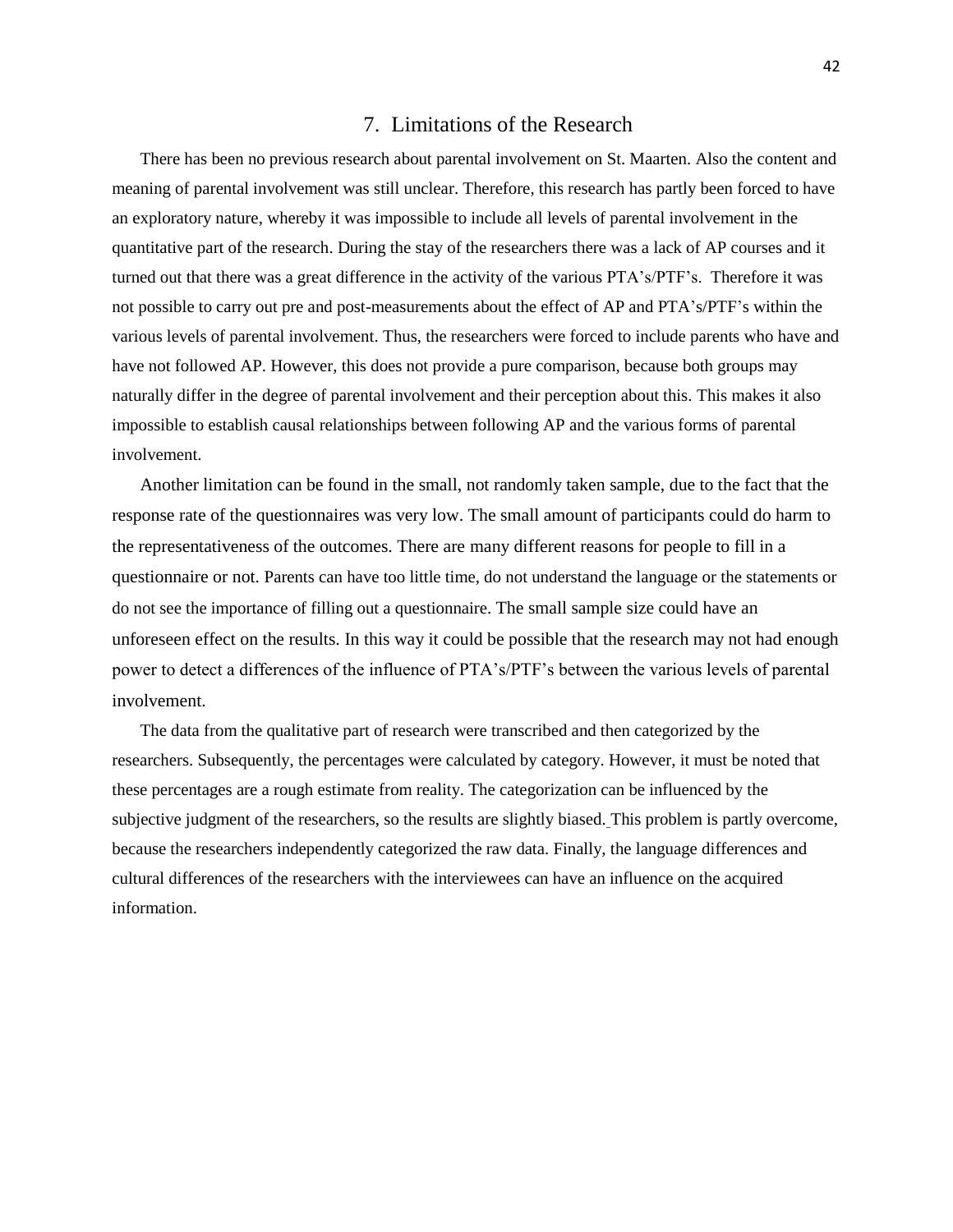- [Altschul, I.](javascript:registerClick() (2011). Parental involvement and the academic achievement of Mexican American youths: What kinds of involvement in youths' education matter most? *[Social Work Research,](javascript:registerClick()* 35, 159- 170. doi:10.1093/swr/35.3.159
- Amato, P. R. (2000). The consequences of divorce for adults and children. *Journal of Marriage and the Family*, *62*, 1269–1287. doi:10.1111/j.1741-3737.2000.01269.x

Baarda, B. (2009). *Dit is onderzoek.* Groningen: Noordhoff Uitgevers B.V.

- Baumrind, D. (1991). Parenting styles and adolescent development. In J. Brooks-Gunn, R. Lerner & A. C. Peterson (Eds.), *The encyclopedia of adolescence* (pp. 746-758). New York: Garland.
- Baumrind, D. (1991). The influence of parenting style on adolescent competence and substance use. *Journal of Early Adolescence, 11,* 56-95. doi:10.1177/0272431691111004
- Bergsma, M. (2003). *Betrouwbaarheid en Validiteit van kwalitatief georienteerde operational Audist. Methoden en technieken die de betrouwbaarheid en validiteit van kwalitatief georiënteerde audist waarborgen.* Erasmus Universiteit Rotterdam. Economische faculteit. Den Haag: EURA BV. Sectie Internal/Operational Auditing.
- Berk, L. E. (2006). *Child Development*. Seventh Edition. Illinios State University. Pearson International Edition.
- Bogdan, R. C., & Knopp Biklen, S. (1992). *Qualitative Research For Education*. Second edition. Boston, MA: Allyn and Bacon.
- Bronfenbrenner, U. (1977). Toward an experimental ecology of human development. *American Psychologist, 32*, 513-531. doi[:10.1037/0003-066X.32.7.513](http://psycnet.apa.org/doi/10.1037/0003-066X.32.7.513)
- Bronfenbrenner, U., & Evans, G. W. (2000). Developmental science in the  $21<sup>st</sup>$  century: Emerging theoretical models, research designs, and empirical findings. *Social Development, 9,*115-125. doi:10.1111/1467-9507.00114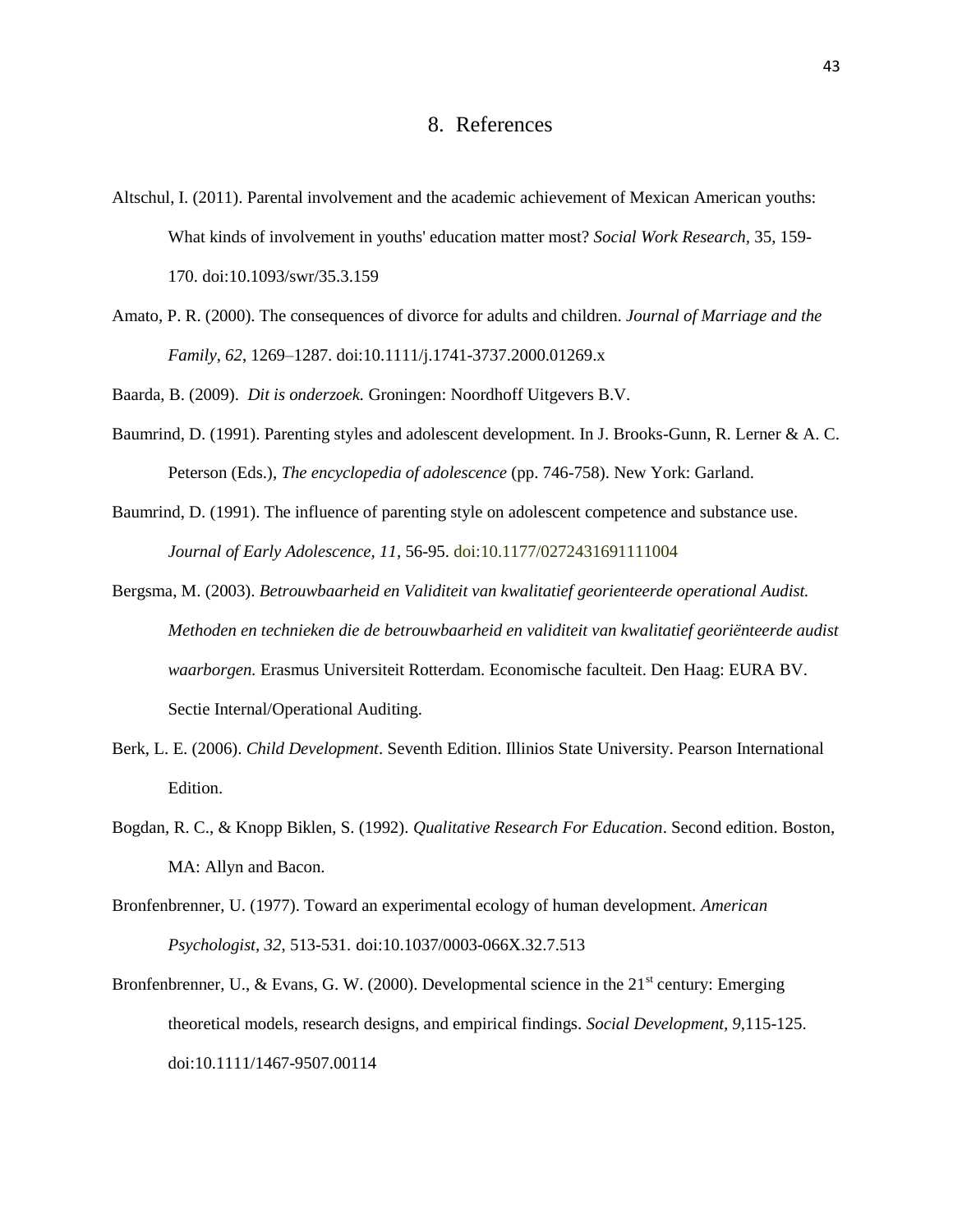Coleman, J. S. (1988). Social capital in the creation of human capital. American Journal of Sociology, 94, 95-120. doi[:10.1086/228943](http://dx.doi.org/10.1086/228943)

Coleman, J. S. (1990). *Equality and Achievement in Education.* Boulder: Westview Press.

- Deutscher, R. (2002). *Relationships Between Parental Involvement and Children's Motivation.* Lewis Center For Educational Research. Retrieved on the  $12<sup>th</sup>$  of February at: http://lewiscenter.org/force/1097/projects/publications.php
- Evans, H., & Davies, R. (1997). Overview issues in childhood socialization in the Caribbean. In J. L. Rooparine & J. Brown (Eds.), *Caribbean families: Diversity among ethnic groups* (pp. 1-24). Greenwich, CT: Ablex.
- Fantuzzo, J., Tighe, E. & Childs, S. (2000). Family involvement questionnaire: A multivariate assessment of family participation in early childhood education. *Journal of Educational Psychology, 92,* 367-376. doi:10.1037//0022-0663.92.2.367
- Field, A. (2009). *Discovering statistics Using SPSS*. Third edition. London, Engeland: SAGE Publications Ltd.
- Frimannsson G. (2001). Civic education and the good. *Studies in Philosophy of Education, 20*, 303-315. doi:10.1023/A:1011834707490
- Griffith, J. (1998). The relation of school structure and social environment to parent involvement in elementary schools. *The Elementary School Journal*, *99,* 53-80.

Grimm, L. G. (1993). *Statistical Applications for Behavioral Sciences*. University of Illinois at Chicago.

- Grolnick, W.S. & Slowiaczek, M.L. (1994). Parents' involvement in children's schooling: A multidimensional conceptualization and motivational model. *Child Development, 65*, 237-252. doi:10.1111/j.1467-8624.1994.tb00747.x
- [Haghen, M. van der](http://studenttheses.library.uu.nl/search.php?language=nl&m=advanced&n4=c&v4=) (2010) *Parental school involvement in elementary schools on St. Maarten* (Master's thesis). Utrecht University, Utrecht, The Netherlands.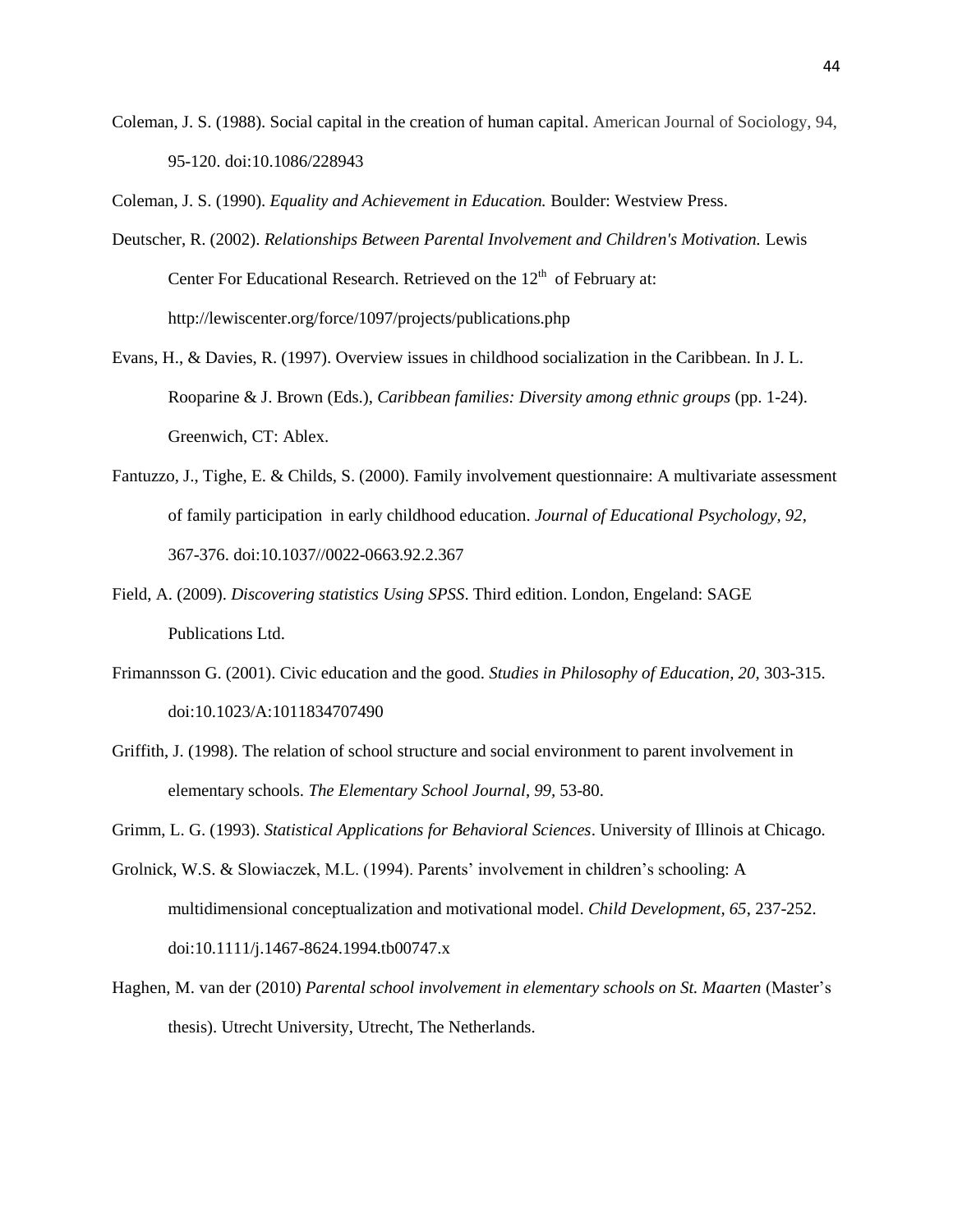- Hartog, J. (1981). *History of Sint Maarten and Saint Martin.* Philipsburg, Sint Maarten: The Sint Maarten Jaycees.
- Ho Sui-Chu, E., & Willms, J. D. (1996). Effects of parental involvement on eighth-grade achievement. *Sociology of Education, 69,* 126-141.
- Likert, R. (1932). A technique for the measurement of attitudes. *Journal of Social Psychology, 5.* 228-238.
- Mullis, F. (1999). Active Parenting: An evaluation of two Adlerian parent education programs. *The Journal of Individual Psychology, 55,* 225-232.
- Oetzel, J. G., Ting-Toomey, S., & Rinderle, S. (2006). Conflict communication in contexts: A social ecological perspective. In J. G. Oetzel & S. Ting-\*Toomey (Eds.), *The SAGE handbook of conflict communication*. Thousand Oaks, CA: Sage.
- Onderwijs en Jongeren Samenwerkingsprogramma. (2011). *Onderzoeksrapportage Midterm Evaluatie OJSP 2008-2012* (GB123/003/Onderzoeksrapportage). Andersson Elffers Felix.
- Popkin, M. H. (2005). Active Parenting Now in 3. Atlanta, Georgia: Active Parenting Publishers.
- Popkin, M. H. (2008). *Active Parenting of Teens*. Third edition. Atlanta, Georgia: Active Parenting Publishers.
- Poyck, G. & van 't Rood, R. (2006). *Mid-term evaluatie van de deelprogramma's Funderend Onderwijs en Beroeps Onderwijs in de Nederlandse Antillen*. Utrecht: Edburgh Consultants.
- Putnam, R. D. (2001). Community-Based Social Capital and Educational Performance. In D. Ravitch & J. Viteritti (eds.), *Making Good Citizens. Education and Civil Society* (pp.58-95). New Haven: Yale University Press.
- Redwine, S. M. (1997). *A descriptive study of parenting styles and behaviors of 4-year-old children when parents participate in a parenting education program* (Doctoral dissertation). University of North Texas, USA.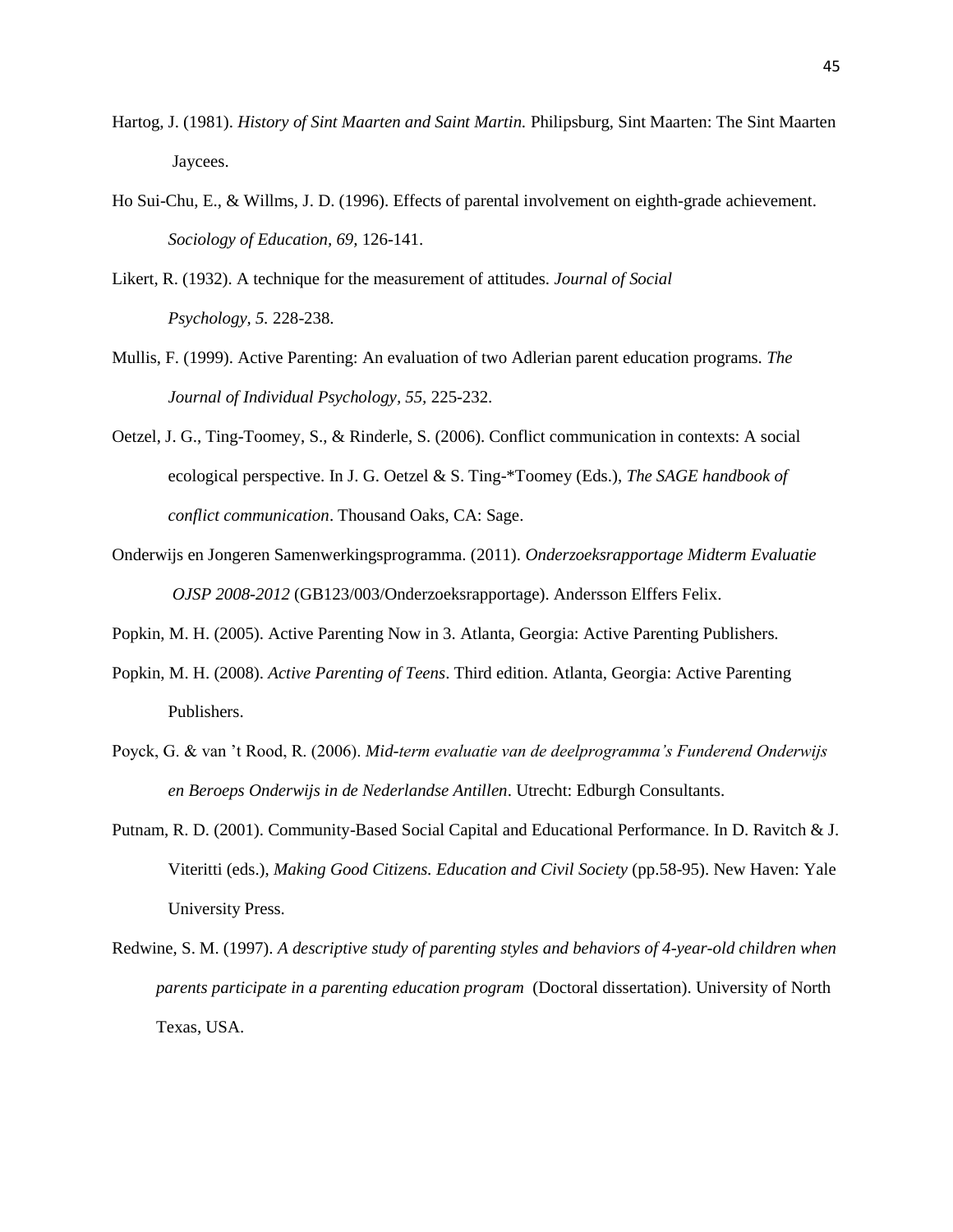- [Riala,](http://www.springerlink.com/content/?Author=Kaisa+Riala) K., [Isohanni,](http://www.springerlink.com/content/?Author=Irene+Isohanni) I., [Jokelainen,](http://www.springerlink.com/content/?Author=Jari+Jokelainen) J., [Jones,](http://www.springerlink.com/content/?Author=Peter+B.+Jones) P. B., & [Isohanni,](http://www.springerlink.com/content/?Author=Matti+Isohanni) M. (2003). The relationship between childhood family background and educational performance, with special reference to singleparent families: A longitudinal study. *[Social Psychology of Education,](javascript:registerClick() 6,* 349-365. doi:10.1023/A:1025608401292
- Rood, R. van 't (2009). *Final Evaluation Support to the Netherlands Antilles Youth Development Programme (SNAYDP)*. DELEGATION of the EUROPEAN COMMISSION
- Ryan, K., & Cooper, J. M. (2010) *Kaleidoscope. Contemporary and classic readings in education.* Twelfth edition. Wadsworth, USA: Cengage Learning.
- Rummens, J. W. A. (1993). *Personal identity and social structure in Sint Maarten / Saint Martin: A plural identities approach* (Master's thesis). York University, North York, Ontario, Canada.
- Stearns, P.N. (2003). *Anxious parents: A History of Modern Childrearing in America.* New York: New York University Press.
- [Tan, E.T.,](javascript:registerClick() & [Goldberg, W.A.](javascript:registerClick() (2009). Parental school involvement in relation to children's grades and adaptation to school. *[Journal of Applied Developmental Psychology,](javascript:registerClick() 30,* 442-453. doi[:10.1016/j.appdev.2008.12.023](http://dx.doi.org.proxy.library.uu.nl/10.1016/j.appdev.2008.12.023)
- Winter, M. de (2011). *Verbeter de wereld begin bij de opvoeding. Vanachter de voordeur naar democratie en verbinding.* Amsterdam: Uitgeverij SWP B.V.

http://www.cjg.nl/ Information about Centrum voor Jeugd en Gezin retrieved on Mai 27<sup>th</sup>.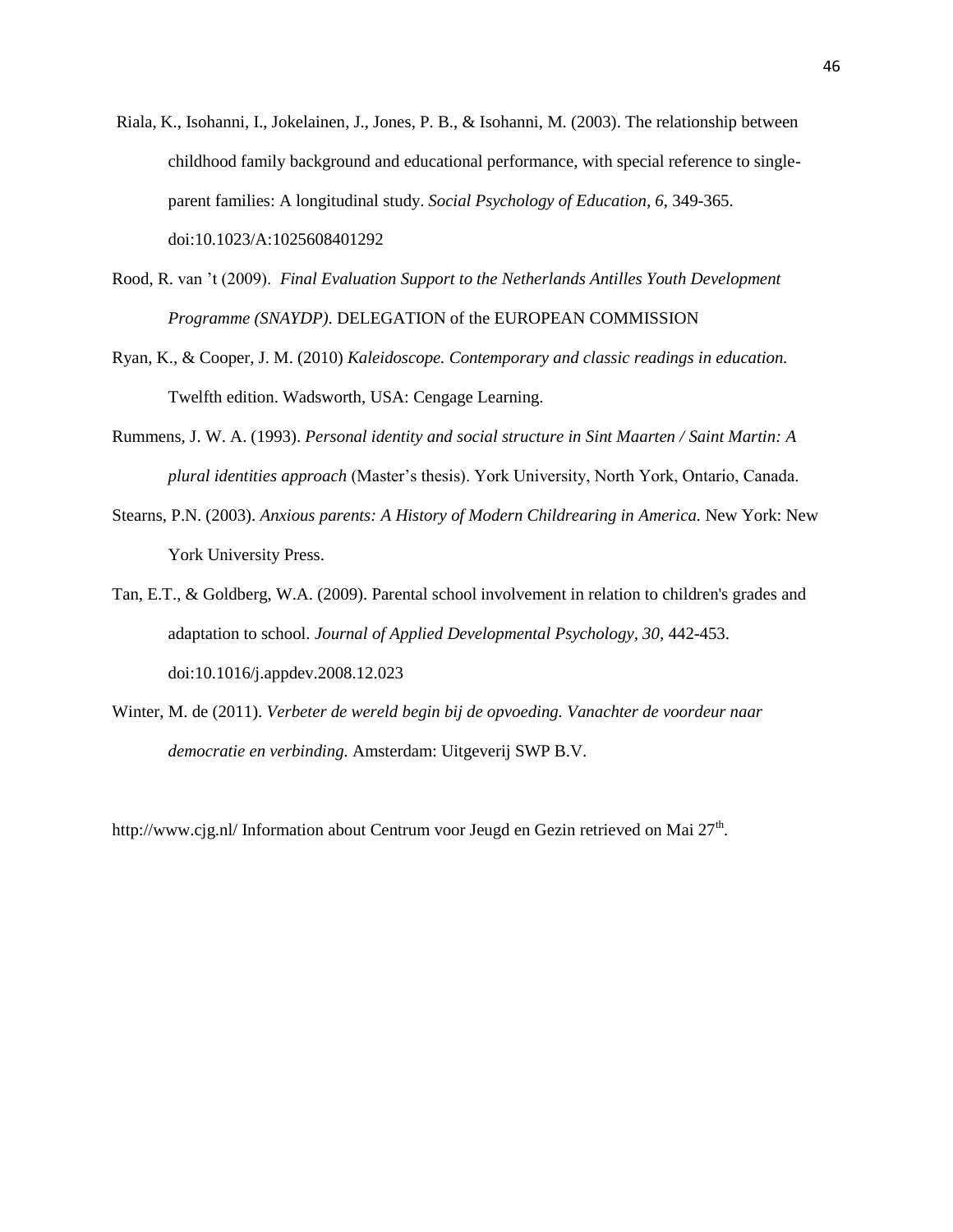# 9. Appendixes

### **9.1 The program AP**

Active Parenting is a video-based education program, which is based on the application of Adlerian parenting theory. This theory is defined by mutual respect among family members within a democratically run family. There are different versions of this program. On St. Maarten the following two versions are primarily used: Active Parenting Now in 3 (APN), intended for parents with children between five and twelve years old, and Acitve Parenting of Teens (APT), intended for parents of teens. APN consist of three sessions of two hours, with the following topics during each session: 1) communication and cooperation, 2) discipline and responsibility, 3) power, courage and selfesteem. APT consist of six sessions of two hours, in which, five topics will be discussed: 1) The active parent, 2) winning communication, 3) responsibility and discipline 4) building courage, redirecting misbehavior, 5) drugs, sexuality and violence (Popkin, 2005). The meetings are led by trainers who in turn are trained by leaders. The leaders can also lead the AP meetings. Because local people are trained to become trainers or leaders of the AP program, the program works to enlarge the capacity of the community (Popkin, 2005).

The AP program is subsidized by Uitvoeringsorganisatie Stichting Ontwikkeling Nederlandse Antillen (USONA). USONA is responsible for a legitimate and effective management of the funds that the Ministry of Interior and Kingdom Relations has made available for many countries, including St. Maarten, for development projects within the theme of Education and Youth (www.usona.an). The money that USONA makes available for the AP program is intended for educational materials and spaces for meetings, training for leaders and trainers, and for guiding these meetings by leaders and trainers.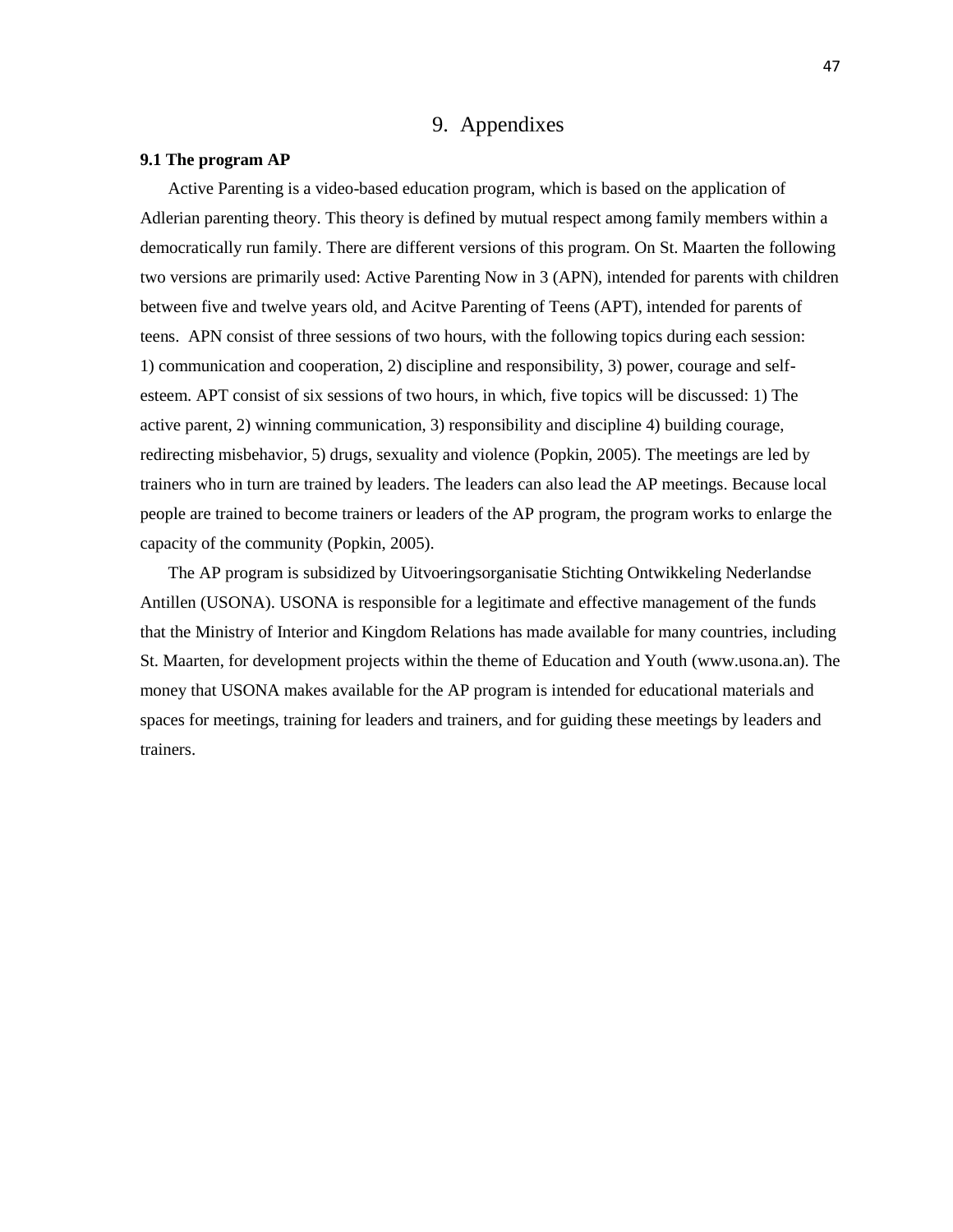# **9.2 Questionnaires**

*9.2.1 Questionnaire for Parents who have followed AP*



*Ministry of Education, Culture, Youth & Sports DIVISION FOR EDUCATIONAL RESEARCH PLANNING & INNOVATION DIENST ONDERWIJSPLANNING ONDERZOEK en INNOVATIE*

# **Evaluation**

# **Parental involvement in the upbringing of children on St. Maarten**

**Christel Dekker and Romy Kleijn**

**University of Utrecht**

**This questionnaire can be completed anonymously**

**Active Parenting**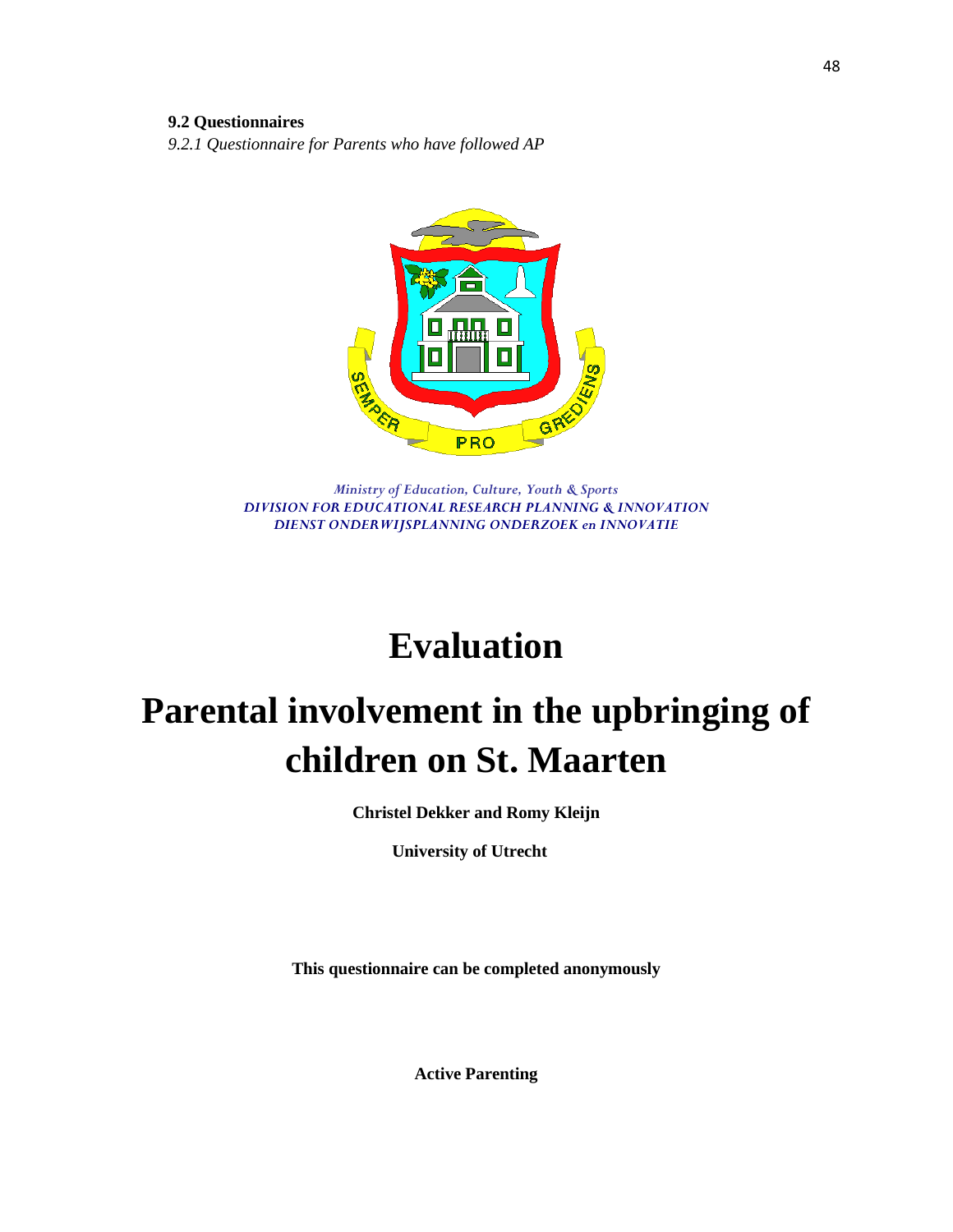1) Date:

- 2) Gender:
- 3) Land of birth:
- 4) Ethnicity:
- 5) Marital status:*Please circle what applies to you:* Single Married Other: Cohabitating Divorced
- 6) Does the child live in your house?
	- Yes No Other:
- 7) Highest level of education:
- 8) Number of children:
- 9) Age of the children:
- 10) Name of school that the child is participating in:
- 11) What is your relationship to the child in question: *Please circle what applies to you:*

\_\_\_\_\_\_\_\_\_\_\_\_\_\_\_\_\_\_\_\_\_\_\_\_\_\_\_\_\_\_\_\_\_\_\_\_\_\_\_\_\_\_\_\_\_\_\_\_\_\_\_\_\_\_\_\_\_\_\_\_\_\_\_\_\_\_\_\_\_\_\_\_\_\_\_

| Father | <b>Grandfather</b> | Uncle | Sibling |
|--------|--------------------|-------|---------|
| Mother | Grandmother        | Aunt  | Other:  |

# **Active Parenting:**

12) Which program do you follow/ or have you followed? *Please circle what applies to you:* Active Parenting Now Active Parenting of Teens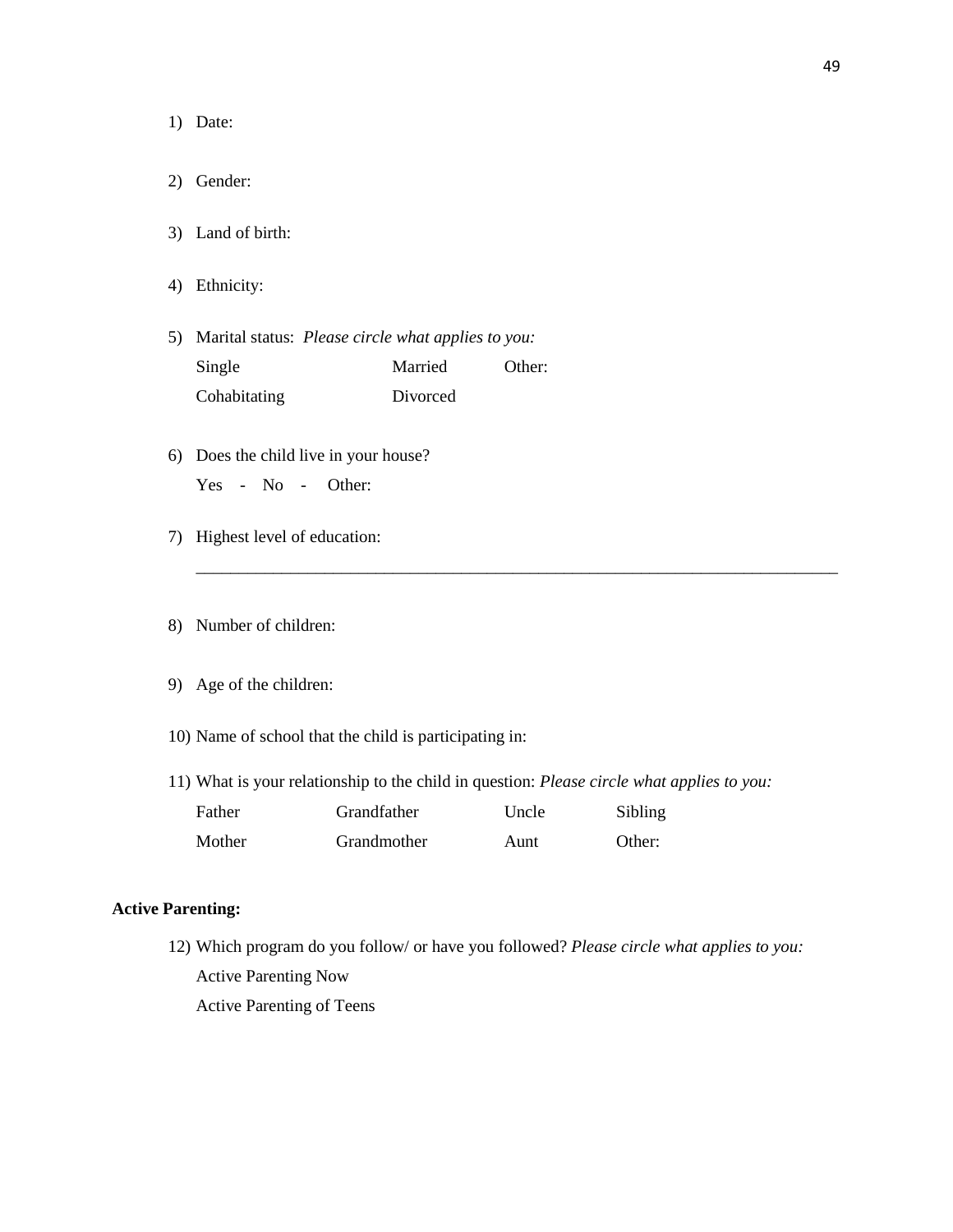*13)* How did you get in contact to the Active Parenting program?

*Please circle what applies to you:*

| By a letter or email of school | By the internet | By the church |
|--------------------------------|-----------------|---------------|
| By another parent              | By the media    | Other:        |

| 14) Which sessions have you attended? Please circle what applies to you: |  |  |  |  |  |  |
|--------------------------------------------------------------------------|--|--|--|--|--|--|
| Active Parenting Now (number of sessions): $1 - 2 - 3$                   |  |  |  |  |  |  |
| Active Parenting of Teens (number of sessions): $1 - 2 - 3 - 4 - 5 - 6$  |  |  |  |  |  |  |

\_\_\_\_\_\_\_\_\_\_\_\_\_\_\_\_\_\_\_\_\_\_\_\_\_\_\_\_\_\_\_\_\_\_\_\_\_\_\_\_\_\_\_\_\_\_\_\_\_\_\_\_\_\_\_\_\_\_\_\_\_\_\_\_\_\_\_\_\_\_\_\_\_\_\_ \_\_\_\_\_\_\_\_\_\_\_\_\_\_\_\_\_\_\_\_\_\_\_\_\_\_\_\_\_\_\_\_\_\_\_\_\_\_\_\_\_\_\_\_\_\_\_\_\_\_\_\_\_\_\_\_\_\_\_\_\_\_\_\_\_\_\_\_\_\_\_\_\_\_\_ \_\_\_\_\_\_\_\_\_\_\_\_\_\_\_\_\_\_\_\_\_\_\_\_\_\_\_\_\_\_\_\_\_\_\_\_\_\_\_\_\_\_\_\_\_\_\_\_\_\_\_\_\_\_\_\_\_\_\_\_\_\_\_\_\_\_\_\_\_\_\_\_\_\_\_

# 15) Why did you sign up to follow the Active Parenting program?

| After following the Active Parent Program                                          | $(1=N0, 2=A$ little, $3=Y$ es) |                       |  |
|------------------------------------------------------------------------------------|--------------------------------|-----------------------|--|
| 16) I more often explain my choices to my child                                    |                                | $1 \t2 \t3$           |  |
| 17) My child and I understand each other better                                    |                                | $1 \qquad 2 \qquad 3$ |  |
| 18) I actively listen to the needs of my child                                     |                                | $1 \qquad 2 \qquad 3$ |  |
| 19) I can better cooperate with my child                                           |                                | $1 \qquad 2 \qquad 3$ |  |
| 20) I set consequences for behavior and firmly maintain these consequences $1$ 2 3 |                                |                       |  |
| 21) I feel more confident in using my parenting skills                             |                                | $1 \t2 \t3$           |  |
| 22) I give my child more freedom to give his/her opinion                           |                                | $1 \qquad 2 \qquad 3$ |  |
|                                                                                    |                                |                       |  |

| After following the Active Parent Program                           | $(1=N0, 2=A$ little, $3=Y$ es) |                       |  |
|---------------------------------------------------------------------|--------------------------------|-----------------------|--|
| 23) I stimulate my child more in making his/her homework            |                                | $1 \t2 \t3$           |  |
| 24) I stay more up to date of what the school is asking of my child |                                | $1 \qquad 2 \qquad 3$ |  |
| 25) I can better guide my child with making school tasks            |                                | $1 \t2 \t3$           |  |
| 26) I ask my child more about his/her school day                    |                                | $1 \qquad 2 \qquad 3$ |  |
| 27) I am trying harder, to understand the school system of my child |                                | $1 \t2 \t3$           |  |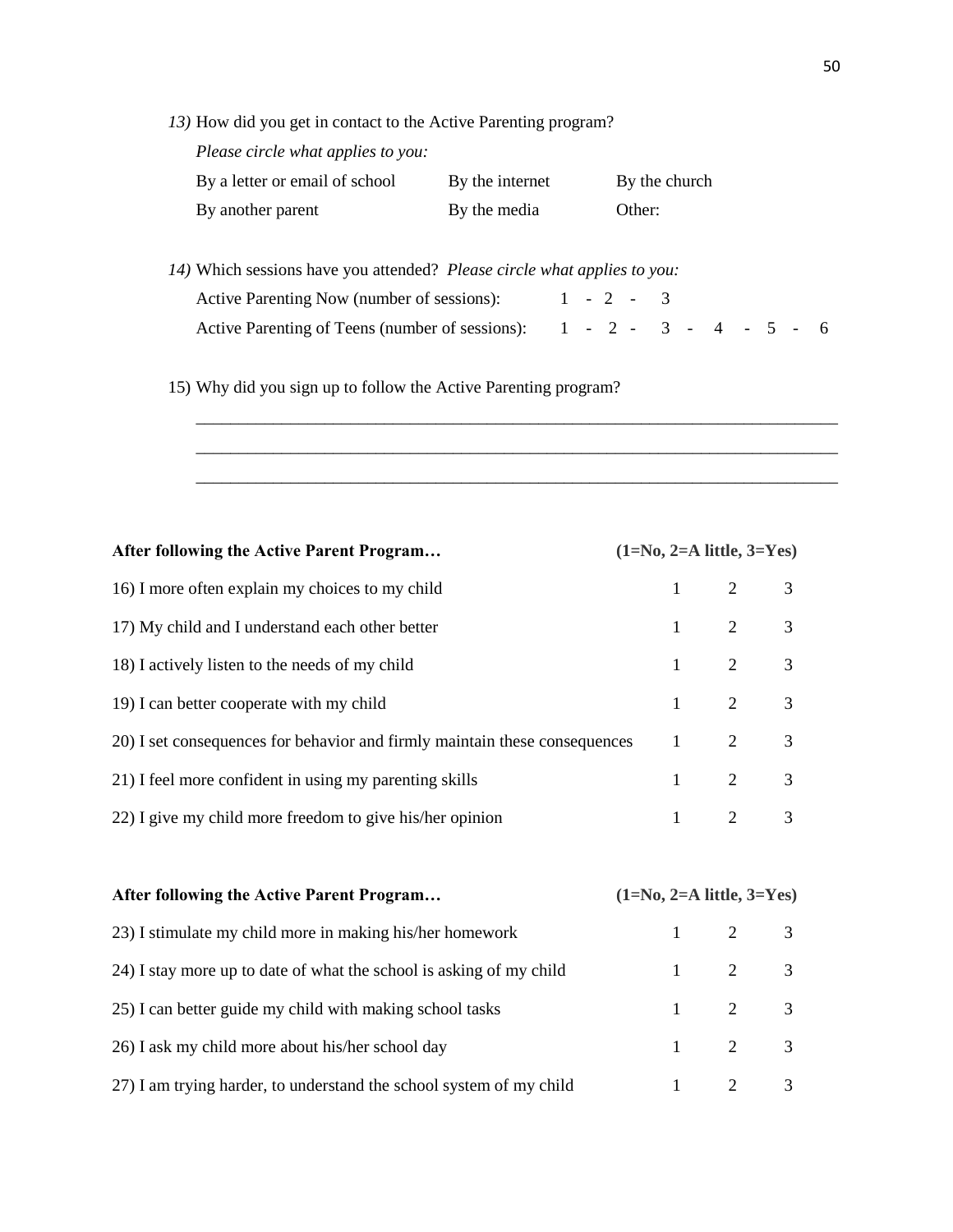| After following the Active Parent Program                              | $(1=N0, 2=A$ little, $3=Y$ es) |                       |  |
|------------------------------------------------------------------------|--------------------------------|-----------------------|--|
| 28) I go more often to parent evenings and school report meetings      |                                | $1 \t2 \t3$           |  |
| 29) I get more in contact with the teachers                            |                                | $1 \t2 \t3$           |  |
| 30) I get more actively involved at school activities                  |                                | $1 \qquad 2 \qquad 3$ |  |
| 31) I get more actively involved to the organization of the school     |                                | $1 \qquad 2 \qquad 3$ |  |
| 32) I have more confidence to get more actively involved in the school |                                | $1 \qquad 2 \qquad 3$ |  |
| activities and the organization of the school                          |                                |                       |  |

| After following the Active Parent Program                                                              | $(1=N0, 2=A$ little, $3=Yes$ ) |   |               |
|--------------------------------------------------------------------------------------------------------|--------------------------------|---|---------------|
| 33) I feel a stronger connection between the home, school and street culture                           | $\mathbf{1}$                   |   | 3             |
| 34) I feel a stronger sense of community by shared parental values                                     | $1 \quad$                      | 2 | 3             |
| 35) I feel that I have more consultation with other parents about the school life 1<br>of the children |                                | 2 | 3             |
| 36) I feel that I have more consultation with other parents about the upbringing 1<br>of children      |                                | 2 | $\mathcal{R}$ |
| 37) I feel more socially supported to stay involved at the life and school life 1<br>of my child       |                                | 2 | $\mathcal{R}$ |

38) Do you think that the Active Parenting program is a good way to increase parental involvement? Please explain:

\_\_\_\_\_\_\_\_\_\_\_\_\_\_\_\_\_\_\_\_\_\_\_\_\_\_\_\_\_\_\_\_\_\_\_\_\_\_\_\_\_\_\_\_\_\_\_\_\_\_\_\_\_\_\_\_\_\_\_\_\_\_\_\_\_\_\_\_\_\_\_\_\_\_\_\_\_\_\_\_\_\_\_\_\_

# **Parent committee**

| I think that a Parent committee ensures that I                          | $(1=N0, 2=A$ little, $3=Y$ es) |                       |                            |  |
|-------------------------------------------------------------------------|--------------------------------|-----------------------|----------------------------|--|
| 39) Stimulate my child more in making his/her homework                  |                                | $1 \qquad 2 \qquad 3$ |                            |  |
| 40) Get more up to date of what the school is asking of my child        |                                | $1 \qquad 2 \qquad 3$ |                            |  |
| 41) Guide my child better with making school tasks                      |                                | $1 \t2 \t3$           |                            |  |
| 42) Ask my child more about his/her school day                          |                                | $1 \qquad 2 \qquad 3$ |                            |  |
| 43) Am going to try harder, to understand the school system of my child |                                | $\overline{2}$        | $\overline{\phantom{a}}$ 3 |  |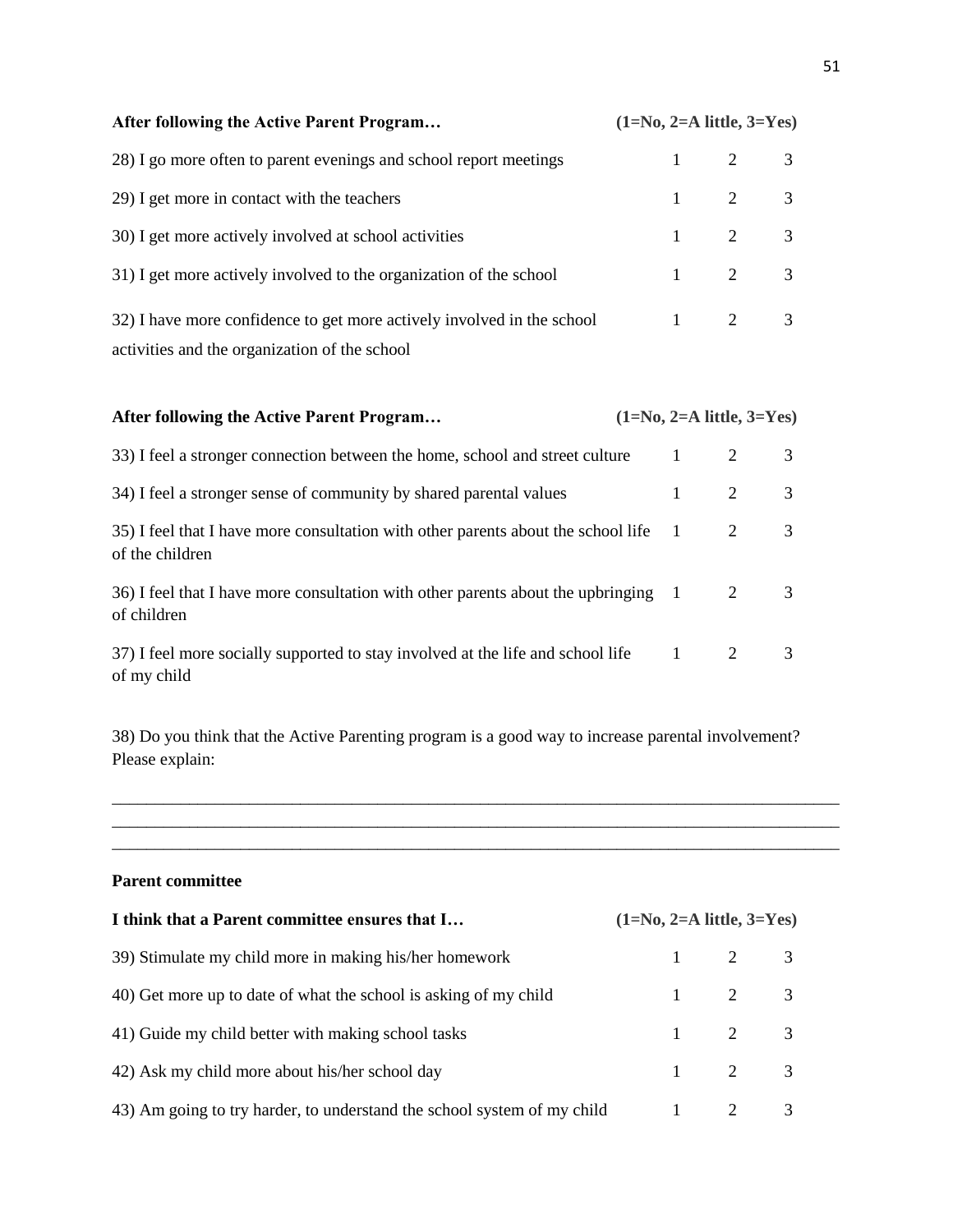| I think that a Parent committee ensures that I                       | $(1=N0, 2=A$ little, $3=Y$ es) |                       |  |
|----------------------------------------------------------------------|--------------------------------|-----------------------|--|
| 44) Go more often to parent evenings and school report meetings      |                                | $1 \t2 \t3$           |  |
| 45) Get more in contact with the teachers                            |                                | $1 \t2 \t3$           |  |
| 46) Get more actively involved at school activities                  |                                | $1 \qquad 2 \qquad 3$ |  |
| 47) Get more actively involved to the organization of the school     |                                | $1 \qquad 2 \qquad 3$ |  |
| 48) Have more confidence to get more actively involved in the school |                                | $1 \t2 \t3$           |  |
| activities and the organization of the school                        |                                |                       |  |

| I think that a Parent committee ensures that I feel                                           | $(1=N0, 2=A$ little, $3=Yes$ ) |                       |     |
|-----------------------------------------------------------------------------------------------|--------------------------------|-----------------------|-----|
| 49) A stronger connection between the home, school and street culture                         | $1 \quad \blacksquare$         |                       | 2 3 |
| 50) A stronger sense of community by shared parental values                                   |                                | $1 \qquad 2 \qquad 3$ |     |
| 51) That I have more consultation with other parents about the school<br>life of the children |                                | $1 \qquad 2 \qquad 3$ |     |
| 52) That I have more consultation with other parents about the<br>upbringing of children      |                                | $1 \qquad 2 \qquad 3$ |     |
| 53) More socially supported to stay involved at the life and<br>school life of my child       |                                | $1 \qquad 2 \qquad 3$ |     |

# **PLEASE NOTE!**

**Only answer questions 54 up to and including 59 if you are NOT a member of the parent committee of your child's school** 

**Only answer questions 60 up to and including 63 if you are a member of the parent committee of your child's school** 

\_\_\_\_\_\_\_\_\_\_\_\_\_\_\_\_\_\_\_\_\_\_\_\_\_\_\_\_\_\_\_\_\_\_\_\_\_\_\_\_\_\_\_\_\_\_\_\_\_\_\_\_\_\_\_\_\_\_\_\_\_\_\_\_\_\_\_\_\_\_\_\_\_\_\_\_\_\_\_\_\_\_\_\_\_ \_\_\_\_\_\_\_\_\_\_\_\_\_\_\_\_\_\_\_\_\_\_\_\_\_\_\_\_\_\_\_\_\_\_\_\_\_\_\_\_\_\_\_\_\_\_\_\_\_\_\_\_\_\_\_\_\_\_\_\_\_\_\_\_\_\_\_\_\_\_\_\_\_\_\_\_\_\_\_\_\_\_\_\_\_

\_\_\_\_\_\_\_\_\_\_\_\_\_\_\_\_\_\_\_\_\_\_\_\_\_\_\_\_\_\_\_\_\_\_\_\_\_\_\_\_\_\_\_\_\_\_\_\_\_\_\_\_\_\_\_\_\_\_\_\_\_\_\_\_\_\_\_\_\_\_\_\_\_\_\_\_\_\_\_\_\_\_\_\_\_

54) I am aware of the contents of a parent committee and what it stands for.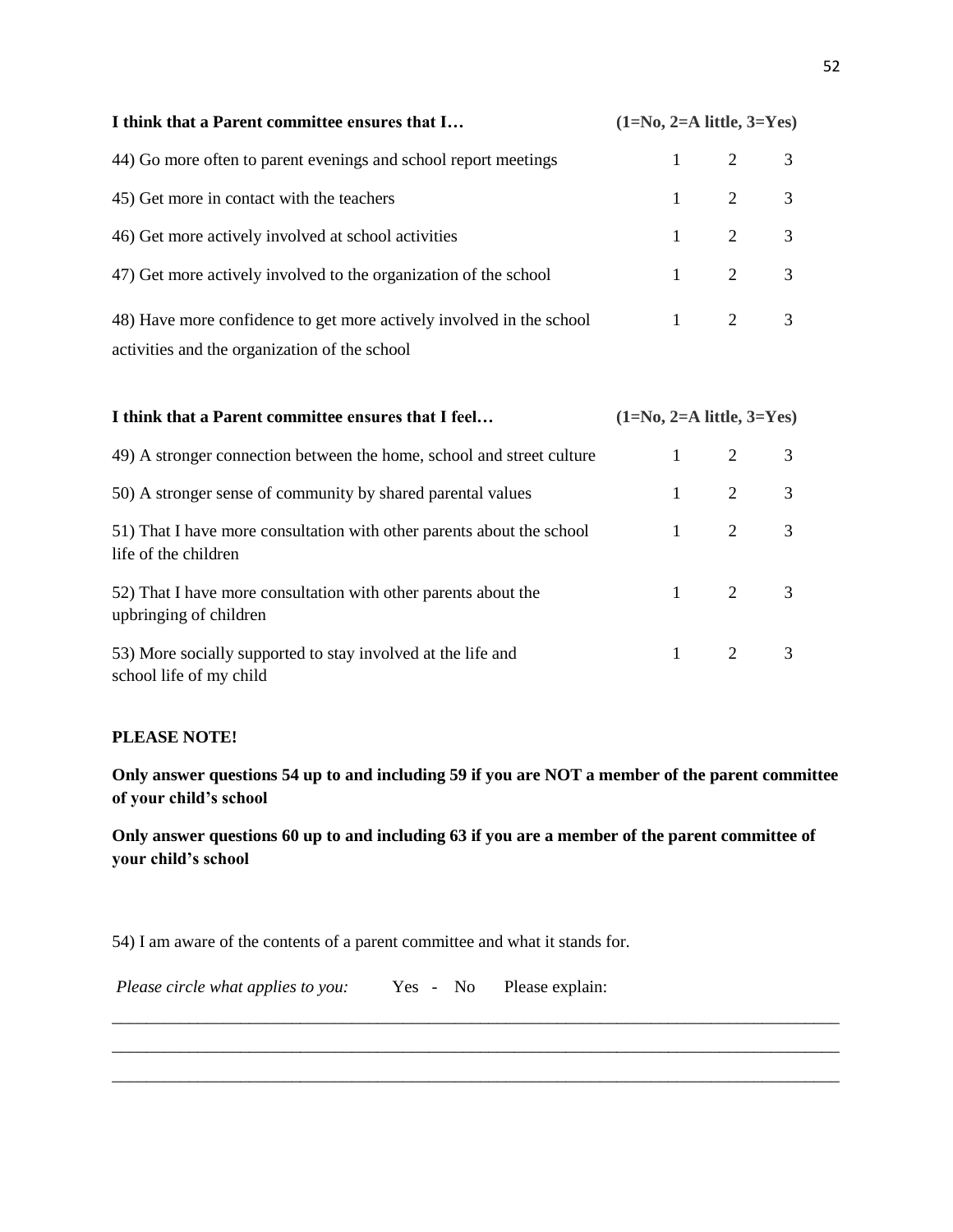55) What are your expectations about a parent committee? Please explain:

56) What could a parent committee do for you and your child? Please explain:

58) How would you like to get involved in school? Please explain:

59) Do you think that a parent committee is a good way to increase parental involvement? Please explain:

60) What is the reason that you participate in a parent committee? Please explain:

61) What are your expectations of a parent committee? Please explain: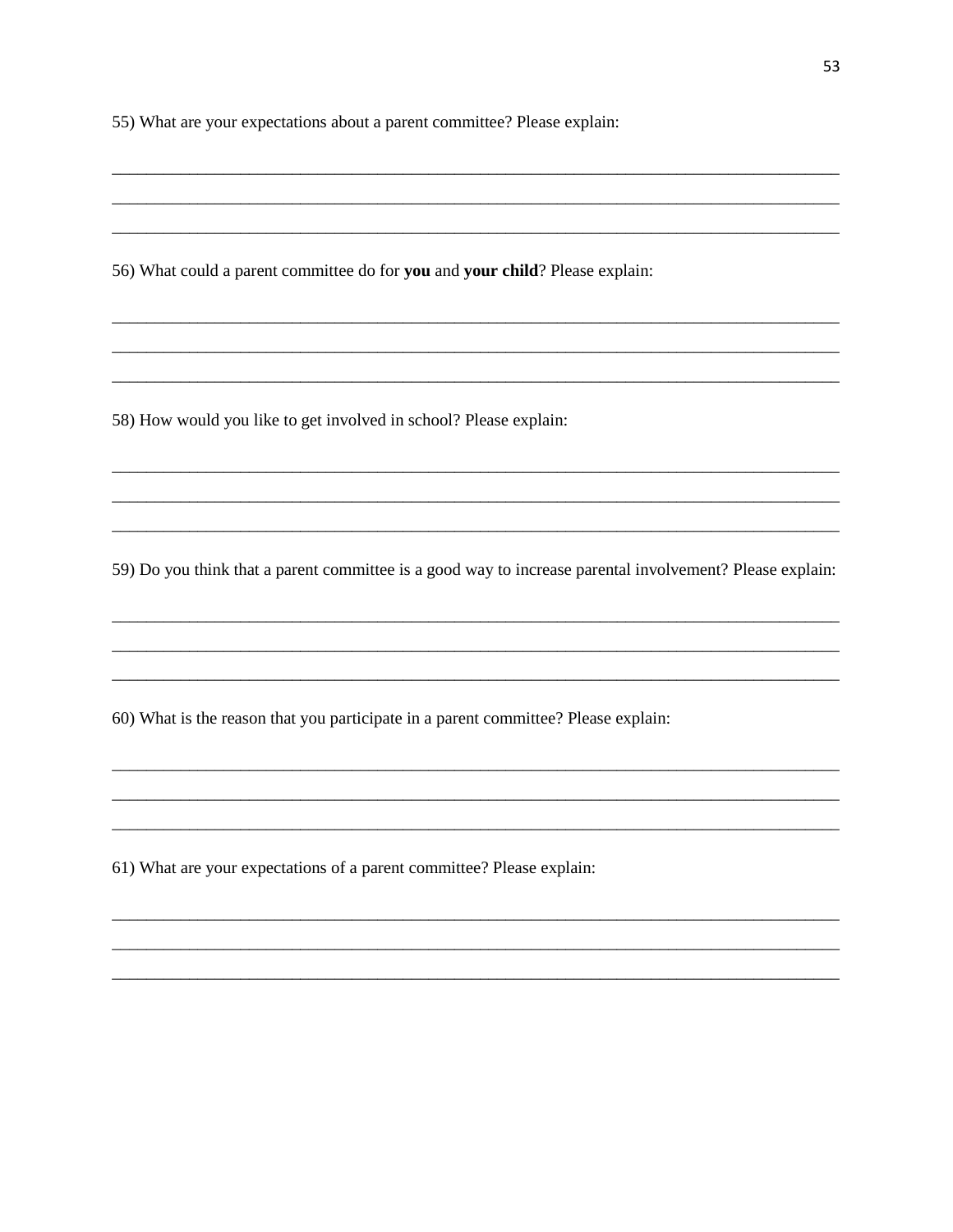62) Do you feel that these expectations are met? Please explain:

63) Do you think that a parent committee is a good way to increase parental involvement? Please explain:

We want to thank you for your cooperation. This is the first step to get more involved! ©

<u>and the state</u>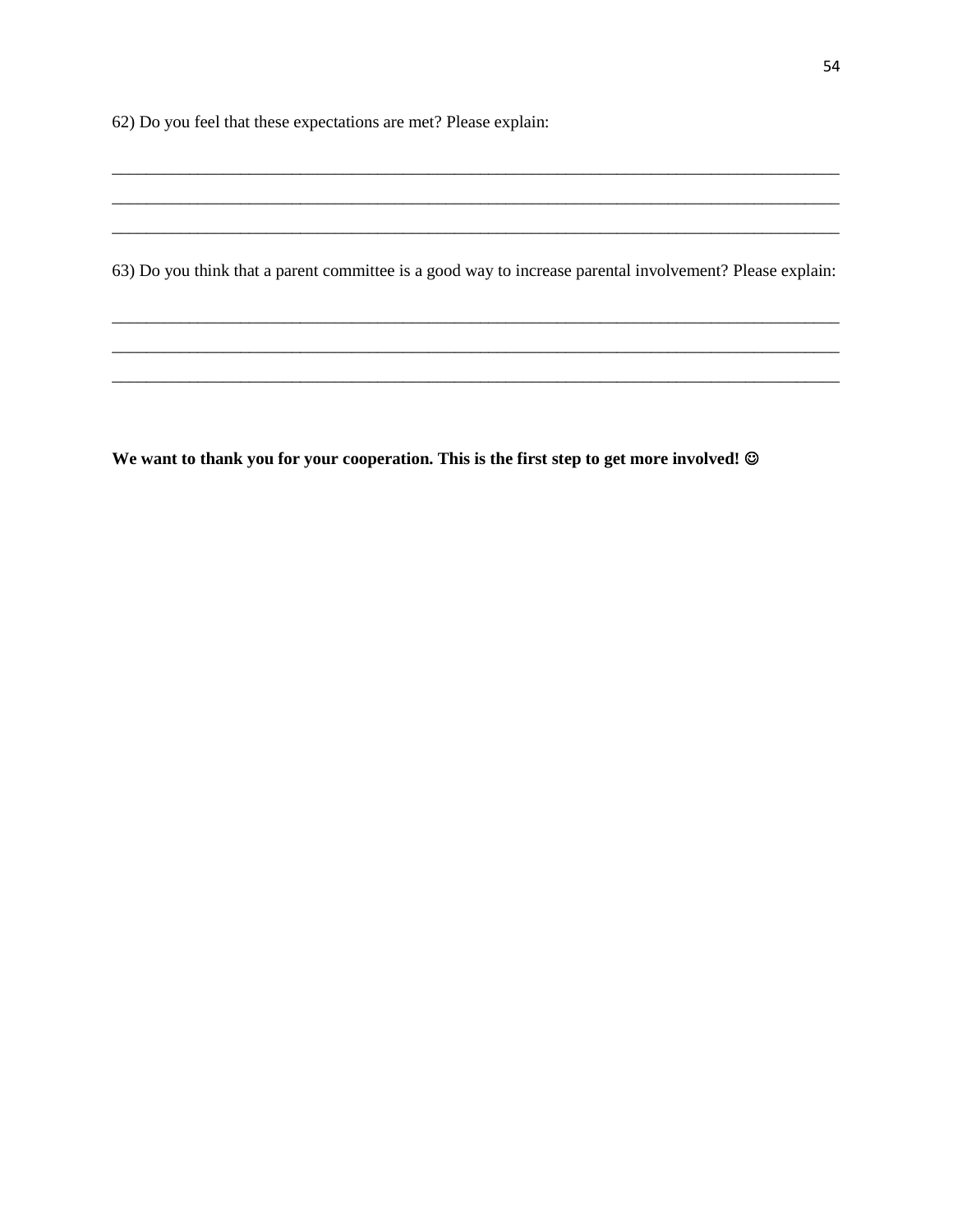

*Ministry of Education, Culture, Youth & Sports DIVISION FOR EDUCATIONAL RESEARCH PLANNING & INNOVATION DIENST ONDERWIJSPLANNING ONDERZOEK en INNOVATIE*

# **Evaluation**

# **Parental involvement in the upbringing of children on St. Maarten**

**Christel Dekker and Romy Kleijn**

**University of Utrecht**

**This questionnaire can be completed anonymously**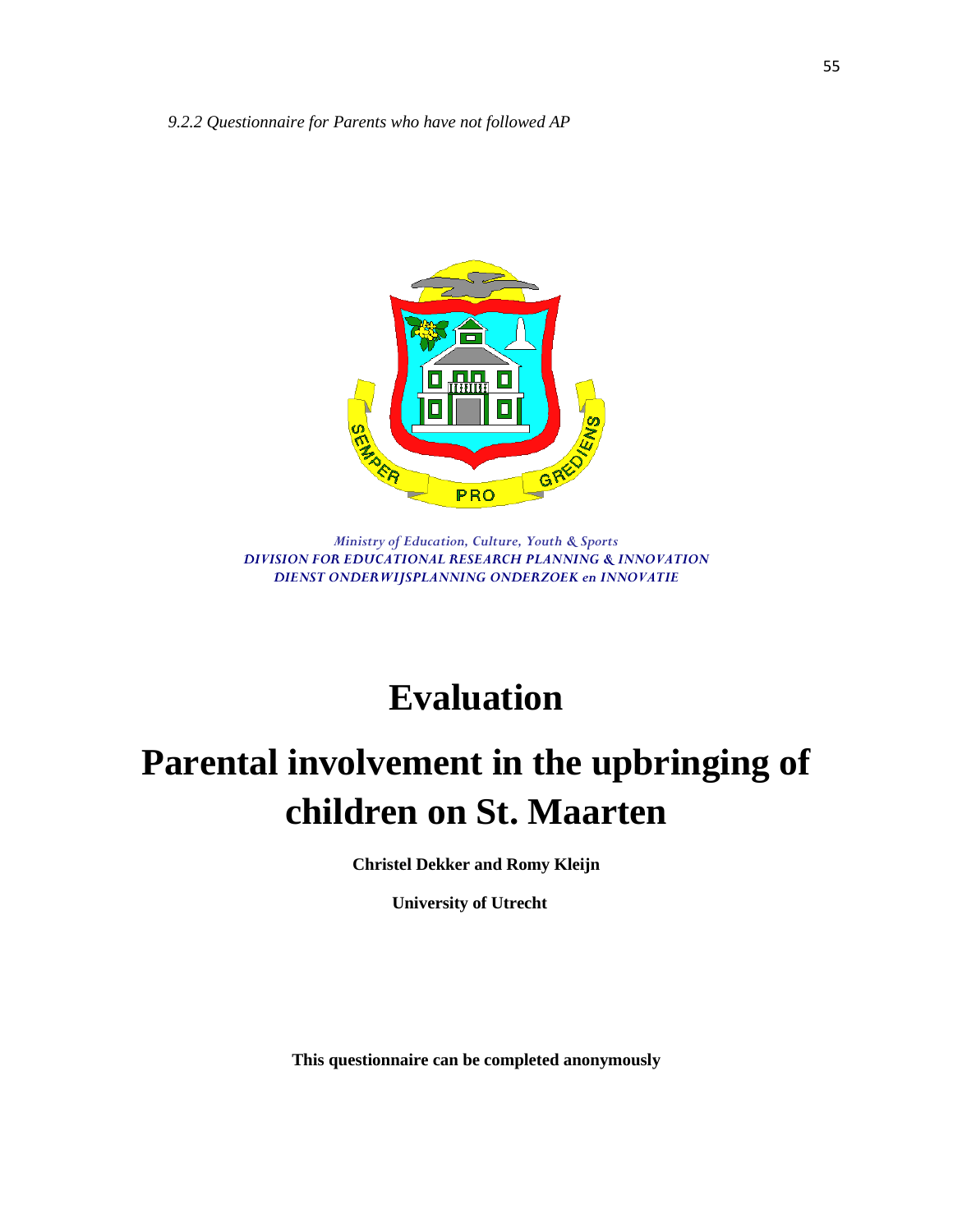16) Date:

17) Gender:

18) Land of birth:

19) Ethnicity:

- 20) Marital status:*Please circle what applies to you:* Single Married Other: Cohabitating Divorced
- 21) Does the child live in your house?

Yes - No - Other:

22) Highest level of education:

23) Number of children:

- 24) Age of the children:
- 25) Name of school that the child is participating in:
- 26) What is your relationship to the child in question: *Please circle what applies to you:*

\_\_\_\_\_\_\_\_\_\_\_\_\_\_\_\_\_\_\_\_\_\_\_\_\_\_\_\_\_\_\_\_\_\_\_\_\_\_\_\_\_\_\_\_\_\_\_\_\_\_\_\_\_\_\_\_\_\_\_\_\_\_\_\_\_\_\_\_\_\_\_\_\_\_\_\_\_\_\_\_\_\_\_\_\_ \_\_\_\_\_\_\_\_\_\_\_\_\_\_\_\_\_\_\_\_\_\_\_\_\_\_\_\_\_\_\_\_\_\_\_\_\_\_\_\_\_\_\_\_\_\_\_\_\_\_\_\_\_\_\_\_\_\_\_\_\_\_\_\_\_\_\_\_\_\_\_\_\_\_\_\_\_\_\_\_\_\_\_\_\_ \_\_\_\_\_\_\_\_\_\_\_\_\_\_\_\_\_\_\_\_\_\_\_\_\_\_\_\_\_\_\_\_\_\_\_\_\_\_\_\_\_\_\_\_\_\_\_\_\_\_\_\_\_\_\_\_\_\_\_\_\_\_\_\_\_\_\_\_\_\_\_\_\_\_\_\_\_\_\_\_\_\_\_\_\_

\_\_\_\_\_\_\_\_\_\_\_\_\_\_\_\_\_\_\_\_\_\_\_\_\_\_\_\_\_\_\_\_\_\_\_\_\_\_\_\_\_\_\_\_\_\_\_\_\_\_\_\_\_\_\_\_\_\_\_\_\_\_\_\_\_\_\_\_\_\_\_\_\_\_\_

| Father | <b>Grandfather</b> | Uncle | Sibling |
|--------|--------------------|-------|---------|
| Mother | Grandmother        | Aunt  | Other:  |

# **Active Parenting:**

12) I am aware of the contents of the Active Parenting program and what it stands for.

*Please circle what applies to you:* Yes - No Please explain: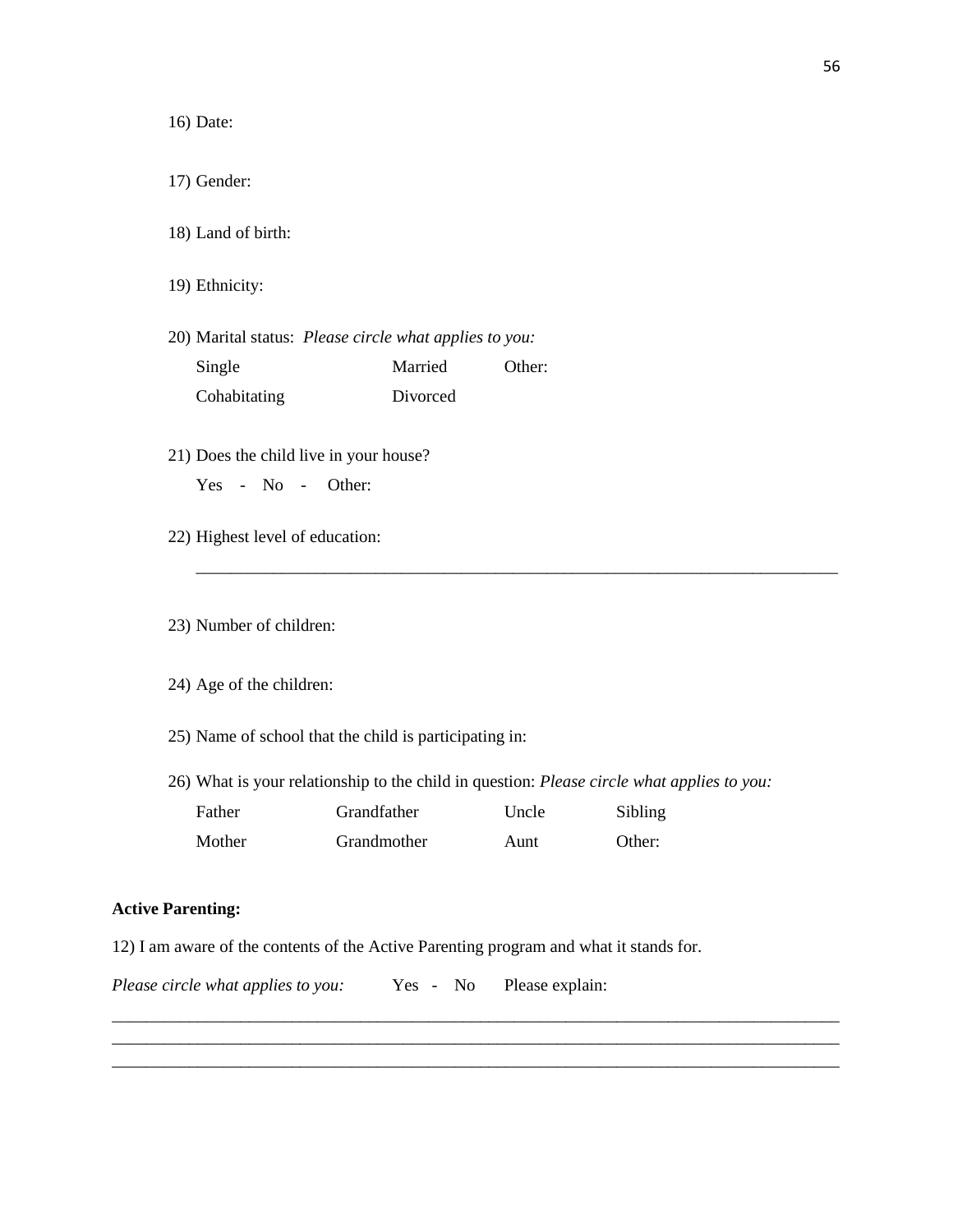# 13) Would you like to join the Active Parenting program?

|  | Please circle what applies to you: | $Yes -$ | No. | Please explain: |  |
|--|------------------------------------|---------|-----|-----------------|--|
|  |                                    |         |     |                 |  |

| 14) Do you think that the Active Parenting program is a good way to increase parental involvement?<br>Please explain: |  |
|-----------------------------------------------------------------------------------------------------------------------|--|

\_\_\_\_\_\_\_\_\_\_\_\_\_\_\_\_\_\_\_\_\_\_\_\_\_\_\_\_\_\_\_\_\_\_\_\_\_\_\_\_\_\_\_\_\_\_\_\_\_\_\_\_\_\_\_\_\_\_\_\_\_\_\_\_\_\_\_\_\_\_\_\_\_\_\_\_\_\_\_\_\_\_\_\_\_

 $\mathcal{L}_\mathcal{L} = \{ \mathcal{L}_\mathcal{L} = \{ \mathcal{L}_\mathcal{L} = \{ \mathcal{L}_\mathcal{L} = \{ \mathcal{L}_\mathcal{L} = \{ \mathcal{L}_\mathcal{L} = \{ \mathcal{L}_\mathcal{L} = \{ \mathcal{L}_\mathcal{L} = \{ \mathcal{L}_\mathcal{L} = \{ \mathcal{L}_\mathcal{L} = \{ \mathcal{L}_\mathcal{L} = \{ \mathcal{L}_\mathcal{L} = \{ \mathcal{L}_\mathcal{L} = \{ \mathcal{L}_\mathcal{L} = \{ \mathcal{L}_\mathcal{$ 

| I think Active Parenting leads to                                     | $(1=N0, 2=A$ little, $3=Y$ es) |                       |                |
|-----------------------------------------------------------------------|--------------------------------|-----------------------|----------------|
| 15) Better parenting skills                                           |                                | $1 \qquad 2$          | $\overline{3}$ |
| 16) A better relationship with my child                               |                                | $1 \qquad 2 \qquad 3$ |                |
| 17) More involvement in the school life of my child                   |                                | $1 \qquad 2 \qquad 3$ |                |
| 18) More involvement in school activities                             |                                | $1 \qquad 2 \qquad 3$ |                |
| 19) Better guiding my child with his/her homework                     |                                | $1 \t 2 \t 3$         |                |
| 20) Be more up to date of what the school is asking of my child       |                                | $1 \t 2 \t 3$         |                |
| 21) A stronger connection between the home, school and street culture |                                | $1 \t2 \t3$           |                |
| 22) A stronger sense of community by shared parental values           | $\mathbf{1}$                   | $\overline{2}$        | 3              |

# **Parent committee**

| I think that a Parent committee ensures that I                          | $(1=N0, 2=A$ little, $3=Y$ es) |                       |  |
|-------------------------------------------------------------------------|--------------------------------|-----------------------|--|
| 23) Stimulate my child more in making his/her homework                  |                                | $1 \qquad 2 \qquad 3$ |  |
| 24) Get more up to date of what the school is asking of my child        |                                | $1 \t2 \t3$           |  |
| 25) Guide my child better with making school tasks                      |                                | $1 \qquad 2 \qquad 3$ |  |
| 26) Ask my child more about his/her school day                          |                                | $1 \t2 \t3$           |  |
| 27) Am going to try harder, to understand the school system of my child |                                | $1 \qquad 2 \qquad 3$ |  |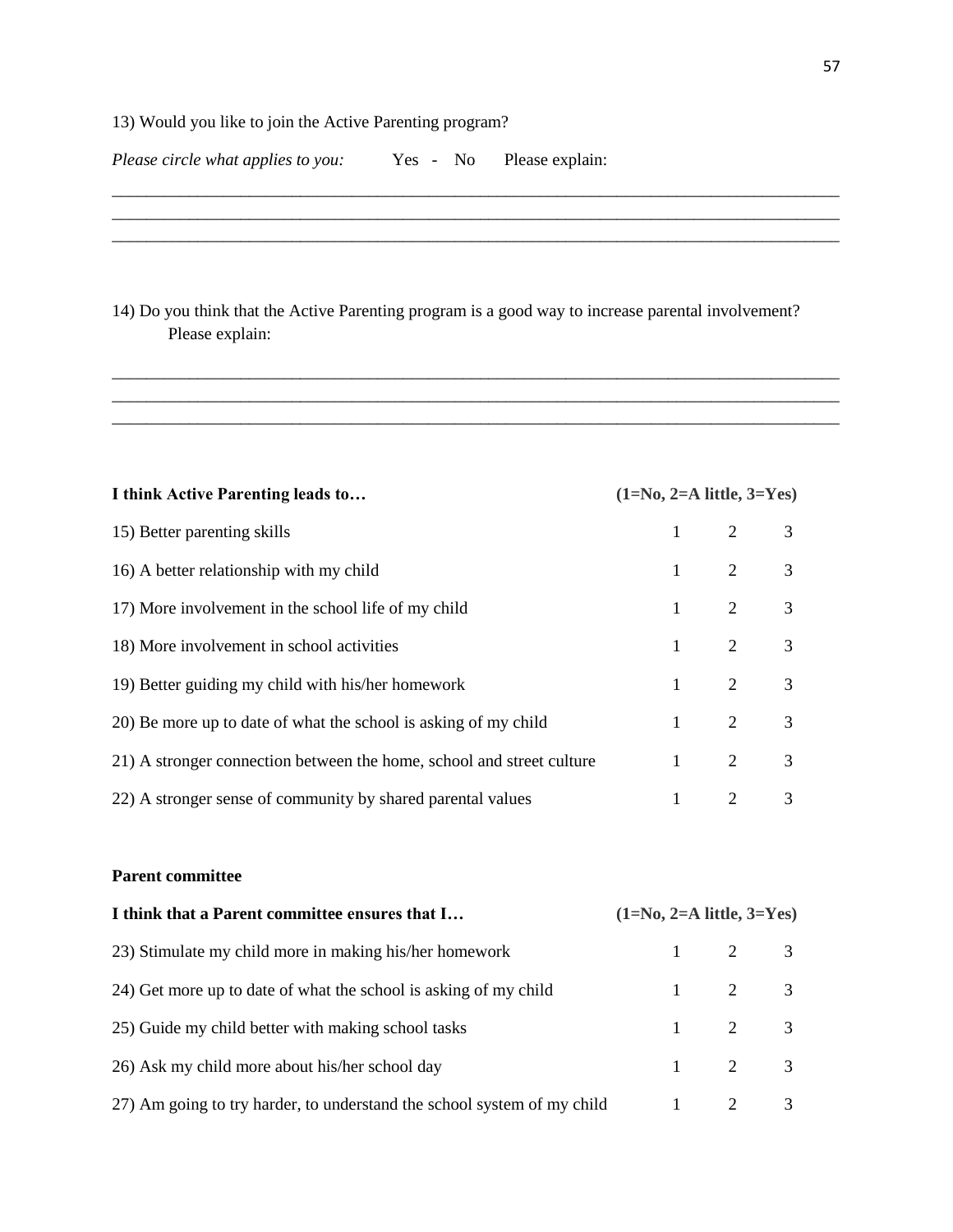| I think that a Parent committee ensures that I                       | $(1=N0, 2=A$ little, $3=Y$ es) |                       |  |
|----------------------------------------------------------------------|--------------------------------|-----------------------|--|
| 28) Go more often to parent evenings and school report meetings      |                                | $1 \t2 \t3$           |  |
| 29) Get more in contact with the teachers                            |                                | $1 \t2 \t3$           |  |
| 30) Get more actively involved at school activities                  |                                | $1 \t2 \t3$           |  |
| 31) Get more actively involved to the organization of the school     |                                | $1 \qquad 2 \qquad 3$ |  |
| 32) Have more confidence to get more actively involved in the school |                                | $1 \t2 \t3$           |  |
| activities and the organization of the school                        |                                |                       |  |

| I think that a Parent committee ensures that I feel                                           | $(1=N0, 2=A$ little, $3=Y$ es) |                       |   |
|-----------------------------------------------------------------------------------------------|--------------------------------|-----------------------|---|
| 33) A stronger connection between the home, school and street culture                         | $1 \quad \blacksquare$         | $\overline{2}$        | 3 |
| 34) A stronger sense of community by shared parental values                                   |                                | $1 \qquad 2 \qquad 3$ |   |
| 35) That I have more consultation with other parents about the school<br>life of the children |                                | $1 \t2 \t3$           |   |
| 36) That I have more consultation with other parents about the<br>upbringing of children      |                                | $1 \t2 \t3$           |   |
| 37) More socially supported to stay involved at the life and<br>school life of my child       |                                | $1 \quad 2 \quad 3$   |   |

# **PLEASE NOTE!**

**Only answer questions 38 up to and including 42 if you are NOT a member of the parent committee of your child's school** 

**Only answer questions 43 up to and including 46 if you are a member of the parent committee of your child's school** 

\_\_\_\_\_\_\_\_\_\_\_\_\_\_\_\_\_\_\_\_\_\_\_\_\_\_\_\_\_\_\_\_\_\_\_\_\_\_\_\_\_\_\_\_\_\_\_\_\_\_\_\_\_\_\_\_\_\_\_\_\_\_\_\_\_\_\_\_\_\_\_\_\_\_\_\_\_\_\_\_\_\_\_\_\_ \_\_\_\_\_\_\_\_\_\_\_\_\_\_\_\_\_\_\_\_\_\_\_\_\_\_\_\_\_\_\_\_\_\_\_\_\_\_\_\_\_\_\_\_\_\_\_\_\_\_\_\_\_\_\_\_\_\_\_\_\_\_\_\_\_\_\_\_\_\_\_\_\_\_\_\_\_\_\_\_\_\_\_\_\_

\_\_\_\_\_\_\_\_\_\_\_\_\_\_\_\_\_\_\_\_\_\_\_\_\_\_\_\_\_\_\_\_\_\_\_\_\_\_\_\_\_\_\_\_\_\_\_\_\_\_\_\_\_\_\_\_\_\_\_\_\_\_\_\_\_\_\_\_\_\_\_\_\_\_\_\_\_\_\_\_\_\_\_\_\_

38) I am aware of the contents of a parent committee and what it stands for.

| Please circle what applies to you: | Yes - No |  | Please explain: |
|------------------------------------|----------|--|-----------------|
|------------------------------------|----------|--|-----------------|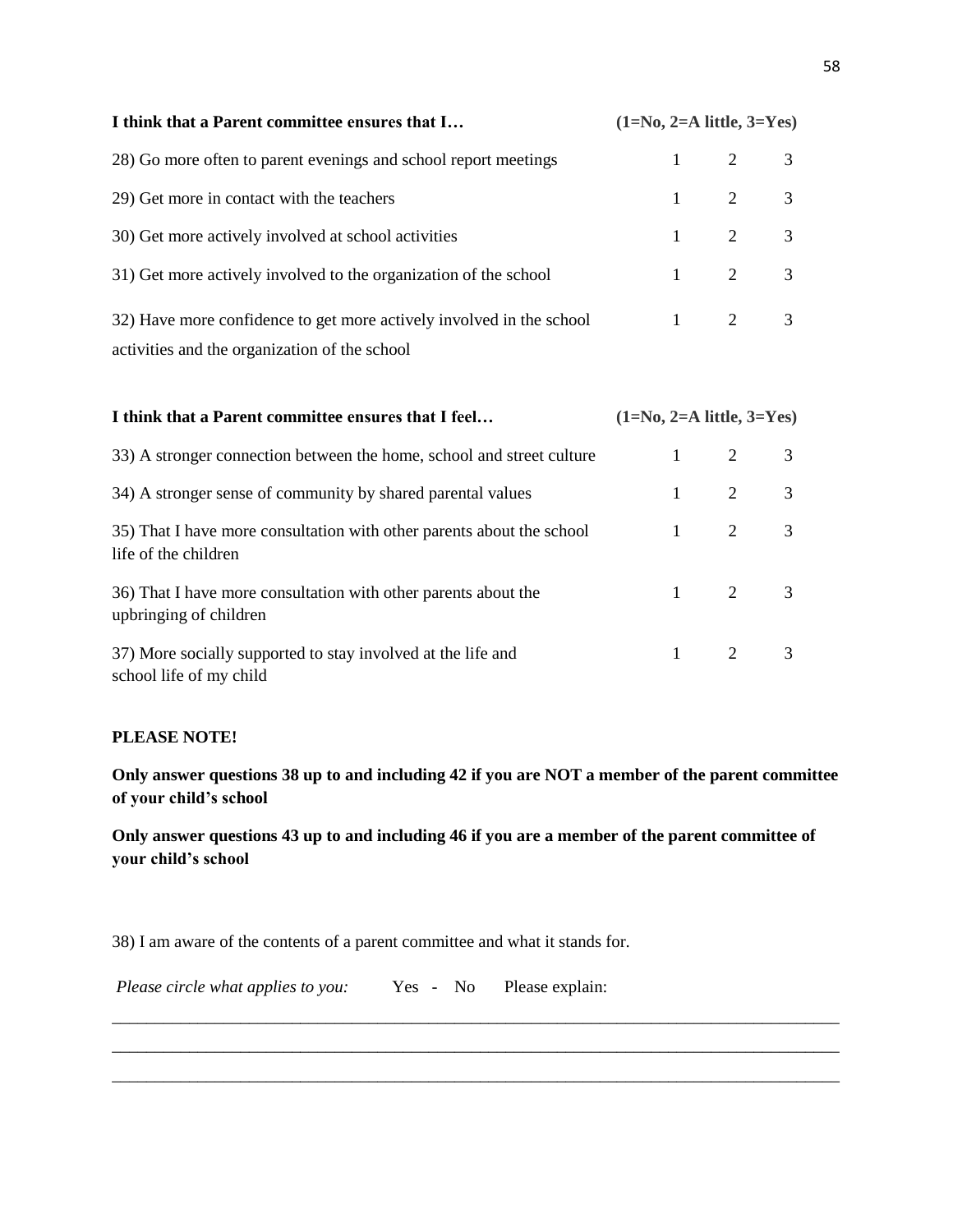39) What are your expectations about a parent committee? Please explain:

40) What could a parent committee do for you and your child? Please explain:

41) How would you like to get involved in school? Please explain:

42) Do you think that a parent committee is a good way to increase parental involvement? Please explain:

43) What is the reason that you participate in a parent committee? Please explain:

44) What are your expectations of a parent committee? Please explain: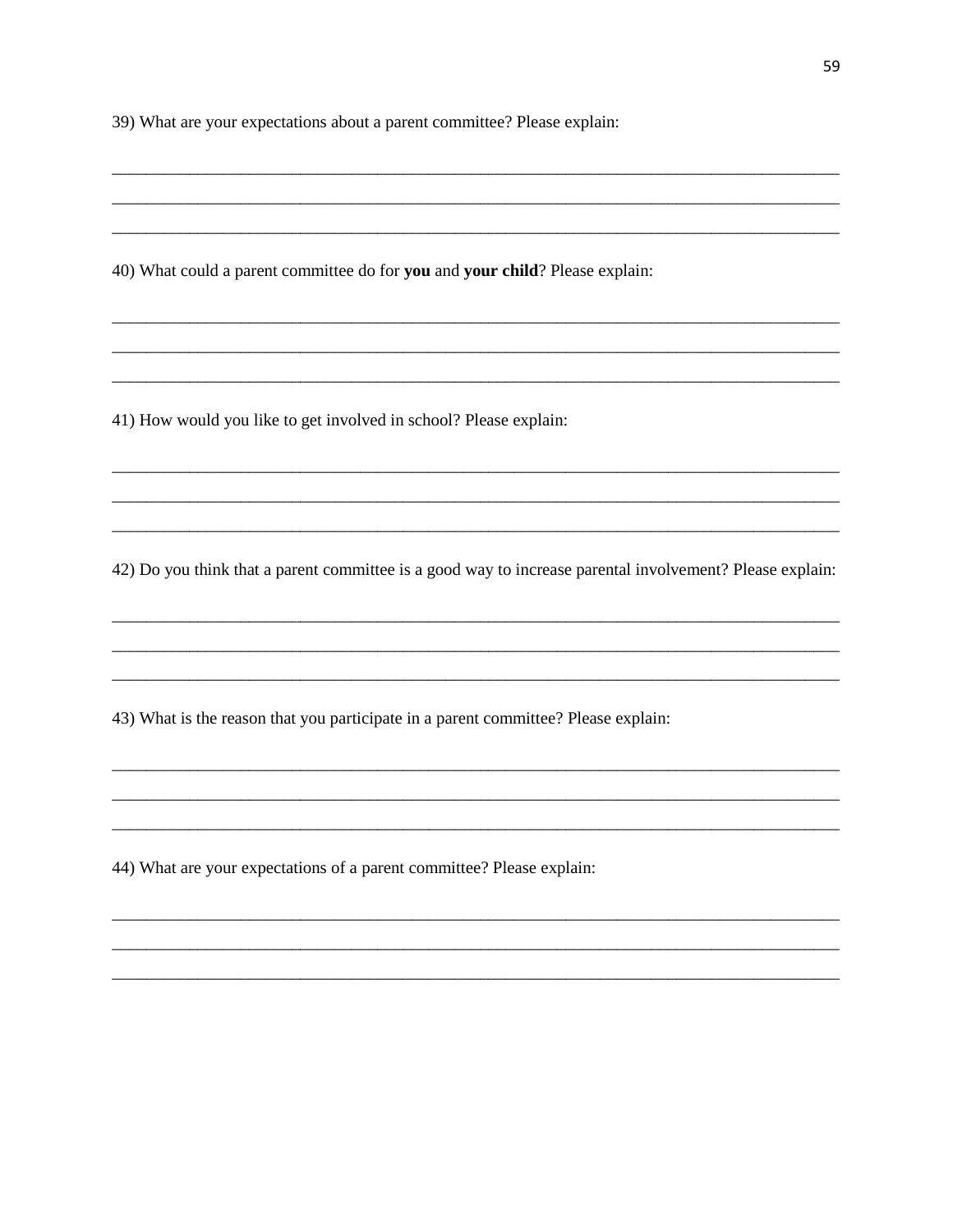45) Do you feel that these expectations are met? Please explain:

46) Do you think that a parent committee is a good way to increase parental involvement? Please explain:

We want to thank you for your cooperation. This is the first step to get more involved! ©

<u> 1990 - Jan Jawa</u>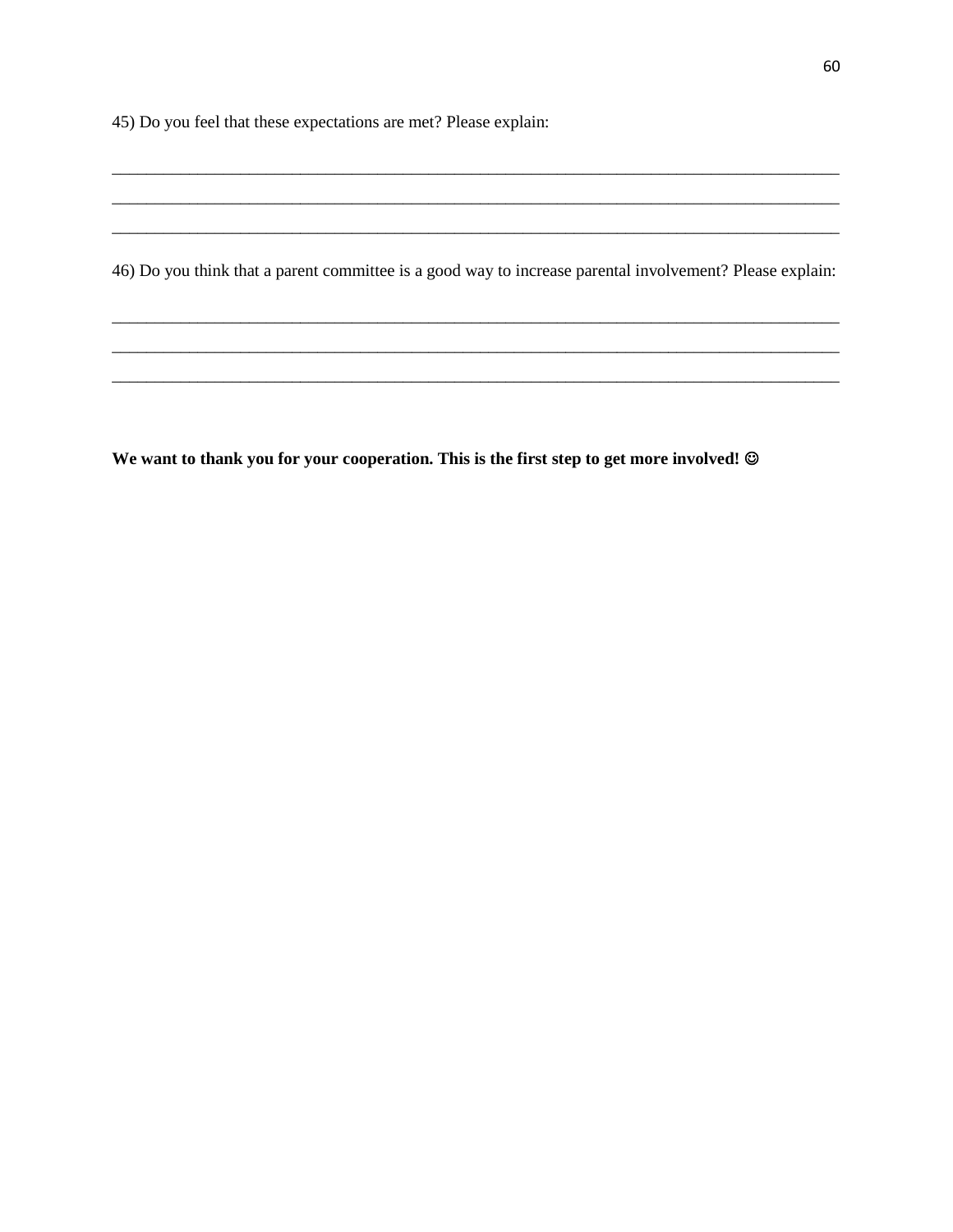### **9.1 Interview Questions Trainers and Leaders**

- 1) Are you a trainer or a leader?
- 2) How long do you work at this school and what is your background?
- 3) How long have you been a trainer/leader?
- 4) How did you came into contact with this function?
- 5) How long does this school provides AP?
- 6) Is the popularity of AP increased or decreased over time? How many parents have you trained in school year 2010-2011? Is AP given this school year?
- 7) How do you reach parents to participate in AP? Do you have any ideas how you can reach parents on a better way? Do you have an idea about why parents do not show up?
- 8) Are there a lot of parents who complete the program? If not, what do you think is the reason for this?
- 9) Is AP financed, it is free for parents, are the coaches/leaders getting paid?
- 10) Are parents obligated to follow AP? If not, why not? What can the school board do to help? Does the school board at all have an idea of how AP is working?
- 11) Do you think that the costs and benefits are in relation?
- 12) Would you like to continue with AP?
- 13) What would you change to AP and to the way it is given at your school?
- 14) Do you have the idea that AP leads to more parental involvement at home? And in what way?
- 15) Do you have the idea that AP leads to more parental involvement at school? And in what way?
- 16) Do you have the idea that AP leads to the strenghtening of the community? And in what way?
- 17) Do you think that parents feel that they are supported by the community?
- 18) Do you think that AP contributes to the connection between the home-school- and street culture? And in what way?
- 19) Do you think that AP will have a positive contribution to the culture of St. Maarten?

### **9.2 Interview Questions School Boards**

- 1) What is your opinion about the current situation of parental involvement in general?
- 2) What is your opinion about how parental involvement should be on St. Maarten?
- 3) What are your schools doing to increase parental involvement?
- 4) Do your schools use AP? If so does it works? If not, why not? Do you like to continue with AP?
- 5) Do you have recommendations for AP?
- 6) Do your schools have a PTA or PTF? If so, does it works? If not, why not? What is the role of a PTA/PTF?